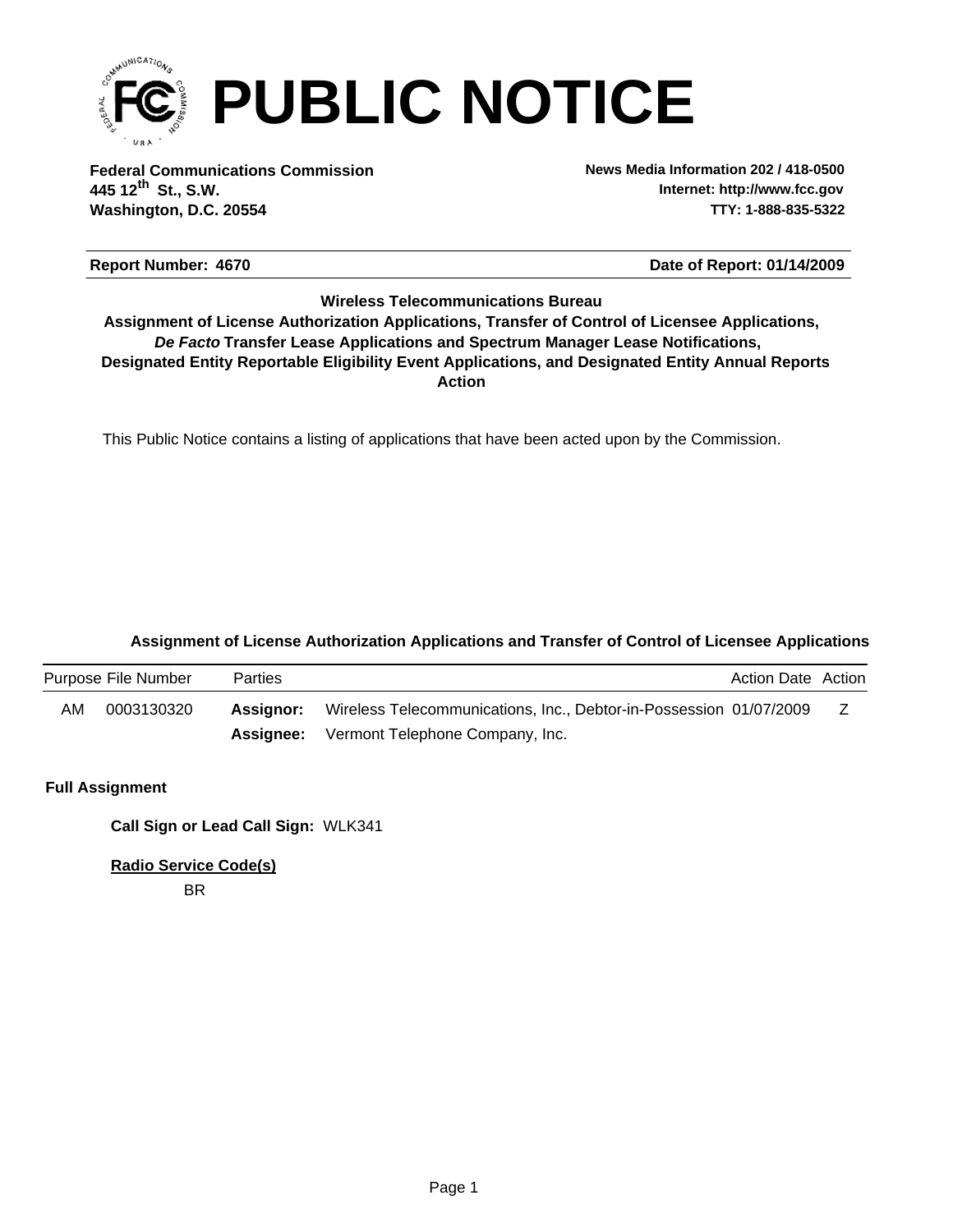|           | Purpose File Number                                    | Parties                       |                                                                                                             | Action Date Action |   |
|-----------|--------------------------------------------------------|-------------------------------|-------------------------------------------------------------------------------------------------------------|--------------------|---|
| AA        | 0003197687                                             | <b>Assignor:</b><br>Assignee: | CTC Telcom, Inc.<br>Chequamegon Communications Cooperative, Inc.                                            | 01/08/2009         | C |
|           | <b>Partitioning AND/OR Disaggregation</b>              |                               |                                                                                                             |                    |   |
|           | Call Sign or Lead Call Sign: WQGL789                   |                               |                                                                                                             |                    |   |
|           | <b>Radio Service Code(s)</b><br>AW                     |                               |                                                                                                             |                    |   |
| AA        | 0003199357                                             | <b>Assignor:</b><br>Assignee: | Chequamegon Communications Cooperative, Inc.<br>CTC Telcom, Inc.                                            | 01/08/2009         | C |
|           | <b>Partitioning AND/OR Disaggregation</b>              |                               |                                                                                                             |                    |   |
|           | Call Sign or Lead Call Sign: WQGI508                   |                               |                                                                                                             |                    |   |
|           | <b>Radio Service Code(s)</b><br>AW                     |                               |                                                                                                             |                    |   |
| <b>TC</b> | 0003256174<br><b>Transfer of Control</b>               | Licensee:                     | Graceba Total Communications, Inc.<br>Transferor: Dupree, C. Christopher<br>Transferee: Knology, Inc.       | 01/07/2009         | C |
|           | Call Sign or Lead Call Sign: WQI370                    |                               |                                                                                                             |                    |   |
|           | <b>Radio Service Code(s)</b><br><b>CD</b><br>IG        |                               |                                                                                                             |                    |   |
| AM        | 0003260798                                             | Licensee:                     | American Samoa License, Inc.<br>Transferor: Shareholders of eLandia, Inc.<br>Transferee: Stanford, R. Allen | 01/10/2009         | Q |
|           | <b>Transfer of Control</b>                             |                               |                                                                                                             |                    |   |
|           | Call Sign or Lead Call Sign: KNLF302                   |                               |                                                                                                             |                    |   |
|           | <b>Radio Service Code(s)</b><br><b>CL</b><br><b>CW</b> |                               |                                                                                                             |                    |   |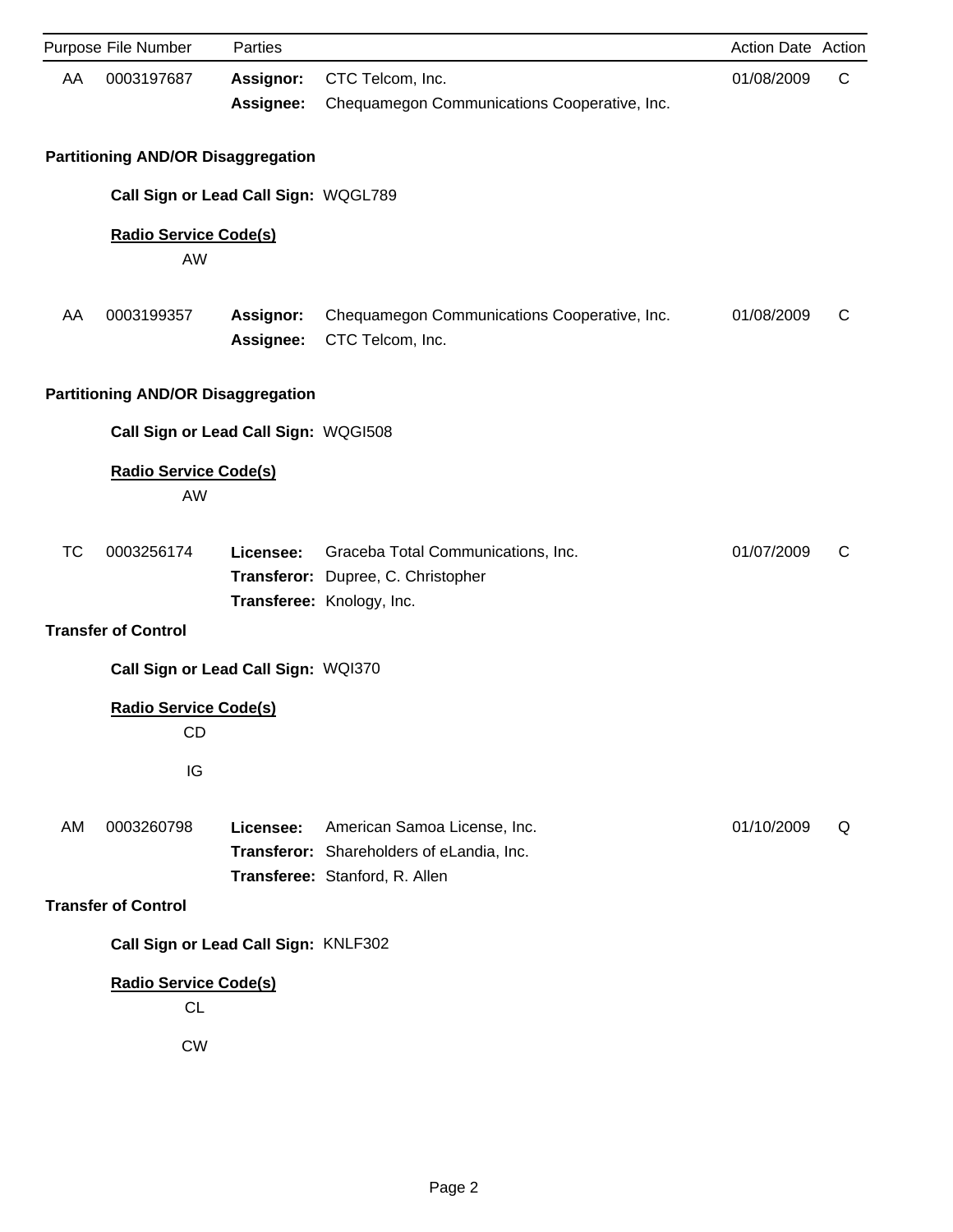|           | Purpose File Number                       | Parties                              |                                                                                                           | Action Date Action |   |
|-----------|-------------------------------------------|--------------------------------------|-----------------------------------------------------------------------------------------------------------|--------------------|---|
| <b>AM</b> | 0003260806                                | Licensee:                            | AST Telecom, LLC<br>Transferor: Shareholders of eLandia, Inc.<br>Transferee: Stanford, R. Allen           | 01/10/2009         | Q |
|           | <b>Transfer of Control</b>                |                                      |                                                                                                           |                    |   |
|           |                                           | Call Sign or Lead Call Sign: WQGD479 |                                                                                                           |                    |   |
|           | <b>Radio Service Code(s)</b><br>AW        |                                      |                                                                                                           |                    |   |
| <b>TC</b> | 0003261710                                | Licensee:                            | eLandia Technologies, Inc.<br>Transferor: Shareholders of eLandia, Inc.<br>Transferee: Stanford, R. Allen | 01/10/2009         | Q |
|           | <b>Transfer of Control</b>                |                                      |                                                                                                           |                    |   |
|           |                                           | Call Sign or Lead Call Sign: WPOJ804 |                                                                                                           |                    |   |
|           | <b>Radio Service Code(s)</b><br><b>CW</b> |                                      |                                                                                                           |                    |   |
| AM        | 0003264825                                | Assignor:<br>Assignee:               | Cellco Partnership<br>DC Newco Parent, LLC                                                                | 01/08/2009         | M |
|           | <b>Full Assignment</b>                    |                                      |                                                                                                           |                    |   |
|           |                                           | Call Sign or Lead Call Sign: KNKN965 |                                                                                                           |                    |   |
|           | <b>Radio Service Code(s)</b><br><b>CL</b> |                                      |                                                                                                           |                    |   |
| AM        | 0003264826                                | <b>Assignor:</b><br>Assignee:        | RCC Minnesota, Inc.<br>DC Newco Parent, LLC                                                               | 01/08/2009         | M |
|           | <b>Full Assignment</b>                    |                                      |                                                                                                           |                    |   |
|           |                                           | Call Sign or Lead Call Sign: KNKN248 |                                                                                                           |                    |   |
|           | <b>Radio Service Code(s)</b><br>CF        |                                      |                                                                                                           |                    |   |
|           | <b>CL</b>                                 |                                      |                                                                                                           |                    |   |
|           | <b>CW</b>                                 |                                      |                                                                                                           |                    |   |
|           |                                           |                                      |                                                                                                           |                    |   |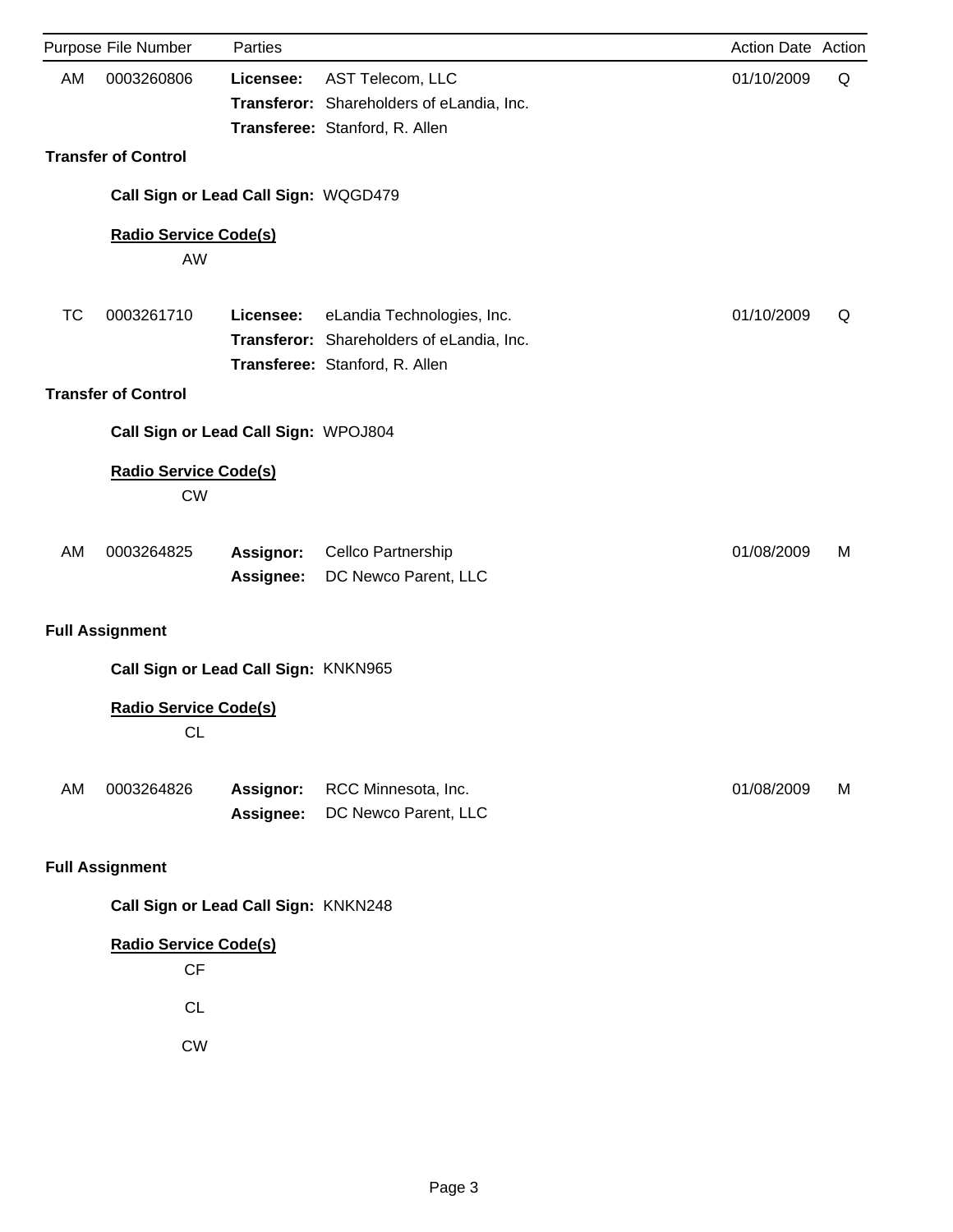|    | Purpose File Number                       | Parties                |                                                                        | Action Date Action |   |
|----|-------------------------------------------|------------------------|------------------------------------------------------------------------|--------------------|---|
| AA | 0003290282                                | Assignor:<br>Assignee: | CenterPoint Energy Gas Transmission<br>Nextel License Holdings 4, Inc. | 01/08/2009         | D |
|    | <b>Partial Assignment</b>                 |                        |                                                                        |                    |   |
|    | Call Sign or Lead Call Sign: WNMT863      |                        |                                                                        |                    |   |
|    | <b>Radio Service Code(s)</b><br>GJ        |                        |                                                                        |                    |   |
| AA | 0003319329                                | Assignor:<br>Assignee: | American Cellular, LLC<br>DC Kentucky Newco, LLC                       | 01/08/2009         | M |
|    | <b>Partitioning AND/OR Disaggregation</b> |                        |                                                                        |                    |   |
|    | Call Sign or Lead Call Sign: WQFA872      |                        |                                                                        |                    |   |
|    | <b>Radio Service Code(s)</b><br><b>CW</b> |                        |                                                                        |                    |   |
| AA | 0003319338                                | Assignor:<br>Assignee: | American Cellular, LLC<br>DC Kentucky Newco, LLC                       | 01/08/2009         | M |
|    | <b>Full Assignment</b>                    |                        |                                                                        |                    |   |
|    | Call Sign or Lead Call Sign: WQEY211      |                        |                                                                        |                    |   |
|    | <b>Radio Service Code(s)</b><br>AW        |                        |                                                                        |                    |   |
|    | CL                                        |                        |                                                                        |                    |   |
|    | <b>CW</b>                                 |                        |                                                                        |                    |   |
| AA | 0003319342                                | Assignor:<br>Assignee: | Dobson Cellular Systems, LLC<br>DC Other Newco, LLC                    | 01/08/2009         | М |
|    | <b>Partitioning AND/OR Disaggregation</b> |                        |                                                                        |                    |   |
|    | Call Sign or Lead Call Sign: WQEB350      |                        |                                                                        |                    |   |
|    | <b>Radio Service Code(s)</b>              |                        |                                                                        |                    |   |

CW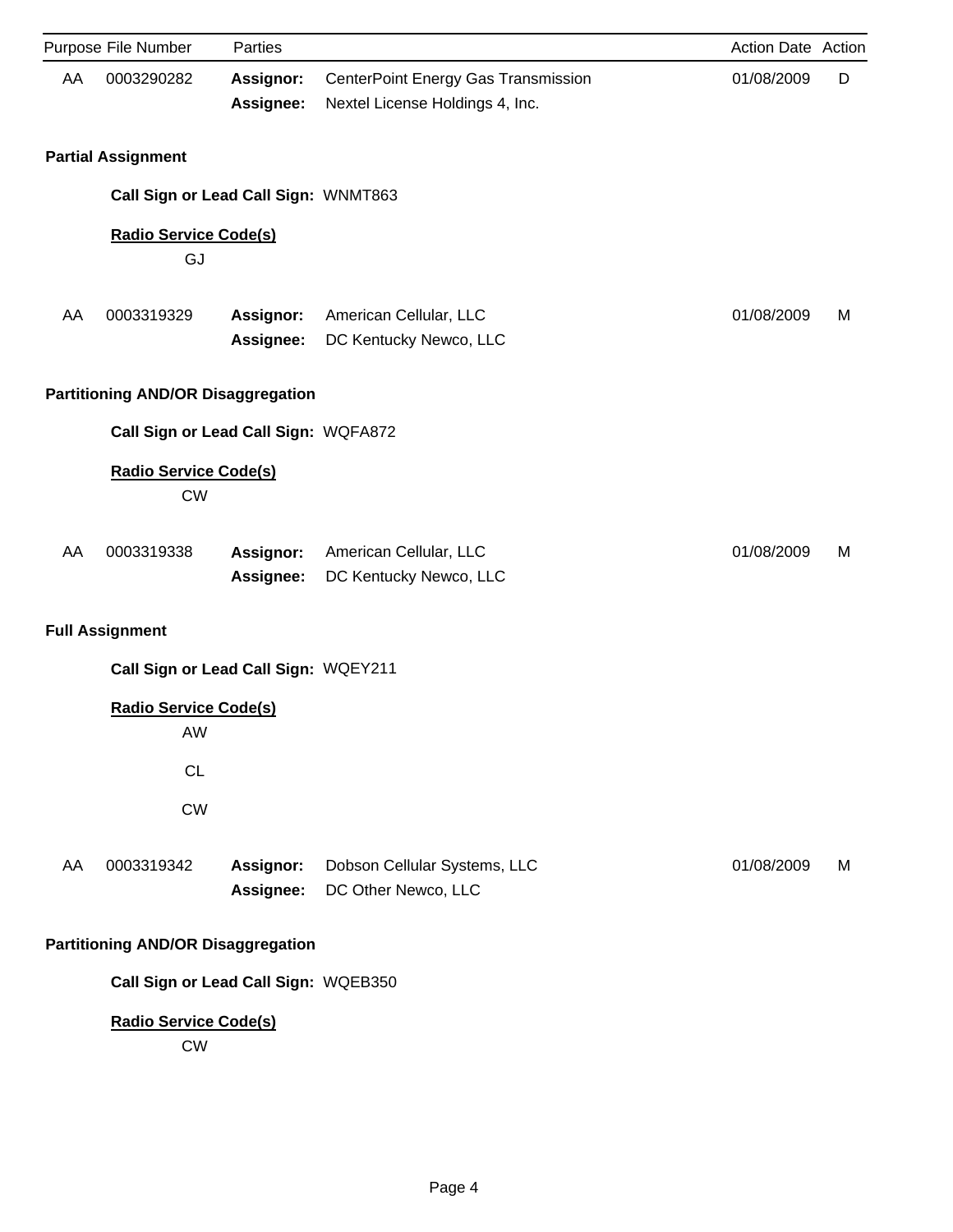|    | Purpose File Number                       | Parties                       |                                                                | Action Date Action |   |
|----|-------------------------------------------|-------------------------------|----------------------------------------------------------------|--------------------|---|
| AA | 0003319349                                | <b>Assignor:</b><br>Assignee: | New Cingular Wireless PCS, LLC<br>DC Other Newco, LLC          | 01/08/2009         | M |
|    | <b>Partitioning AND/OR Disaggregation</b> |                               |                                                                |                    |   |
|    | Call Sign or Lead Call Sign: KNLF270      |                               |                                                                |                    |   |
|    | <b>Radio Service Code(s)</b><br><b>CW</b> |                               |                                                                |                    |   |
| AA | 0003319351                                | Assignor:<br>Assignee:        | New Cingular Wireless PCS, LLC<br>DC Other Newco, LLC          | 01/08/2009         | M |
|    | <b>Full Assignment</b>                    |                               |                                                                |                    |   |
|    | Call Sign or Lead Call Sign: KNLH209      |                               |                                                                |                    |   |
|    | <b>Radio Service Code(s)</b><br><b>CW</b> |                               |                                                                |                    |   |
| AM | 0003319713                                | <b>Assignor:</b><br>Assignee: | RCC Atlantic Licenses, LLC<br>Rural Newco LLC                  | 01/10/2009         | М |
|    | <b>Full Assignment</b>                    |                               |                                                                |                    |   |
|    | Call Sign or Lead Call Sign: KNKA797      |                               |                                                                |                    |   |
|    | <b>Radio Service Code(s)</b><br>CF        |                               |                                                                |                    |   |
|    | <b>CL</b>                                 |                               |                                                                |                    |   |
| AA | 0003365116                                | Assignor:<br>Assignee:        | New Cingular Wireless PCS, LLC<br>Omnipoint NY MTA License LLC | 01/08/2009         | М |
|    | <b>Full Assignment</b>                    |                               |                                                                |                    |   |
|    | Call Sign or Lead Call Sign: WPOJ701      |                               |                                                                |                    |   |
|    | <b>Radio Service Code(s)</b><br><b>CW</b> |                               |                                                                |                    |   |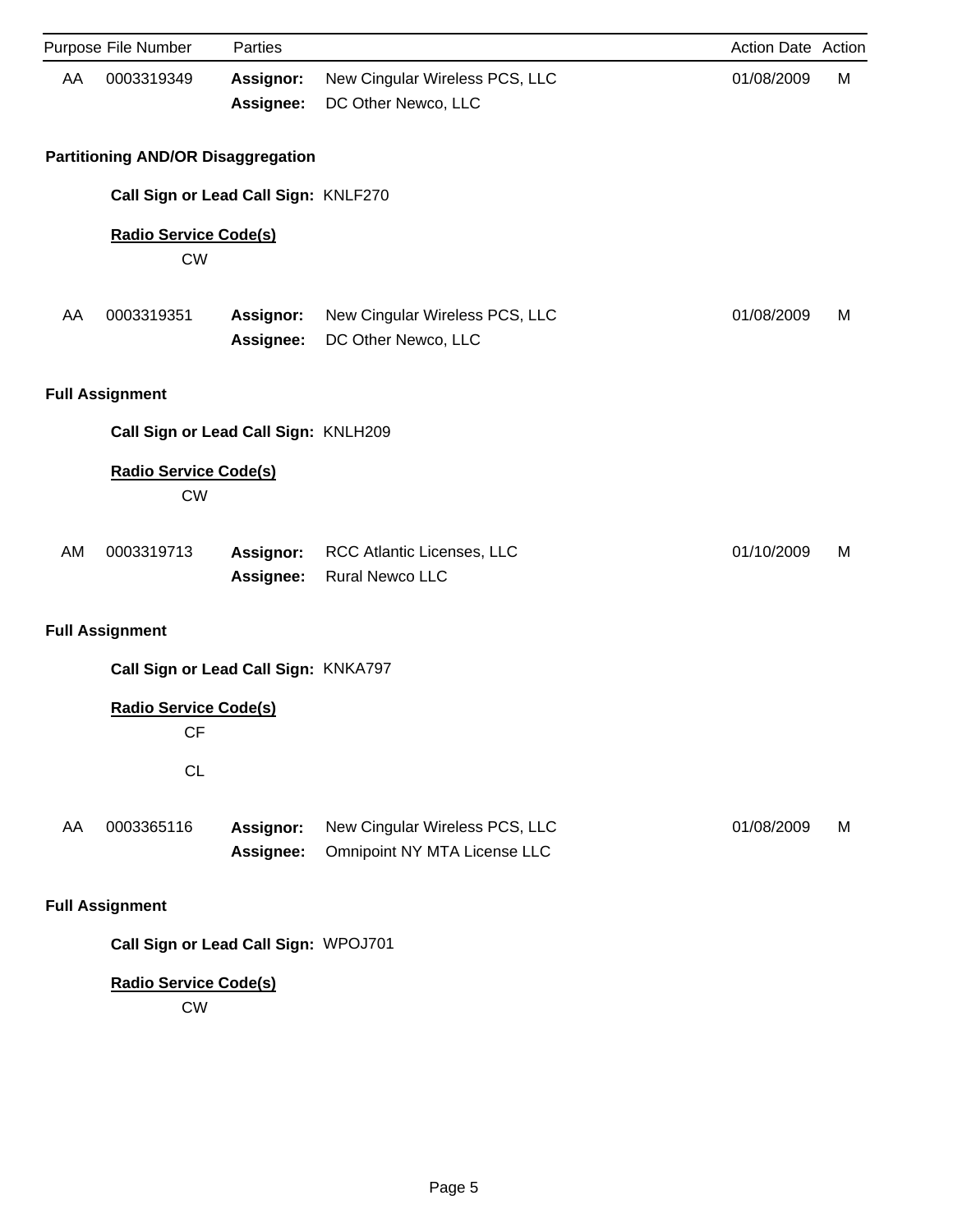|    | Purpose File Number                       | Parties                       |                                                                                                                           | Action Date Action |   |
|----|-------------------------------------------|-------------------------------|---------------------------------------------------------------------------------------------------------------------------|--------------------|---|
| AA | 0003436336                                | <b>Assignor:</b><br>Assignee: | New Cingular Wireless PCS, LLC<br>Omnipoint NY MTA License LLC                                                            | 01/08/2009         | М |
|    | <b>Partitioning AND/OR Disaggregation</b> |                               |                                                                                                                           |                    |   |
|    | Call Sign or Lead Call Sign: KNLF209      |                               |                                                                                                                           |                    |   |
|    | <b>Radio Service Code(s)</b><br><b>CW</b> |                               |                                                                                                                           |                    |   |
| ТC | 0003462169                                | Licensee:                     | Royal Street BTA 336, LLC<br>Transferor: Royal Street Communications, LLC<br>Transferee: Royal Street Communications, LLC | 01/08/2009         | M |
|    | <b>Transfer of Control</b>                |                               |                                                                                                                           |                    |   |
|    | Call Sign or Lead Call Sign: WQEB559      |                               |                                                                                                                           |                    |   |
|    | <b>Radio Service Code(s)</b><br><b>CW</b> |                               |                                                                                                                           |                    |   |
| ТC | 0003462175                                | Licensee:                     | Royal Street BTA 289, LLC<br>Transferor: Royal Street Communications, LLC<br>Transferee: Royal Street Communications, LLC | 01/08/2009         | M |
|    | <b>Transfer of Control</b>                |                               |                                                                                                                           |                    |   |
|    | Call Sign or Lead Call Sign: WQEB558      |                               |                                                                                                                           |                    |   |
|    | <b>Radio Service Code(s)</b><br><b>CW</b> |                               |                                                                                                                           |                    |   |
| AM | 0003462178                                | Licensee:                     | Royal Street BTA 262, LLC<br>Transferor: Royal Street Communications, LLC<br>Transferee: Royal Street Communications, LLC | 01/08/2009         | M |
|    | <b>Transfer of Control</b>                |                               |                                                                                                                           |                    |   |
|    | Call Sign or Lead Call Sign: WQEB557      |                               |                                                                                                                           |                    |   |
|    | <b>Radio Service Code(s)</b><br><b>CF</b> |                               |                                                                                                                           |                    |   |
|    | <b>CW</b>                                 |                               |                                                                                                                           |                    |   |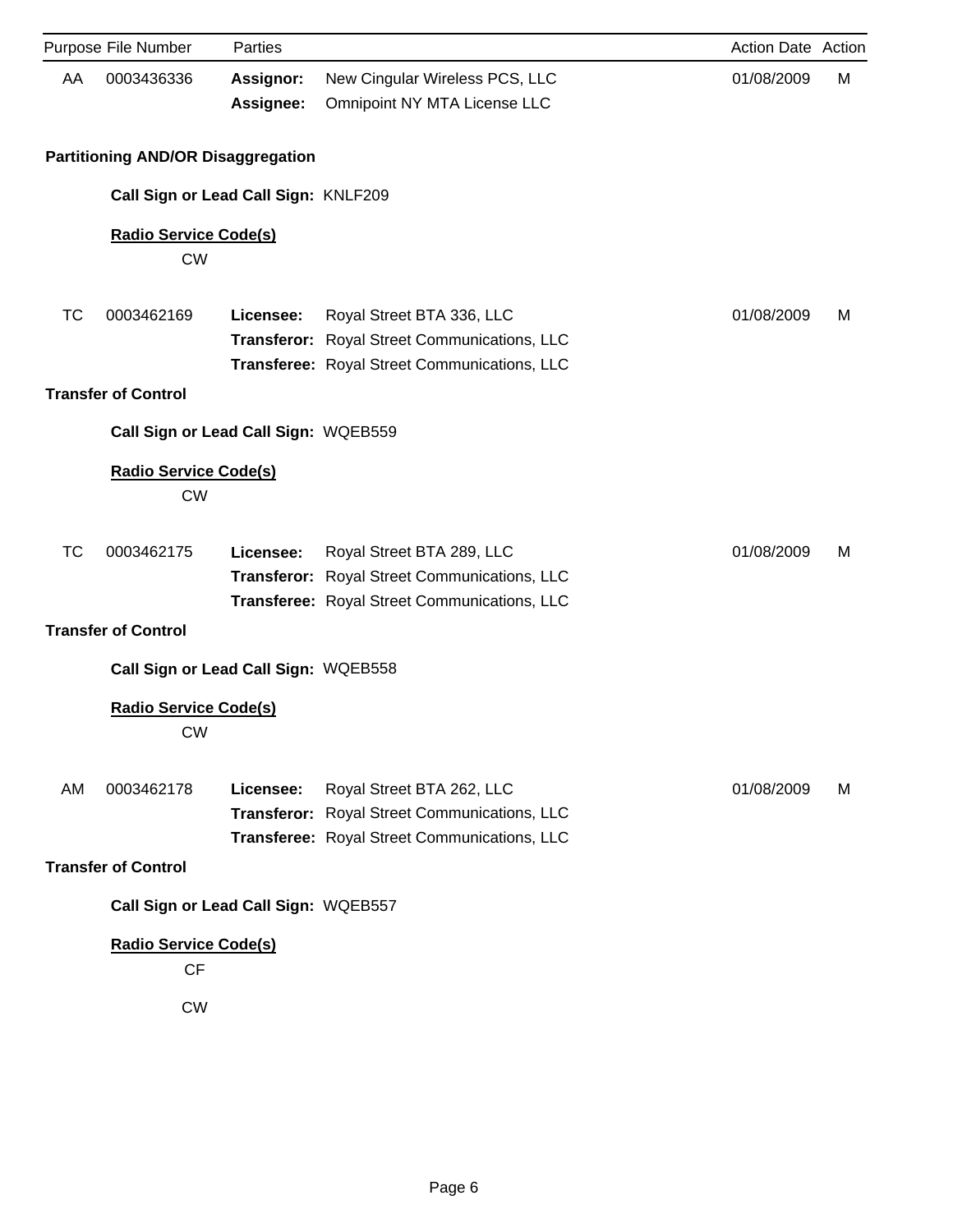|           | Purpose File Number                       | Parties          |                                              | Action Date Action |   |
|-----------|-------------------------------------------|------------------|----------------------------------------------|--------------------|---|
| <b>TC</b> | 0003462180                                | Licensee:        | Royal Street BTA 239, LLC                    | 01/08/2009         | М |
|           |                                           |                  | Transferor: Royal Street Communications, LLC |                    |   |
|           |                                           |                  | Transferee: Royal Street Communications, LLC |                    |   |
|           | <b>Transfer of Control</b>                |                  |                                              |                    |   |
|           | Call Sign or Lead Call Sign: WQEB556      |                  |                                              |                    |   |
|           | <b>Radio Service Code(s)</b><br><b>CW</b> |                  |                                              |                    |   |
| TC        | 0003462182                                | Licensee:        | Royal Street BTA 212, LLC                    | 01/08/2009         | м |
|           |                                           |                  | Transferor: Royal Street Communications, LLC |                    |   |
|           |                                           |                  | Transferee: Royal Street Communications, LLC |                    |   |
|           | <b>Transfer of Control</b>                |                  |                                              |                    |   |
|           | Call Sign or Lead Call Sign: WQEB555      |                  |                                              |                    |   |
|           | <b>Radio Service Code(s)</b><br><b>CW</b> |                  |                                              |                    |   |
| TC        | 0003462190                                | Licensee:        | Royal Street BTA 159, LLC                    | 01/08/2009         | м |
|           |                                           |                  | Transferor: Royal Street Communications, LLC |                    |   |
|           |                                           |                  | Transferee: Royal Street Communications, LLC |                    |   |
|           | <b>Transfer of Control</b>                |                  |                                              |                    |   |
|           | Call Sign or Lead Call Sign: WQEB554      |                  |                                              |                    |   |
|           | <b>Radio Service Code(s)</b><br><b>CW</b> |                  |                                              |                    |   |
| AA        | 0003478404                                | <b>Assignor:</b> | Mackinac Straits Hospital Authority          | 01/08/2009         | D |
|           |                                           | Assignee:        | Mackinac Straits Health System Inc.          |                    |   |
|           | <b>Full Assignment</b>                    |                  |                                              |                    |   |

**Call Sign or Lead Call Sign:** KJO330

# **Radio Service Code(s)**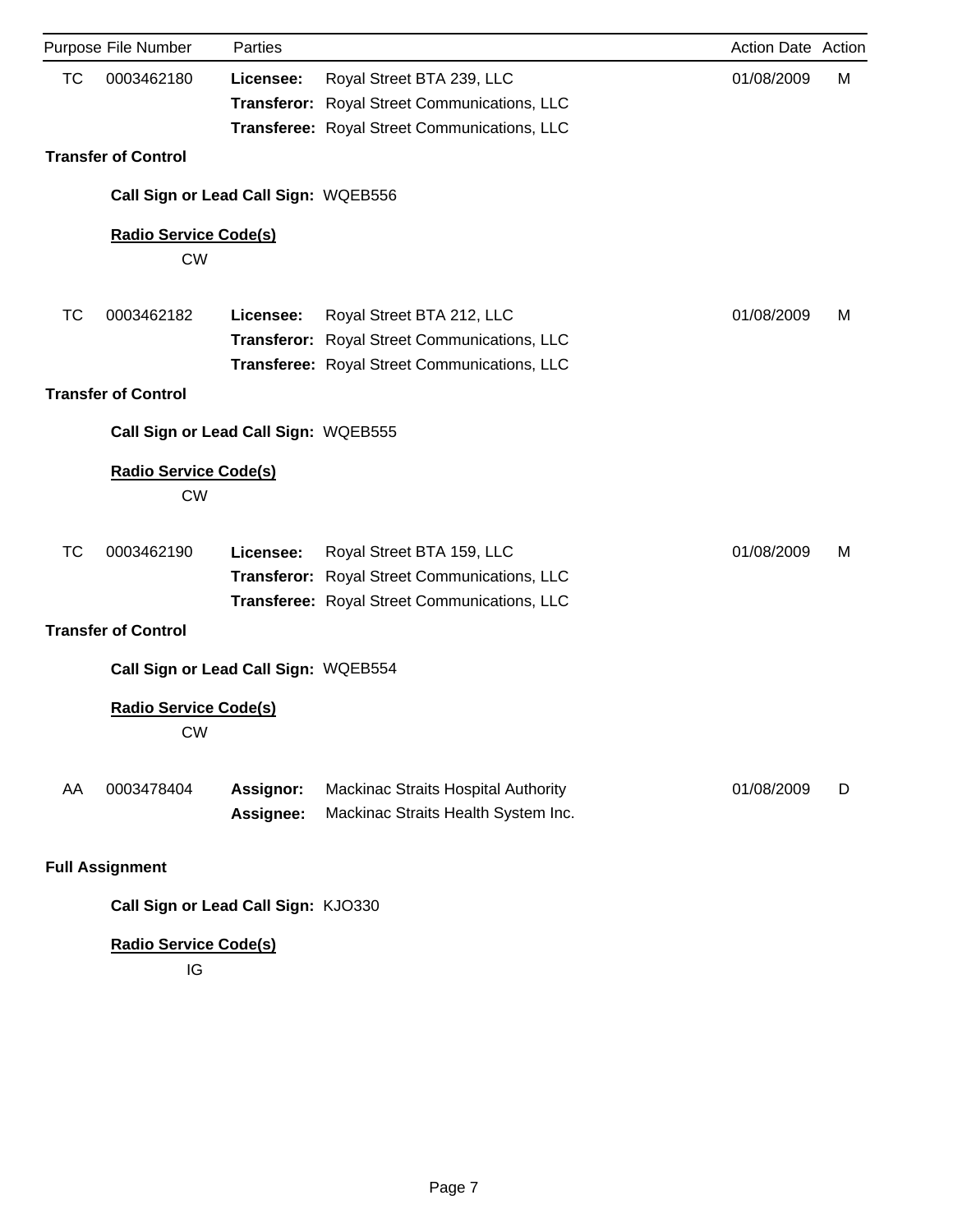|           | Purpose File Number                       | Parties                |                                                                               | Action Date Action |   |
|-----------|-------------------------------------------|------------------------|-------------------------------------------------------------------------------|--------------------|---|
| AM        | 0003492493                                | Licensee:              | International Uranium USA Corp                                                | 01/10/2009         | М |
|           |                                           |                        | Transferor: International Uranium Corp                                        |                    |   |
|           |                                           |                        | Transferee: Denison Mines (USA) Corp                                          |                    |   |
|           | <b>Transfer of Control</b>                |                        |                                                                               |                    |   |
|           | Call Sign or Lead Call Sign: KOI418       |                        |                                                                               |                    |   |
|           | <b>Radio Service Code(s)</b><br>IG        |                        |                                                                               |                    |   |
| AA        | 0003496215                                | Assignor:<br>Assignee: | Green Hills Area Cellular Telephone, Inc.<br>Grand River Communications, Inc. | 01/12/2009         | C |
|           | <b>Partitioning AND/OR Disaggregation</b> |                        |                                                                               |                    |   |
|           | Call Sign or Lead Call Sign: WQGI514      |                        |                                                                               |                    |   |
|           | <b>Radio Service Code(s)</b>              |                        |                                                                               |                    |   |
|           | AW                                        |                        |                                                                               |                    |   |
| AA        | 0003501171                                | Assignor:              | FMTC Wireless, Inc.                                                           | 01/08/2009         | C |
|           |                                           | Assignee:              | Dumont Wireless, Inc.                                                         |                    |   |
|           |                                           |                        |                                                                               |                    |   |
|           | <b>Partitioning AND/OR Disaggregation</b> |                        |                                                                               |                    |   |
|           | Call Sign or Lead Call Sign: WQGV743      |                        |                                                                               |                    |   |
|           | <b>Radio Service Code(s)</b><br>AW        |                        |                                                                               |                    |   |
| <b>WD</b> | 0003514180                                | Assignor:<br>Assignee: | NBC Telemundo License Co.<br>Post-Newsweek Stations, Florida, Inc.            | 01/08/2009         | W |
|           | <b>Full Assignment</b>                    |                        |                                                                               |                    |   |

**Call Sign or Lead Call Sign:** WPSM233

# **Radio Service Code(s)**

RS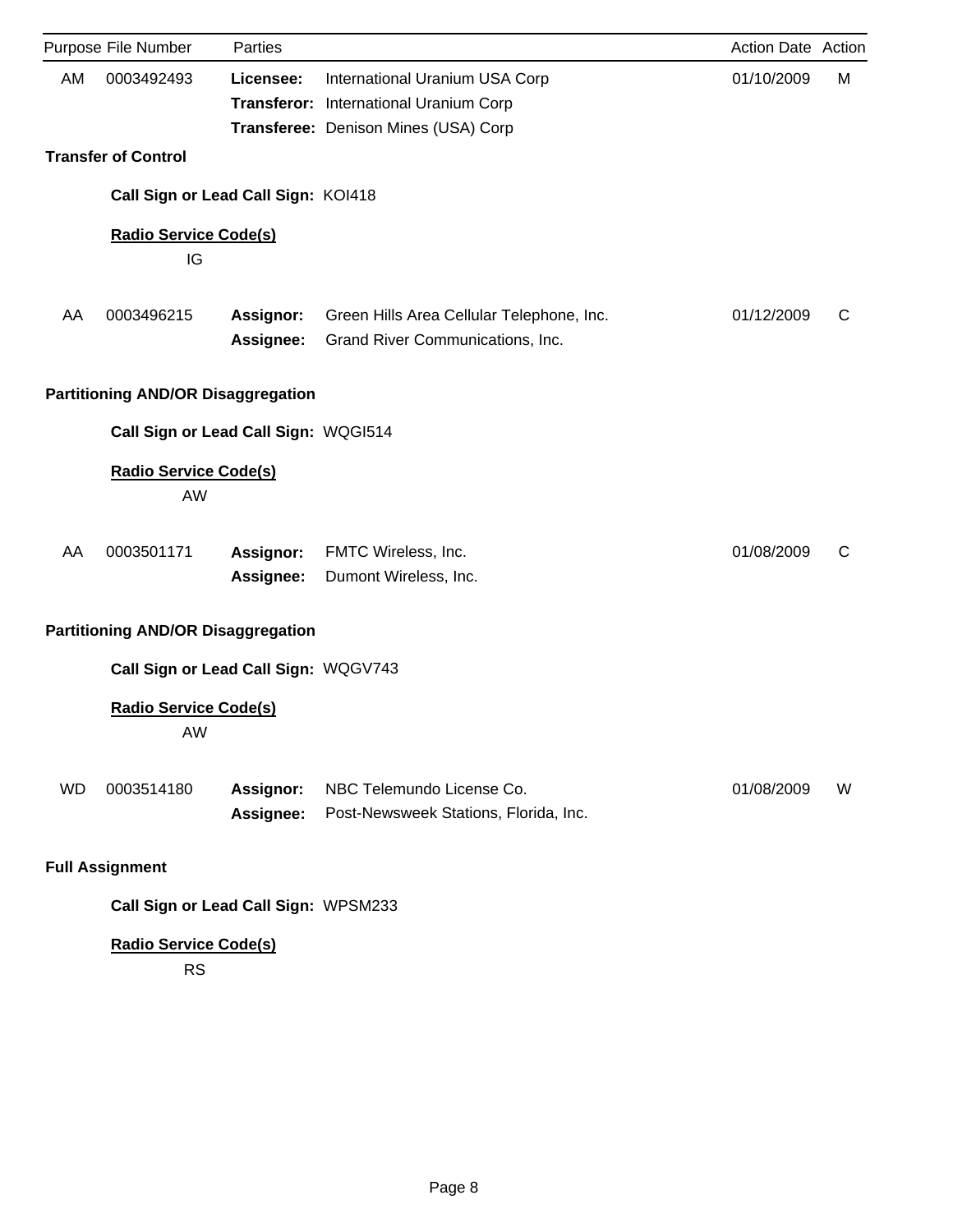|           | Purpose File Number                       | <b>Parties</b>                |                                                                                                                                                   | Action Date Action |   |
|-----------|-------------------------------------------|-------------------------------|---------------------------------------------------------------------------------------------------------------------------------------------------|--------------------|---|
| <b>TC</b> | 0003515431                                | Licensee:                     | Platte River Cellular of Colorado Limited Partnership<br>Transferor: Platte River Cellular, Inc.<br>Transferee: Cellular Inc. Network Corporation | 01/08/2009         | М |
|           | <b>Transfer of Control</b>                |                               |                                                                                                                                                   |                    |   |
|           | Call Sign or Lead Call Sign: WPXN791      |                               |                                                                                                                                                   |                    |   |
|           | <b>Radio Service Code(s)</b><br>CF        |                               |                                                                                                                                                   |                    |   |
|           | <b>CL</b>                                 |                               |                                                                                                                                                   |                    |   |
| AM        | 0003521990                                | Assignor:<br>Assignee:        | FMTC Wireless, Inc.<br>Comm 1 Wireless, Inc.                                                                                                      | 01/06/2009         | Ζ |
|           | <b>Partitioning AND/OR Disaggregation</b> |                               |                                                                                                                                                   |                    |   |
|           | Call Sign or Lead Call Sign: WQGV743      |                               |                                                                                                                                                   |                    |   |
|           | <b>Radio Service Code(s)</b><br>AW        |                               |                                                                                                                                                   |                    |   |
| AA        | 0003535223                                | Assignor:<br>Assignee:        | 700 MHz, L.L.C.<br>United States Cellular Corporation                                                                                             | 01/08/2009         | м |
|           | <b>Full Assignment</b>                    |                               |                                                                                                                                                   |                    |   |
|           | Call Sign or Lead Call Sign: WPYZ941      |                               |                                                                                                                                                   |                    |   |
|           | <b>Radio Service Code(s)</b><br>WZ        |                               |                                                                                                                                                   |                    |   |
| AA        | 0003545665                                | <b>Assignor:</b><br>Assignee: | Chariton Valley Communication Corporation, Inc.<br>USCOC OF GREATER MISSOURI, LLC                                                                 | 01/08/2009         | м |
|           | <b>Full Assignment</b>                    |                               |                                                                                                                                                   |                    |   |
|           | Call Sign or Lead Call Sign: WPWU963      |                               |                                                                                                                                                   |                    |   |
|           | <b>Radio Service Code(s)</b><br>WZ        |                               |                                                                                                                                                   |                    |   |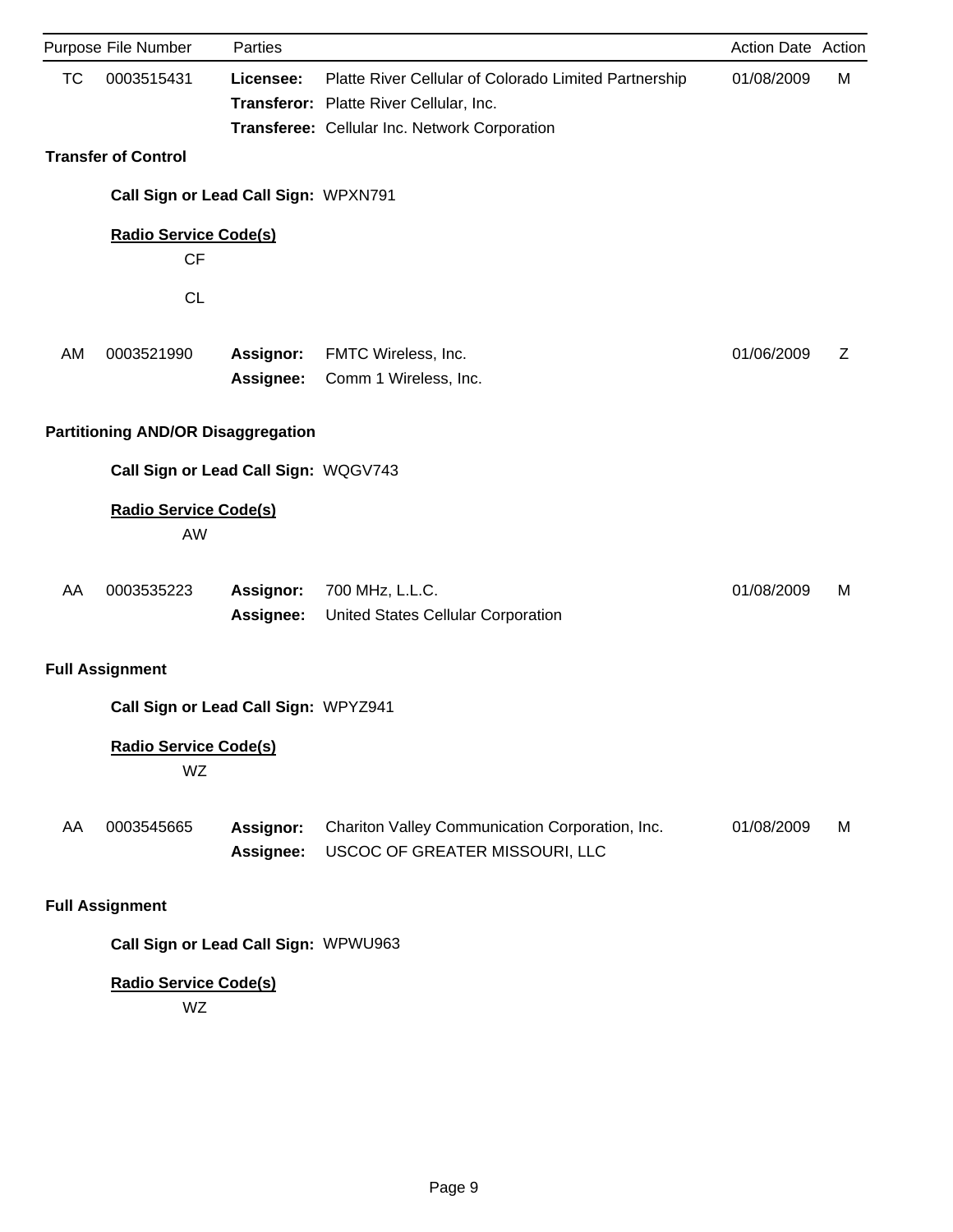|    | Purpose File Number                       | Parties                       |                                                                                                                    | Action Date Action |   |
|----|-------------------------------------------|-------------------------------|--------------------------------------------------------------------------------------------------------------------|--------------------|---|
| AA | 0003551754                                | <b>Assignor:</b><br>Assignee: | 3G COMM, LLC<br>AT&T MOBILITY II LLC                                                                               | 01/08/2009         | М |
|    | <b>Full Assignment</b>                    |                               |                                                                                                                    |                    |   |
|    | Call Sign or Lead Call Sign: WPWU882      |                               |                                                                                                                    |                    |   |
|    | <b>Radio Service Code(s)</b><br>WZ        |                               |                                                                                                                    |                    |   |
| AA | 0003564867                                | <b>Assignor:</b><br>Assignee: | RCC Minnesota, Inc.<br>DC Newco Parent, LLC                                                                        | 01/08/2009         | M |
|    | <b>Partitioning AND/OR Disaggregation</b> |                               |                                                                                                                    |                    |   |
|    | Call Sign or Lead Call Sign: WPYT730      |                               |                                                                                                                    |                    |   |
|    | <b>Radio Service Code(s)</b><br><b>CW</b> |                               |                                                                                                                    |                    |   |
| TC | 0003573418                                | Licensee:                     | FirstLight Power Resources Services, LLC<br>Transferor: Energy Capital Partners, LLC<br>Transferee: GDF SUEZ, S.A. | 01/08/2009         | м |
|    | <b>Transfer of Control</b>                |                               |                                                                                                                    |                    |   |
|    | Call Sign or Lead Call Sign: WNTT678      |                               |                                                                                                                    |                    |   |
|    | <b>Radio Service Code(s)</b><br>IG        |                               |                                                                                                                    |                    |   |
|    | MG                                        |                               |                                                                                                                    |                    |   |
| AM | 0003593633                                | Assignor:<br>Assignee:        | <b>BEK Communications Cooperative</b><br>Dakota Central Telecommunications Cooperative, Inc.                       | 01/08/2009         | M |
|    | <b>Partitioning AND/OR Disaggregation</b> |                               |                                                                                                                    |                    |   |
|    | Call Sign or Lead Call Sign: WQIZ362      |                               |                                                                                                                    |                    |   |
|    | <b>Radio Service Code(s)</b><br><b>WY</b> |                               |                                                                                                                    |                    |   |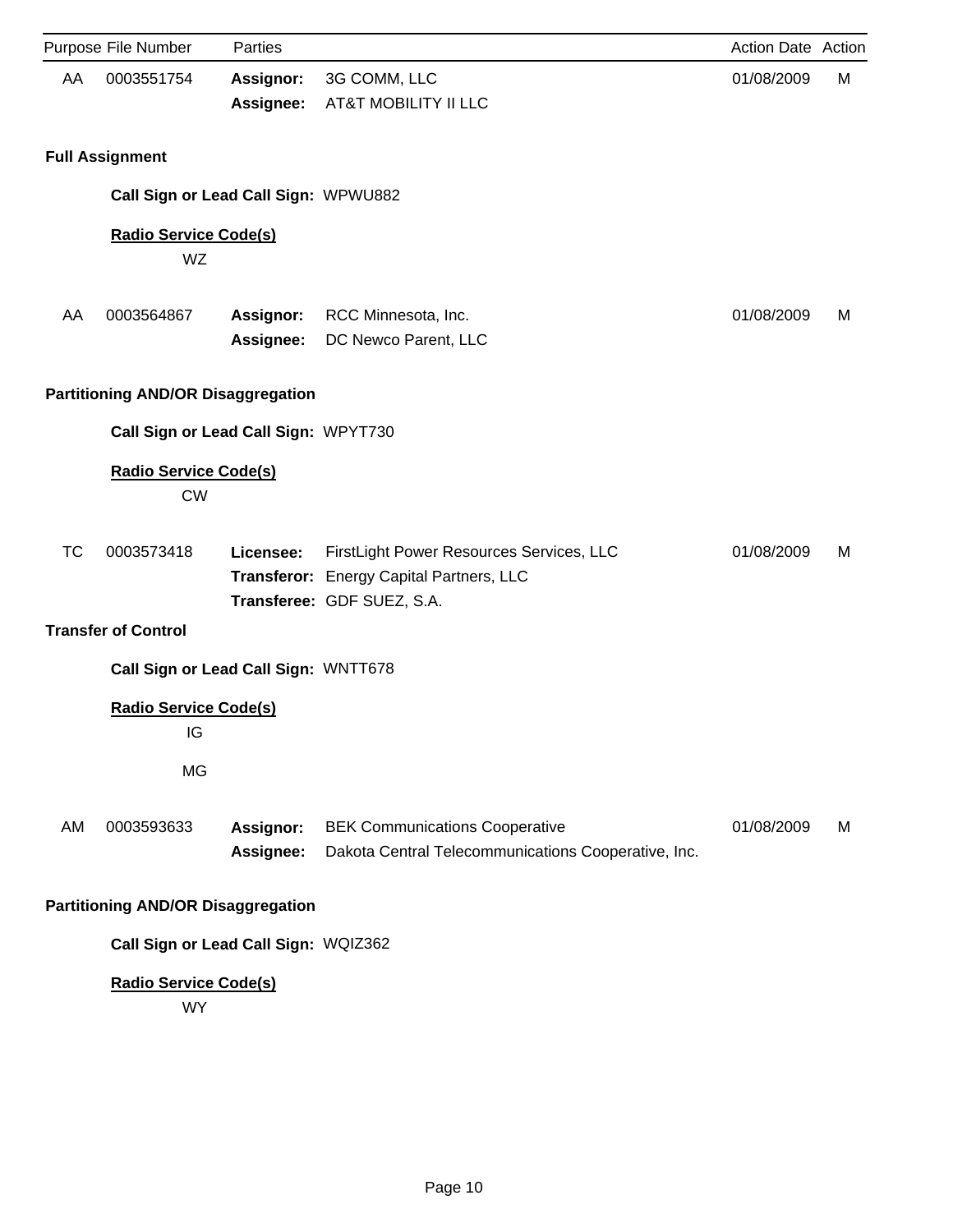|    | Purpose File Number                       | Parties                       |                                                                                 | Action Date Action |   |
|----|-------------------------------------------|-------------------------------|---------------------------------------------------------------------------------|--------------------|---|
| AA | 0003593755                                | Assignor:<br>Assignee:        | <b>CenterPoint Energy Field Services</b><br>CenterPoint Energy Gas Transmission | 01/06/2009         | М |
|    | <b>Full Assignment</b>                    |                               |                                                                                 |                    |   |
|    | Call Sign or Lead Call Sign: WQJH997      |                               |                                                                                 |                    |   |
|    | <b>Radio Service Code(s)</b><br>MG        |                               |                                                                                 |                    |   |
| AA | 0003602140                                | <b>Assignor:</b><br>Assignee: | FMTC Wireless, Inc.<br>Rockwell Cooperative Telephone Association               | 01/08/2009         | C |
|    | <b>Partitioning AND/OR Disaggregation</b> |                               |                                                                                 |                    |   |
|    | Call Sign or Lead Call Sign: WQGV743      |                               |                                                                                 |                    |   |
|    | <b>Radio Service Code(s)</b><br>AW        |                               |                                                                                 |                    |   |
| AA | 0003611061                                | Assignor:<br>Assignee:        | Cincinnati Bell Wireless LLC<br>MetroPCS Michigan, Inc.                         | 01/05/2009         | C |
|    | <b>Full Assignment</b>                    |                               |                                                                                 |                    |   |
|    | Call Sign or Lead Call Sign: WQGB247      |                               |                                                                                 |                    |   |
|    | <b>Radio Service Code(s)</b><br>AW        |                               |                                                                                 |                    |   |
| AM | 0003615262                                | Assignor:<br>Assignee:        | Celero Energy, L.P.<br>Whiting Oil and Gas Corporation                          | 01/08/2009         | C |
|    | <b>Full Assignment</b>                    |                               |                                                                                 |                    |   |
|    | Call Sign or Lead Call Sign: KM5996       |                               |                                                                                 |                    |   |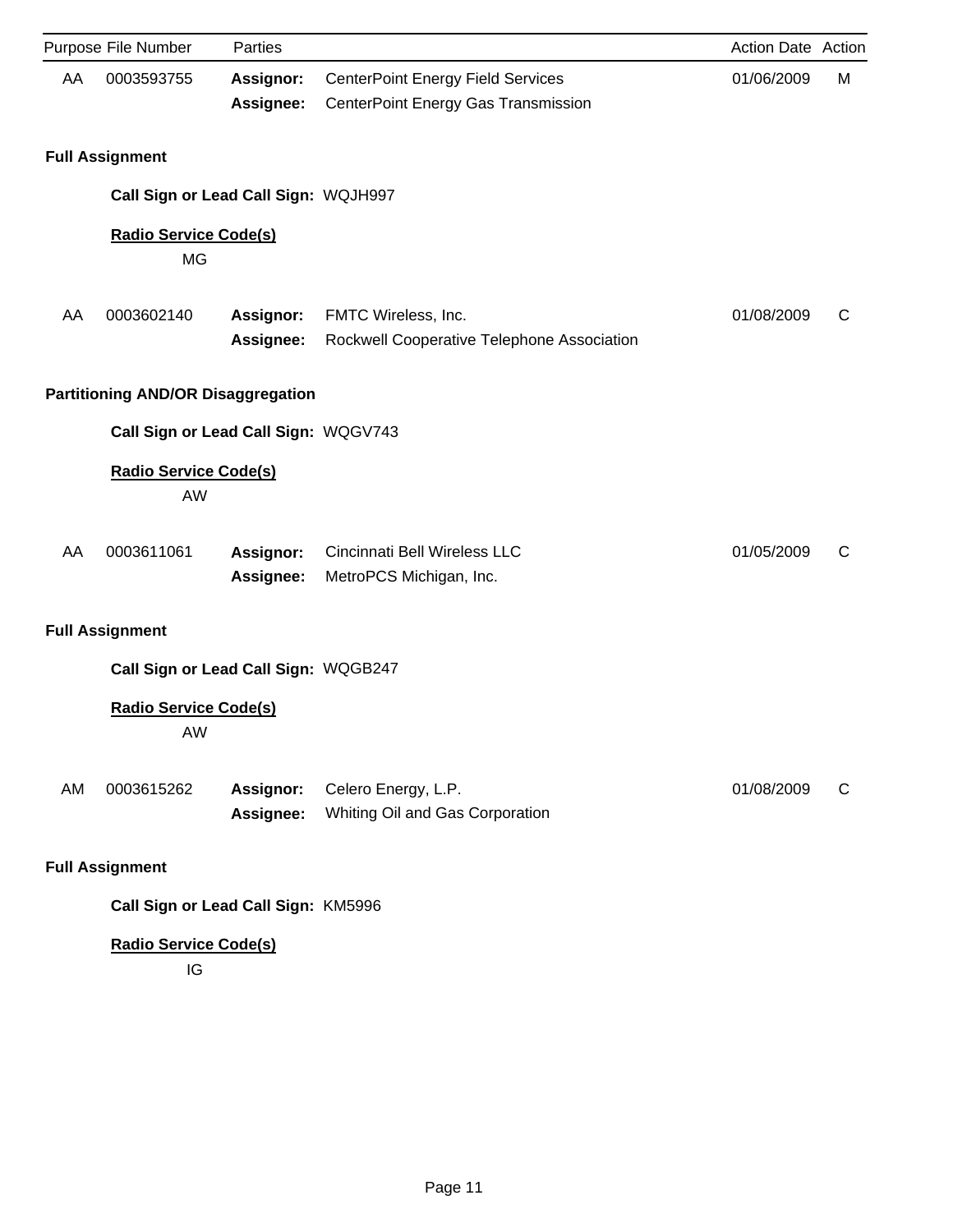|    | Purpose File Number                       | Parties                       |                                                                            | Action Date Action |   |
|----|-------------------------------------------|-------------------------------|----------------------------------------------------------------------------|--------------------|---|
| AA | 0003618375                                | <b>Assignor:</b><br>Assignee: | Wireless Communications Venture, LLC<br><b>NewCore Wireless LLC</b>        | 01/08/2009         | M |
|    | <b>Full Assignment</b>                    |                               |                                                                            |                    |   |
|    | Call Sign or Lead Call Sign: WPOJ835      |                               |                                                                            |                    |   |
|    | <b>Radio Service Code(s)</b><br><b>CW</b> |                               |                                                                            |                    |   |
| AA | 0003628427                                | <b>Assignor:</b><br>Assignee: | Red River Rural Telephone Association, Inc.<br>Dickey Rural Services, Inc. | 01/08/2009         | M |
|    | <b>Partitioning AND/OR Disaggregation</b> |                               |                                                                            |                    |   |
|    | Call Sign or Lead Call Sign: WQIZ621      |                               |                                                                            |                    |   |
|    | <b>Radio Service Code(s)</b><br><b>WY</b> |                               |                                                                            |                    |   |
| AA | 0003629278                                | Assignor:<br>Assignee:        | Range Corporation<br>Wisconsin, State of                                   | 01/09/2009         | C |
|    | <b>Full Assignment</b>                    |                               |                                                                            |                    |   |
|    | Call Sign or Lead Call Sign: WPZF718      |                               |                                                                            |                    |   |
|    | <b>Radio Service Code(s)</b><br><b>CP</b> |                               |                                                                            |                    |   |
| AA | 0003633411                                | Assignor:<br>Assignee:        | SpectrumCo LLC<br>Cox TMI Wireless, LLC                                    | 01/12/2009         | C |
|    | <b>Full Assignment</b>                    |                               |                                                                            |                    |   |
|    |                                           |                               |                                                                            |                    |   |

**Call Sign or Lead Call Sign:** WQGA999

# **Radio Service Code(s)**

AW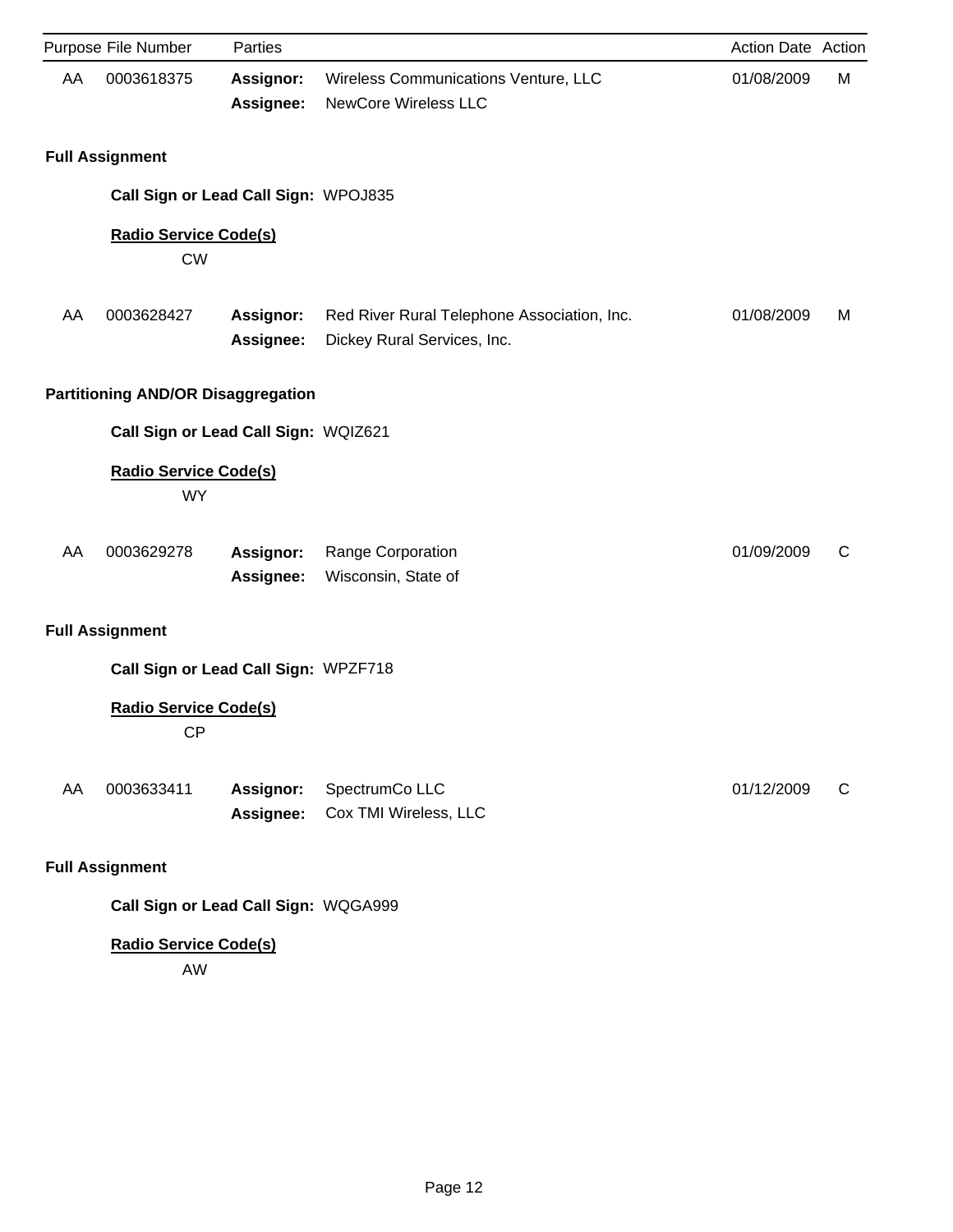|    | Purpose File Number                       | Parties                              |                                                                       | Action Date Action |   |
|----|-------------------------------------------|--------------------------------------|-----------------------------------------------------------------------|--------------------|---|
| AA | 0003634340                                | Assignor:<br>Assignee:               | SpectrumCo LLC<br>Cox TMI Wireless, LLC                               | 01/12/2009         | C |
|    | <b>Partitioning AND/OR Disaggregation</b> |                                      |                                                                       |                    |   |
|    |                                           | Call Sign or Lead Call Sign: WQGA993 |                                                                       |                    |   |
|    | <b>Radio Service Code(s)</b><br>AW        |                                      |                                                                       |                    |   |
| AA | 0003639326                                | Assignor:<br>Assignee:               | SpectrumCo LLC<br>Cox TMI Wireless, LLC                               | 01/12/2009         | C |
|    | <b>Partitioning AND/OR Disaggregation</b> |                                      |                                                                       |                    |   |
|    |                                           | Call Sign or Lead Call Sign: WQGB222 |                                                                       |                    |   |
|    | <b>Radio Service Code(s)</b><br>AW        |                                      |                                                                       |                    |   |
| AA | 0003639338                                | <b>Assignor:</b><br>Assignee:        | SpectrumCo LLC<br>Cox TMI Wireless, LLC                               | 01/12/2009         | C |
|    | <b>Partitioning AND/OR Disaggregation</b> |                                      |                                                                       |                    |   |
|    |                                           | Call Sign or Lead Call Sign: WQGB222 |                                                                       |                    |   |
|    | <b>Radio Service Code(s)</b><br>AW        |                                      |                                                                       |                    |   |
| AM | 0003642452                                | Assignor:<br>Assignee:               | Gray Television Licensee, Inc.<br><b>Gray Television Licensee LLC</b> | 01/08/2009         | M |
|    | <b>Full Assignment</b>                    |                                      |                                                                       |                    |   |
|    |                                           | Call Sign or Lead Call Sign: WNAE347 |                                                                       |                    |   |
|    | <b>Radio Service Code(s)</b><br>IG        |                                      |                                                                       |                    |   |
|    | MG                                        |                                      |                                                                       |                    |   |
|    | <b>RS</b>                                 |                                      |                                                                       |                    |   |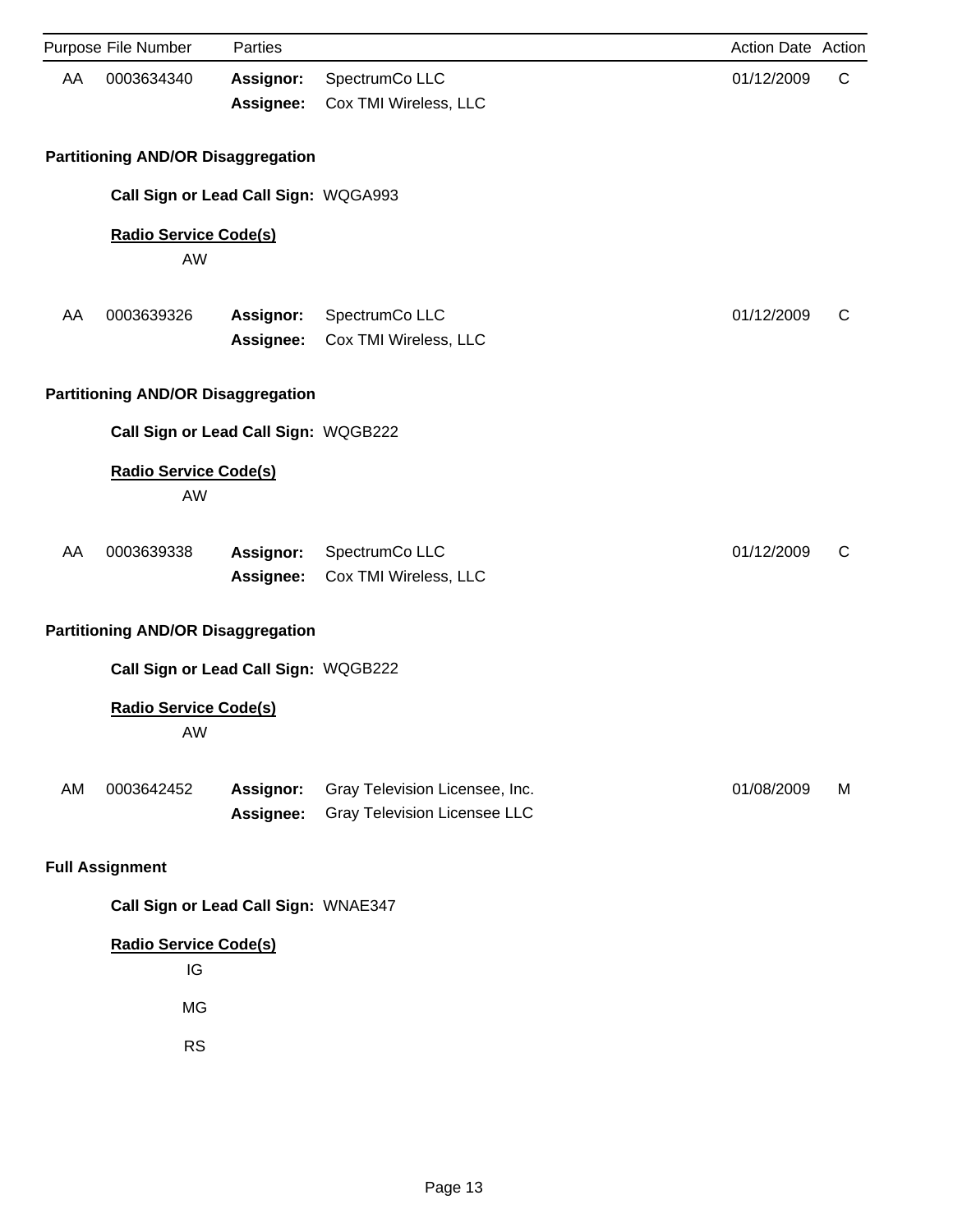|    | Purpose File Number                       | Parties                |                                                                                                                             | <b>Action Date Action</b> |   |
|----|-------------------------------------------|------------------------|-----------------------------------------------------------------------------------------------------------------------------|---------------------------|---|
| AA | 0003648298                                | Assignor:<br>Assignee: | Red River Rural Telephone Association, Inc.<br>Polar Communications Mutual Aid Corporation                                  | 01/08/2009                | М |
|    | <b>Partitioning AND/OR Disaggregation</b> |                        |                                                                                                                             |                           |   |
|    | Call Sign or Lead Call Sign: WQIZ621      |                        |                                                                                                                             |                           |   |
|    | <b>Radio Service Code(s)</b><br><b>WY</b> |                        |                                                                                                                             |                           |   |
| AM | 0003648797                                | Assignor:<br>Assignee: | <b>BorderCOMM Partners LP</b><br><b>Great Western Communications, LLC</b>                                                   | 01/05/2009                | C |
|    | <b>Full Assignment</b>                    |                        |                                                                                                                             |                           |   |
|    | Call Sign or Lead Call Sign: KAQ88        |                        |                                                                                                                             |                           |   |
|    | <b>Radio Service Code(s)</b><br><b>CF</b> |                        |                                                                                                                             |                           |   |
| AA | 0003648880                                | Assignor:<br>Assignee: | Global Valley Networks, Inc.<br>Citizens Telecommunications Company of California, Inc                                      | 01/06/2009                | M |
|    | <b>Full Assignment</b>                    |                        |                                                                                                                             |                           |   |
|    | Call Sign or Lead Call Sign: WHD967       |                        |                                                                                                                             |                           |   |
|    | <b>Radio Service Code(s)</b><br><b>CF</b> |                        |                                                                                                                             |                           |   |
| AA | 0003648897                                | Assignor:<br>Assignee: | Citizens Telecommunications Company of the Golden Stat 01/08/2009<br>Citizens Telecommunications Company of California, Inc |                           | M |
|    | <b>Full Assignment</b>                    |                        |                                                                                                                             |                           |   |
|    | Call Sign or Lead Call Sign: WFY549       |                        |                                                                                                                             |                           |   |
|    | <b>Radio Service Code(s)</b><br><b>CF</b> |                        |                                                                                                                             |                           |   |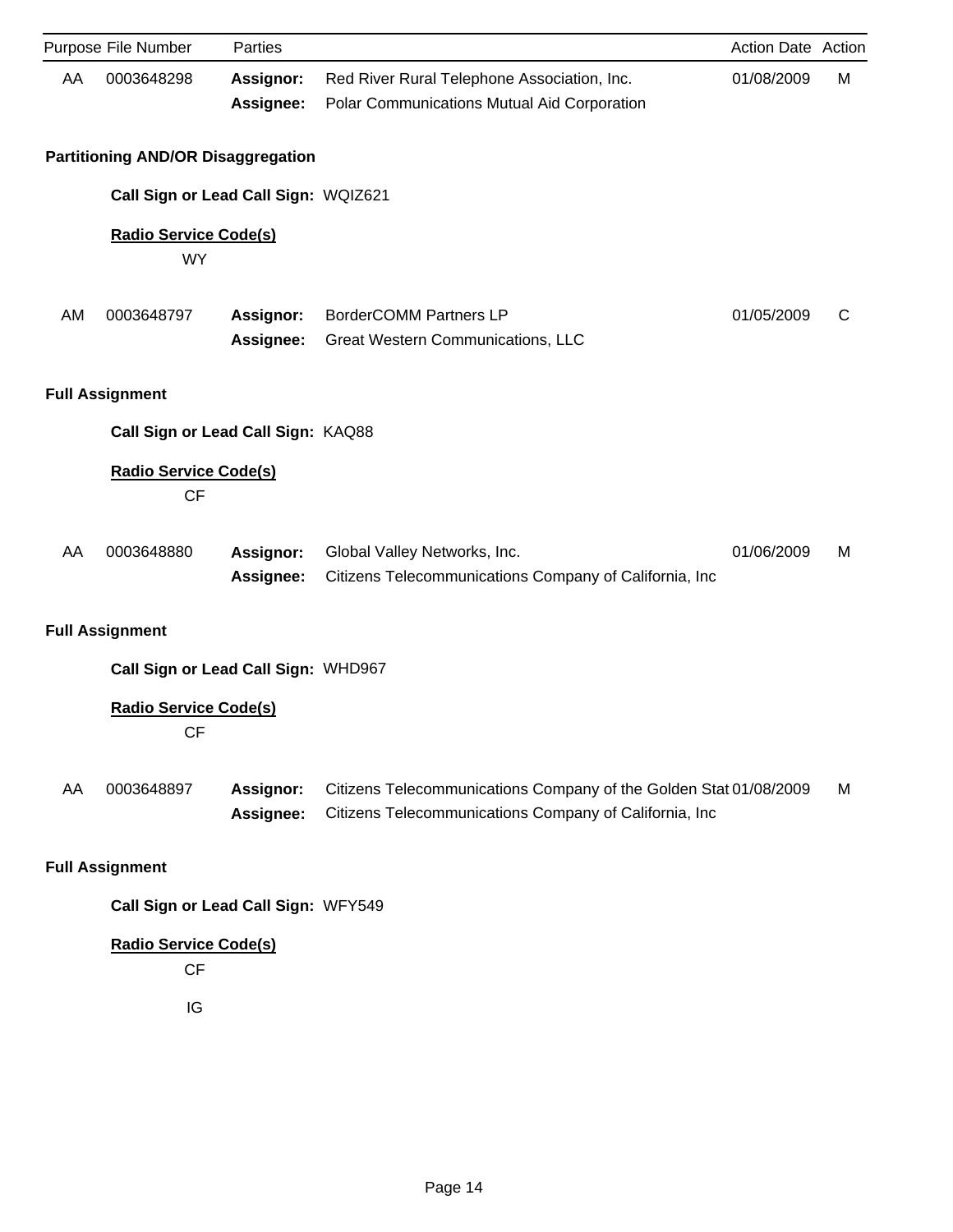|    | Purpose File Number                       | Parties                |                                                                                                           | Action Date Action |   |
|----|-------------------------------------------|------------------------|-----------------------------------------------------------------------------------------------------------|--------------------|---|
| AA | 0003648902                                | Assignor:<br>Assignee: | Citizens Telecommunications Company of Tuolumne<br>Citizens Telecommunications Company of California, Inc | 01/08/2009         | M |
|    | <b>Full Assignment</b>                    |                        |                                                                                                           |                    |   |
|    | Call Sign or Lead Call Sign: KNL92        |                        |                                                                                                           |                    |   |
|    | <b>Radio Service Code(s)</b><br><b>CF</b> |                        |                                                                                                           |                    |   |
|    | IG                                        |                        |                                                                                                           |                    |   |
| AM | 0003649299                                | Assignor:<br>Assignee: | Churchill County Telephone d/b/a CC Communications<br>Commnet of Nevada, LLC                              | 01/07/2009         | М |
|    | <b>Full Assignment</b>                    |                        |                                                                                                           |                    |   |
|    | Call Sign or Lead Call Sign: KNKN223      |                        |                                                                                                           |                    |   |
|    | <b>Radio Service Code(s)</b><br>AW        |                        |                                                                                                           |                    |   |
|    | <b>CF</b>                                 |                        |                                                                                                           |                    |   |
|    | CL                                        |                        |                                                                                                           |                    |   |
|    | <b>WY</b>                                 |                        |                                                                                                           |                    |   |
| TC | 0003649725                                | Licensee:              | Tritech A Merrill Lynch Co.<br>Transferor: Merrill Lynch & Co., Inc.<br>Transferee: BANK OF AMERICA N A   | 01/08/2009         | M |
|    | <b>Transfer of Control</b>                |                        |                                                                                                           |                    |   |
|    | Call Sign or Lead Call Sign: WPMM921      |                        |                                                                                                           |                    |   |
|    | <b>Radio Service Code(s)</b><br>IG        |                        |                                                                                                           |                    |   |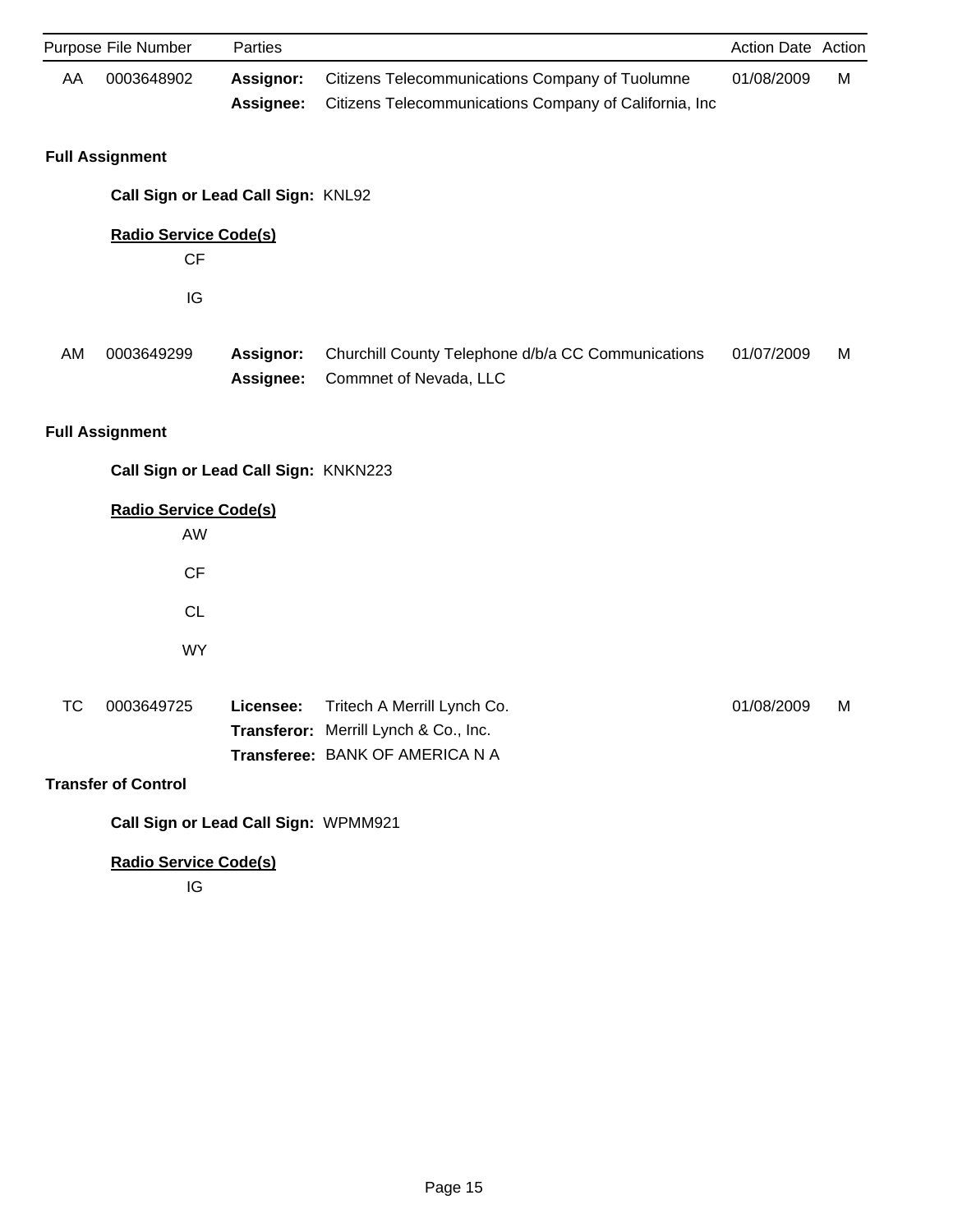| <b>TC</b><br>0003649749<br>01/08/2009<br>Merrill Lynch<br>Licensee:                                                                         | М |
|---------------------------------------------------------------------------------------------------------------------------------------------|---|
| Transferor: Merrill Lynch & Co., Inc.<br>Transferee: BANK OF AMERICA N A                                                                    |   |
| <b>Transfer of Control</b>                                                                                                                  |   |
|                                                                                                                                             |   |
| Call Sign or Lead Call Sign: WQGF779                                                                                                        |   |
| <b>Radio Service Code(s)</b><br>IG                                                                                                          |   |
| TC<br>0003649762<br>Licensee:<br>222 Broadway LLC<br>01/08/2009<br>Transferor: Merrill Lynch & Co., Inc.<br>Transferee: BANK OF AMERICA N A | M |
| <b>Transfer of Control</b>                                                                                                                  |   |
| Call Sign or Lead Call Sign: WNSO670                                                                                                        |   |
| <b>Radio Service Code(s)</b><br>IG                                                                                                          |   |
| 0003651560<br>01/09/2009<br>AA<br>Assignor:<br>South Jersey Water Supply Company Inc.<br>Assignee:<br>New Jersey-American Water Company     | C |
| <b>Full Assignment</b>                                                                                                                      |   |
| Call Sign or Lead Call Sign: WQEB734                                                                                                        |   |
| <b>Radio Service Code(s)</b><br>IG                                                                                                          |   |
| Assignor:<br>Churchill County Telephone d/b/a CC Communications<br>AA<br>0003652249<br>01/06/2009<br>Commnet of Nevada, LLC<br>Assignee:    | M |
| <b>Partial Assignment</b>                                                                                                                   |   |
| Call Sign or Lead Call Sign: WLN457                                                                                                         |   |

CF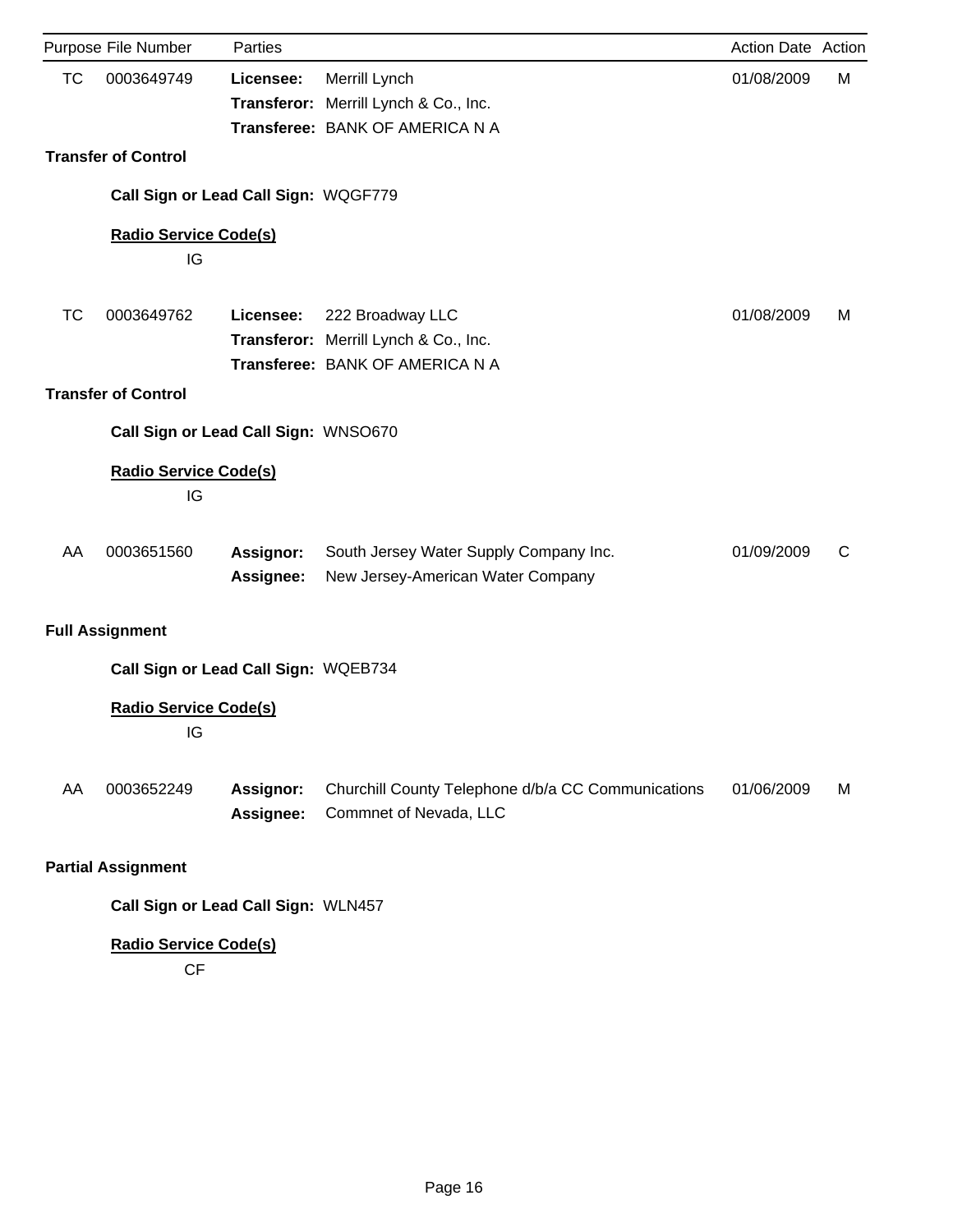|           | Purpose File Number                  | Parties                |                                                                      | Action Date Action |   |
|-----------|--------------------------------------|------------------------|----------------------------------------------------------------------|--------------------|---|
| <b>TC</b> | 0003655205                           | Licensee:              | Merrill Lynch<br>Transferor: Merrill Lynch & Co., Inc.               | 01/08/2009         | М |
|           |                                      |                        | Transferee: BANK OF AMERICA N A                                      |                    |   |
|           | <b>Transfer of Control</b>           |                        |                                                                      |                    |   |
|           | Call Sign or Lead Call Sign: WQBB204 |                        |                                                                      |                    |   |
|           | <b>Radio Service Code(s)</b><br>IG   |                        |                                                                      |                    |   |
| AA        | 0003656089                           | Assignor:<br>Assignee: | Rainbow Telecommunications Association, Inc.<br>AT&T MOBILITY II LLC | 01/13/2009         | C |
|           | <b>Full Assignment</b>               |                        |                                                                      |                    |   |
|           | Call Sign or Lead Call Sign: WPWV431 |                        |                                                                      |                    |   |
|           | <b>Radio Service Code(s)</b><br>WZ   |                        |                                                                      |                    |   |
| AA        | 0003661926                           | Assignor:<br>Assignee: | Millenium 2000 Inc.<br>Central Virginia Electric Cooperative         | 01/07/2009         | м |
|           | <b>Full Assignment</b>               |                        |                                                                      |                    |   |
|           | Call Sign or Lead Call Sign: WPOI491 |                        |                                                                      |                    |   |
|           | <b>Radio Service Code(s)</b><br>QA   |                        |                                                                      |                    |   |
| AA        | 0003664871                           | Assignor:<br>Assignee: | Citicasters Licenses, L.P.<br>Citicasters Licenses, Inc.             | 01/10/2009         | M |
|           | <b>Full Assignment</b>               |                        |                                                                      |                    |   |
|           | Call Sign or Lead Call Sign: WNTB669 |                        |                                                                      |                    |   |
|           | <b>Radio Service Code(s)</b><br>IG   |                        |                                                                      |                    |   |

MG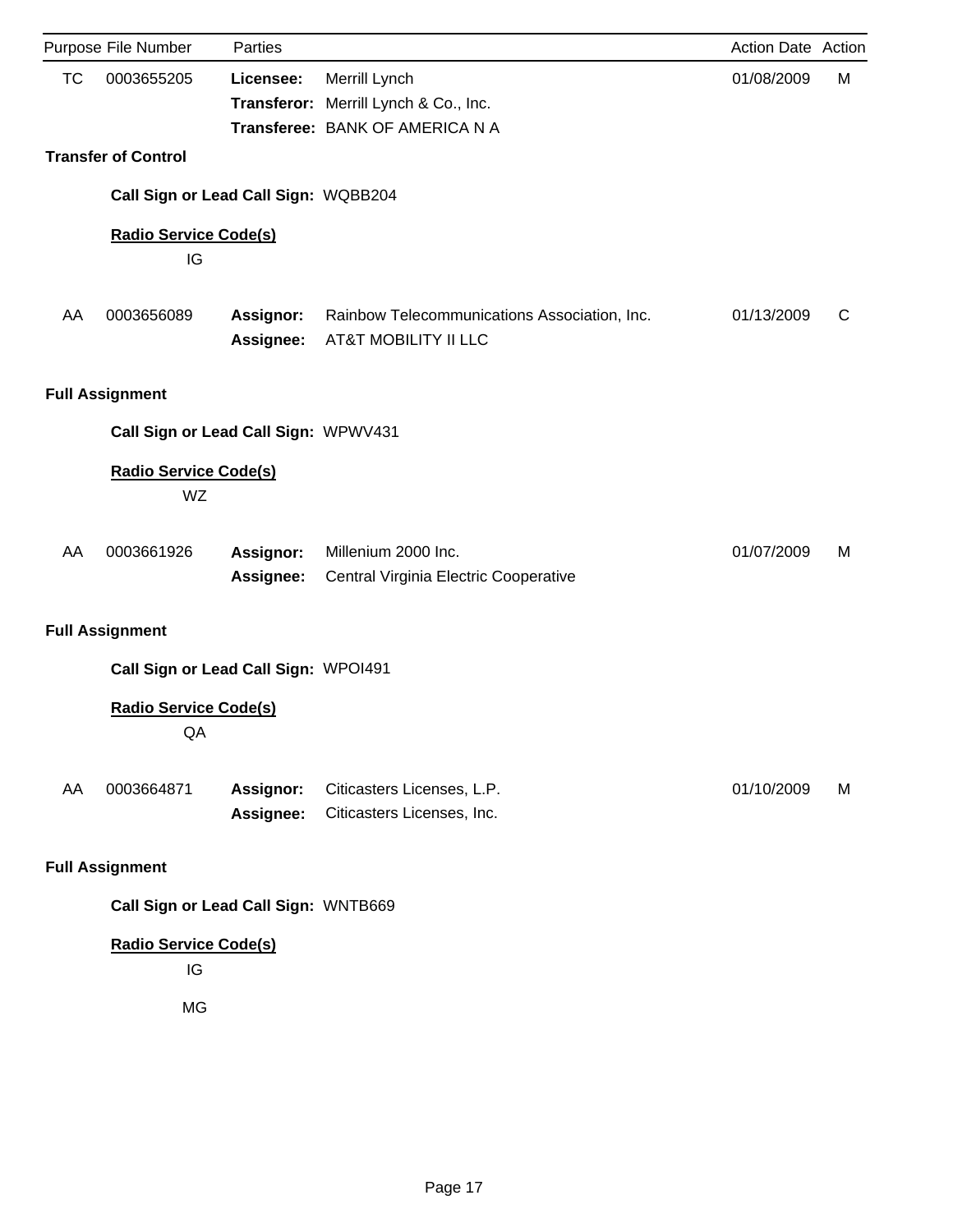|           | Purpose File Number                       | Parties                       |                                                                   | Action Date Action |   |
|-----------|-------------------------------------------|-------------------------------|-------------------------------------------------------------------|--------------------|---|
| AA        | 0003664880                                | <b>Assignor:</b><br>Assignee: | <b>Clear Channel Communications</b><br>Citicasters Licenses, Inc. | 01/10/2009         | M |
|           | <b>Full Assignment</b>                    |                               |                                                                   |                    |   |
|           | Call Sign or Lead Call Sign: WPY1891      |                               |                                                                   |                    |   |
|           | <b>Radio Service Code(s)</b>              |                               |                                                                   |                    |   |
|           | GU                                        |                               |                                                                   |                    |   |
|           |                                           |                               |                                                                   |                    |   |
| <b>TC</b> | 0003664890                                | Licensee:                     | Alpine Communictions, L.c.                                        | 01/10/2009         | M |
|           |                                           |                               | Transferor: R&P Communications, L.L.C.                            |                    |   |
|           | <b>Transfer of Control</b>                |                               | Transferee: The Remaining Members of Alpine Communications, L.C.  |                    |   |
|           |                                           |                               |                                                                   |                    |   |
|           | Call Sign or Lead Call Sign: WPKU504      |                               |                                                                   |                    |   |
|           | <b>Radio Service Code(s)</b><br>IG        |                               |                                                                   |                    |   |
| AA        | 0003664892                                | Assignor:                     | Jacor Broadcasting Corporation                                    | 01/10/2009         | M |
|           |                                           | Assignee:                     | Citicasters Licenses, Inc                                         |                    |   |
|           | <b>Full Assignment</b>                    |                               |                                                                   |                    |   |
|           | Call Sign or Lead Call Sign: WPNU809      |                               |                                                                   |                    |   |
|           | <b>Radio Service Code(s)</b><br>IG        |                               |                                                                   |                    |   |
| AA        | 0003665277                                | Assignor:<br>Assignee:        | Port L.L.C.<br>TerreStar License Inc.                             | 01/07/2009         | M |
|           | <b>Full Assignment</b>                    |                               |                                                                   |                    |   |
|           | Call Sign or Lead Call Sign: WQGU941      |                               |                                                                   |                    |   |
|           | <b>Radio Service Code(s)</b><br><b>BA</b> |                               |                                                                   |                    |   |

BB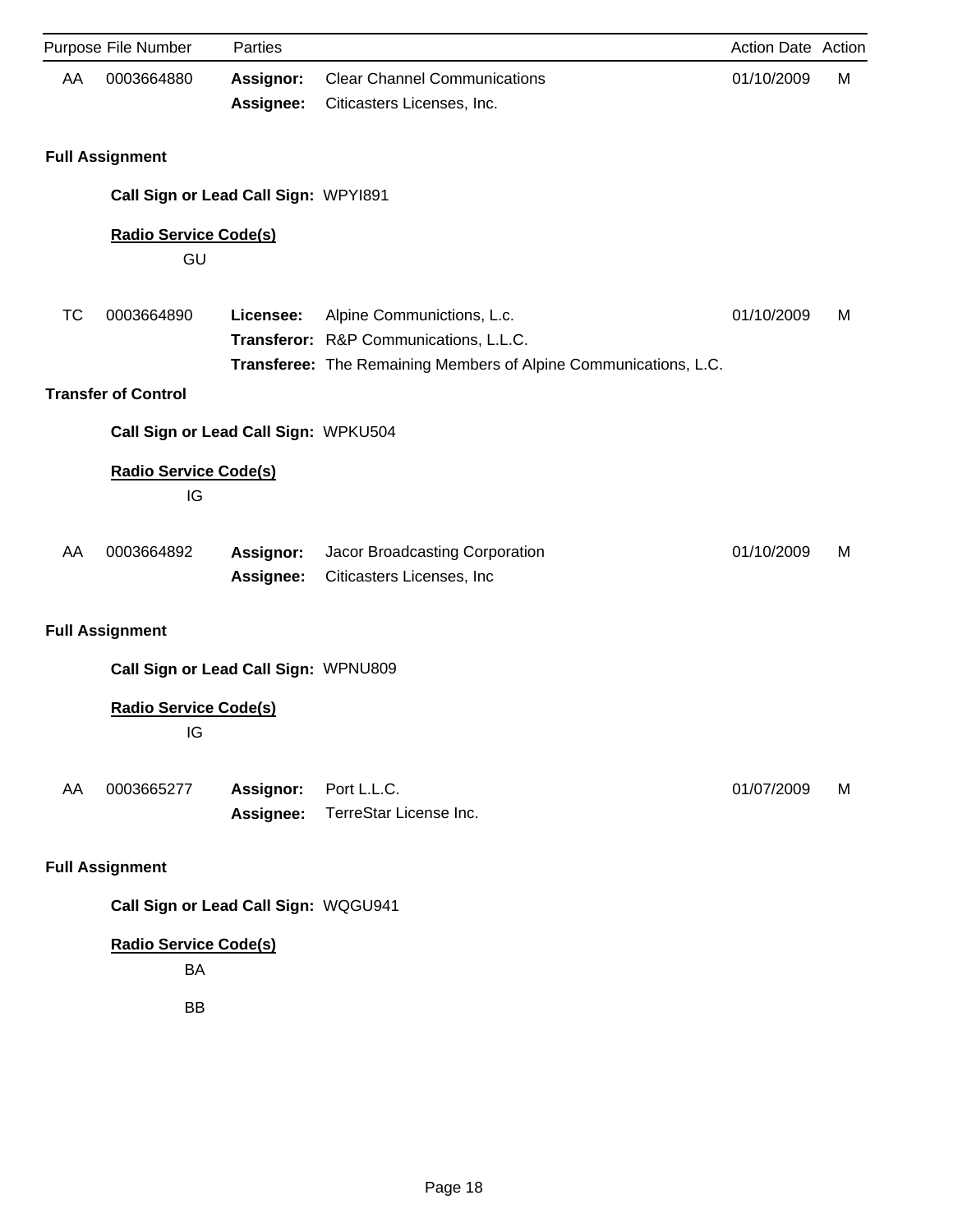|    | Purpose File Number                       | Parties                              |                                                                      | Action Date Action |   |
|----|-------------------------------------------|--------------------------------------|----------------------------------------------------------------------|--------------------|---|
| AA | 0003666372                                | Assignor:<br>Assignee:               | Freeport-McMoRan Copper & Gold Inc.<br>Freeport-McMoRan Morenci Inc. | 01/10/2009         | M |
|    | <b>Full Assignment</b>                    |                                      |                                                                      |                    |   |
|    |                                           | Call Sign or Lead Call Sign: WQJE748 |                                                                      |                    |   |
|    | <b>Radio Service Code(s)</b><br>IG        |                                      |                                                                      |                    |   |
| AA | 0003666975                                | Assignor:<br>Assignee:               | AWS Wireless Inc.<br>Flat Wireless, LLC                              | 01/09/2009         | C |
|    | <b>Full Assignment</b>                    |                                      |                                                                      |                    |   |
|    |                                           | Call Sign or Lead Call Sign: WQGD620 |                                                                      |                    |   |
|    | <b>Radio Service Code(s)</b><br>AW        |                                      |                                                                      |                    |   |
| AA | 0003667242                                | Assignor:<br>Assignee:               | MacIntyre, Scott<br>Motorola, Inc.                                   | 01/08/2009         | Z |
|    | <b>Full Assignment</b>                    |                                      |                                                                      |                    |   |
|    |                                           | Call Sign or Lead Call Sign: WPXN967 |                                                                      |                    |   |
|    | <b>Radio Service Code(s)</b><br><b>CP</b> |                                      |                                                                      |                    |   |
| AA | 0003668151                                | Assignor:<br>Assignee:               | Pioneer Natural Resources Alaska, Inc.<br>North Slope Telecom, Inc.  | 01/10/2009         | M |
|    | <b>Full Assignment</b>                    |                                      |                                                                      |                    |   |
|    |                                           | Call Sign or Lead Call Sign: WQFE312 |                                                                      |                    |   |
|    | <b>Radio Service Code(s)</b><br>AF        |                                      |                                                                      |                    |   |
|    | IG                                        |                                      |                                                                      |                    |   |
|    | <b>MC</b>                                 |                                      |                                                                      |                    |   |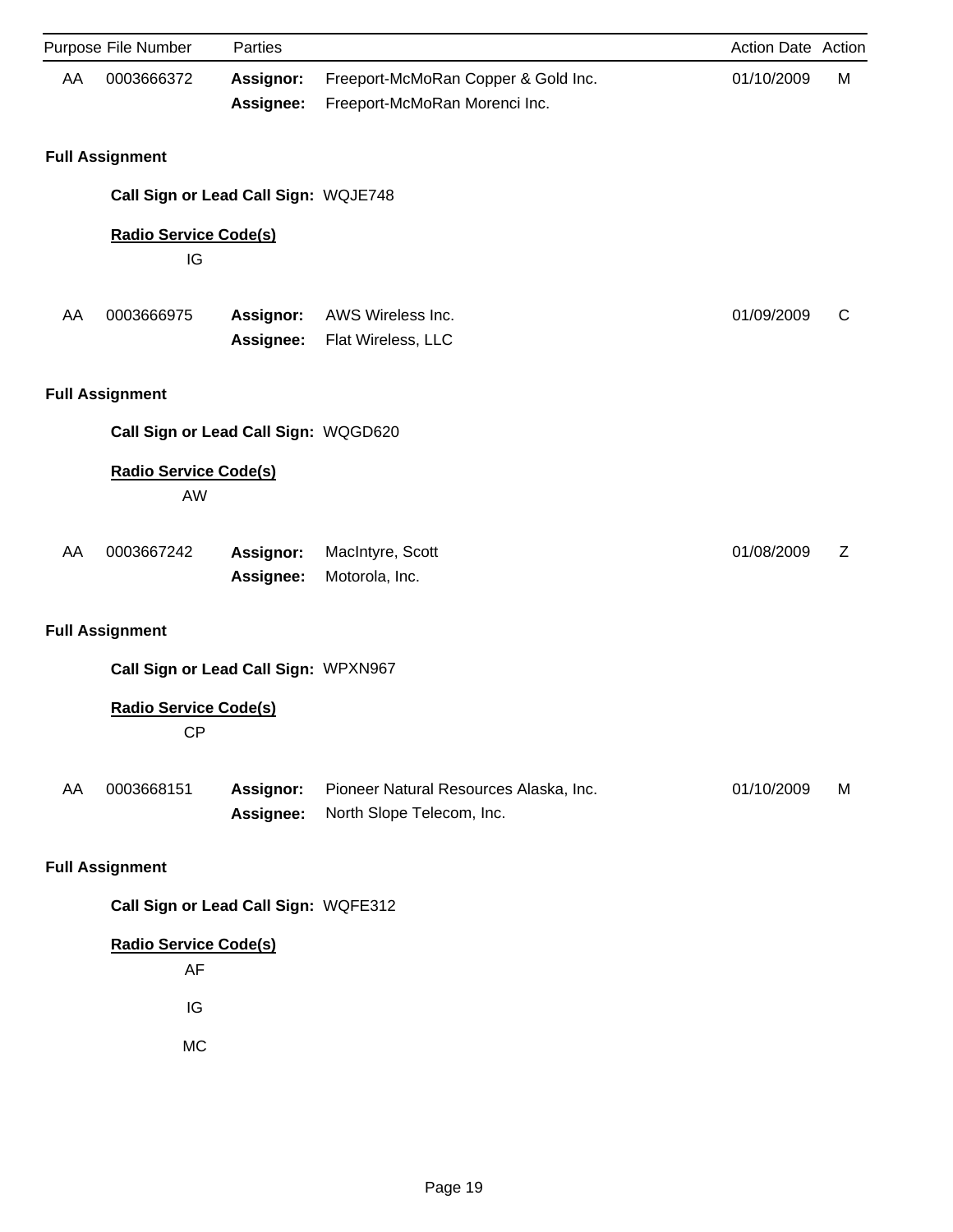|           | Purpose File Number                       | Parties                              |                                                                                              | Action Date Action |   |
|-----------|-------------------------------------------|--------------------------------------|----------------------------------------------------------------------------------------------|--------------------|---|
| <b>TC</b> | 0003671542                                | Licensee:                            | Puget Sound Energy, Inc.<br>Transferor: Puget Energy, Inc.<br>Transferee: Puget Holdings LLC | 01/10/2009         | C |
|           | <b>Transfer of Control</b>                |                                      |                                                                                              |                    |   |
|           |                                           | Call Sign or Lead Call Sign: WQHQ356 |                                                                                              |                    |   |
|           | <b>Radio Service Code(s)</b>              |                                      |                                                                                              |                    |   |
|           | IG                                        |                                      |                                                                                              |                    |   |
| AA        | 0003672201                                | Assignor:<br>Assignee:               | <b>Broadcast Sports Corp</b><br>Broadcast Sports Inc.                                        | 01/08/2009         | Ζ |
|           | <b>Full Assignment</b>                    |                                      |                                                                                              |                    |   |
|           |                                           | Call Sign or Lead Call Sign: WPEE538 |                                                                                              |                    |   |
|           | <b>Radio Service Code(s)</b><br><b>CT</b> |                                      |                                                                                              |                    |   |
|           | IG                                        |                                      |                                                                                              |                    |   |
| AA        | 0003672214                                | Assignor:<br>Assignee:               | Broadcast Sports Enterprises Inc.<br>Broadcast Sports Inc.                                   | 01/06/2009         | м |
|           | <b>Full Assignment</b>                    |                                      |                                                                                              |                    |   |
|           |                                           | Call Sign or Lead Call Sign: WPJD842 |                                                                                              |                    |   |
|           | <b>Radio Service Code(s)</b><br><b>CT</b> |                                      |                                                                                              |                    |   |
| <b>TC</b> | 0003672336                                | Licensee:                            | NTI of California, LLC<br>Transferor: NTI of California, LLC<br>Transferee: Zayo Group, LLC  | 01/07/2009         | C |
|           | <b>Transfer of Control</b>                |                                      |                                                                                              |                    |   |
|           |                                           | Call Sign or Lead Call Sign: WPOH638 |                                                                                              |                    |   |
|           | <b>Radio Service Code(s)</b><br>LD        |                                      |                                                                                              |                    |   |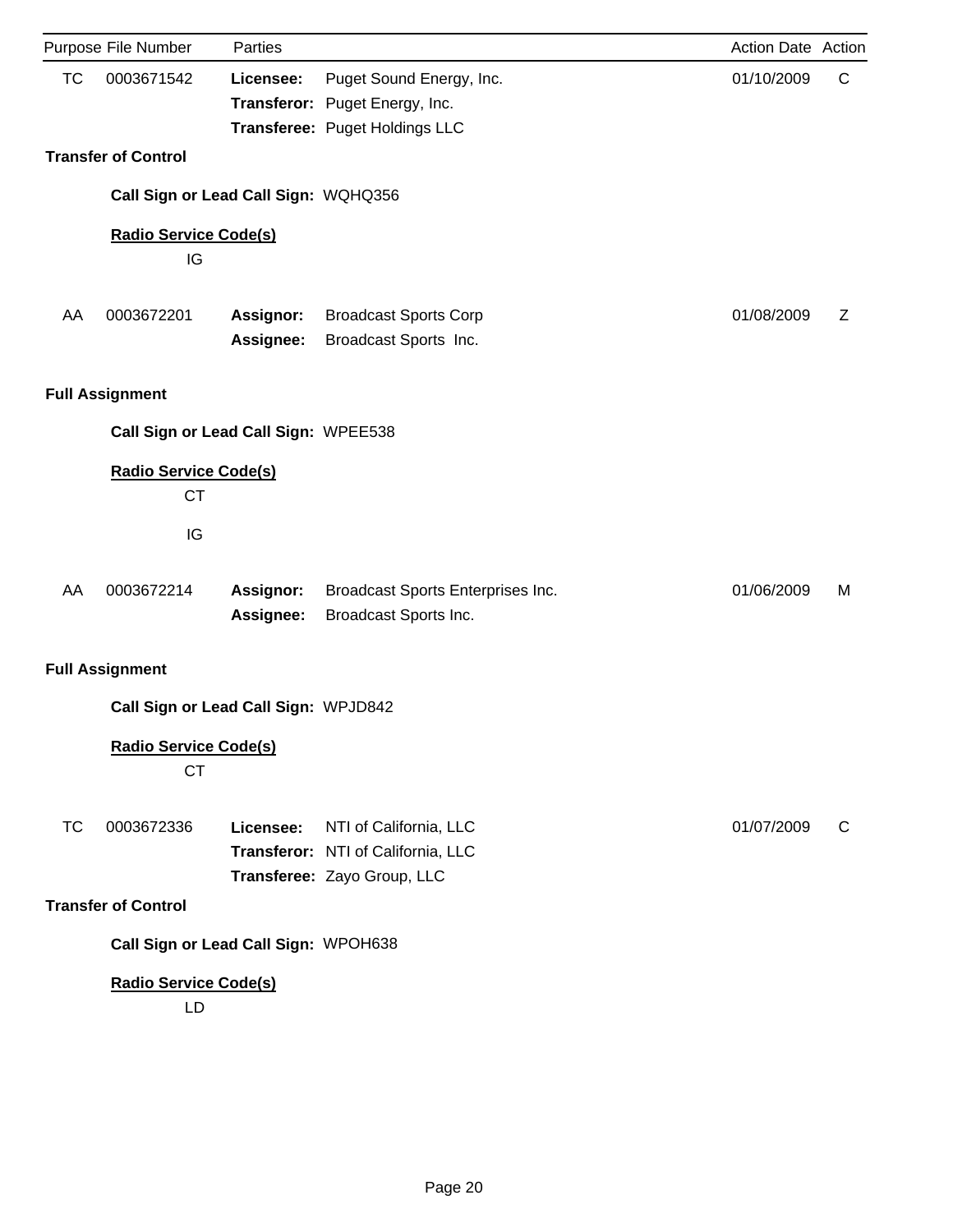|           | Purpose File Number                       | Parties                       |                                                                                                | Action Date Action |   |
|-----------|-------------------------------------------|-------------------------------|------------------------------------------------------------------------------------------------|--------------------|---|
| <b>TC</b> | 0003675012                                | Licensee:                     | Merrill Lynch<br>Transferor: Merrill Lynch & Co., Inc.<br>Transferee: BANK OF AMERICA N A      | 01/10/2009         | М |
|           | <b>Transfer of Control</b>                |                               |                                                                                                |                    |   |
|           | Call Sign or Lead Call Sign: WPBW757      |                               |                                                                                                |                    |   |
|           | <b>Radio Service Code(s)</b>              |                               |                                                                                                |                    |   |
|           | IG                                        |                               |                                                                                                |                    |   |
| AA        | 0003675366                                | Assignor:<br>Assignee:        | WPIX, Inc.                                                                                     | 01/10/2009         | Z |
|           |                                           |                               | WPIX, Inc., Debtor-In-Possession                                                               |                    |   |
|           | <b>Full Assignment</b>                    |                               |                                                                                                |                    |   |
|           | Call Sign or Lead Call Sign: WPOR428      |                               |                                                                                                |                    |   |
|           | <b>Radio Service Code(s)</b><br><b>MG</b> |                               |                                                                                                |                    |   |
| AA        | 0003675383                                | <b>Assignor:</b><br>Assignee: | Tribune Television Northwest, Inc.<br>Tribune Television Northwest, Inc., Debtor-In-Possession | 01/10/2009         | Z |
|           | <b>Full Assignment</b>                    |                               |                                                                                                |                    |   |
|           | Call Sign or Lead Call Sign: WPNJ210      |                               |                                                                                                |                    |   |
|           | <b>Radio Service Code(s)</b><br><b>MG</b> |                               |                                                                                                |                    |   |
|           | <b>RS</b>                                 |                               |                                                                                                |                    |   |
| AA        | 0003675402                                | <b>Assignor:</b><br>Assignee: | <b>Tribune Television Company</b><br>Tribune Television Company, Debtor-In-Possession          | 01/10/2009         | Z |
|           | <b>Full Assignment</b>                    |                               |                                                                                                |                    |   |
|           | Call Sign or Lead Call Sign: WPPB659      |                               |                                                                                                |                    |   |
|           | <b>Radio Service Code(s)</b><br>IG        |                               |                                                                                                |                    |   |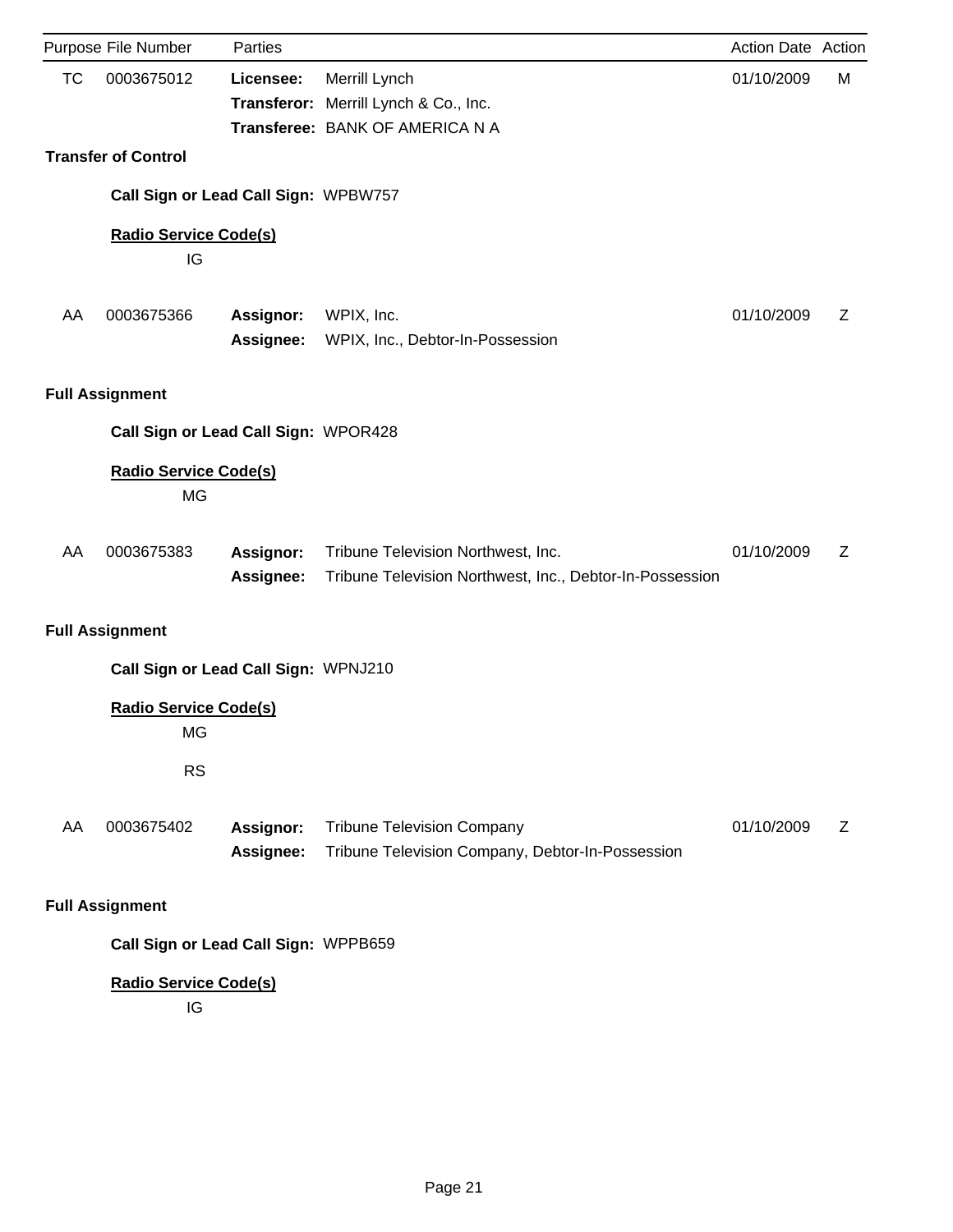|    | Purpose File Number                  | Parties          |                                                           | <b>Action Date Action</b> |   |
|----|--------------------------------------|------------------|-----------------------------------------------------------|---------------------------|---|
| AA | 0003675566                           | Assignor:        | Tribune Broadcast Holdings, Inc.                          | 01/10/2009                | Z |
|    |                                      | Assignee:        | Tribune Broadcast Holdings, Inc., Debtor-In-Possession    |                           |   |
|    | <b>Full Assignment</b>               |                  |                                                           |                           |   |
|    | Call Sign or Lead Call Sign: WPQL890 |                  |                                                           |                           |   |
|    |                                      |                  |                                                           |                           |   |
|    | <b>Radio Service Code(s)</b><br>MG   |                  |                                                           |                           |   |
|    |                                      |                  |                                                           |                           |   |
| AA | 0003675815                           | <b>Assignor:</b> | Tribune Television New Orleans, Inc.                      | 01/10/2009                | Ζ |
|    |                                      | Assignee:        | Tribune Television New Orleans, Inc., Debtor-In-Possessio |                           |   |
|    | <b>Full Assignment</b>               |                  |                                                           |                           |   |
|    | Call Sign or Lead Call Sign: WPTC527 |                  |                                                           |                           |   |
|    | <b>Radio Service Code(s)</b>         |                  |                                                           |                           |   |
|    | <b>MG</b>                            |                  |                                                           |                           |   |
|    |                                      |                  |                                                           |                           |   |
| AA | 0003675838                           | Assignor:        | <b>Tribune Television Company</b>                         | 01/10/2009                | Ζ |
|    |                                      | Assignee:        | Tribune Television Company, Debtor-In-Possession          |                           |   |
|    | <b>Full Assignment</b>               |                  |                                                           |                           |   |
|    | Call Sign or Lead Call Sign: WPVV416 |                  |                                                           |                           |   |
|    | <b>Radio Service Code(s)</b>         |                  |                                                           |                           |   |
|    | MG                                   |                  |                                                           |                           |   |
| AA | 0003675845                           | Assignor:        | Tribune Television Holdings, Inc.                         | 01/10/2009                | Ζ |
|    |                                      | Assignee:        | Tribune Television Holdings, Inc., Debtor-In-Possession   |                           |   |
|    | <b>Full Assignment</b>               |                  |                                                           |                           |   |
|    | Call Sign or Lead Call Sign: WPOS479 |                  |                                                           |                           |   |
|    | <b>Radio Service Code(s)</b><br>IG   |                  |                                                           |                           |   |

MG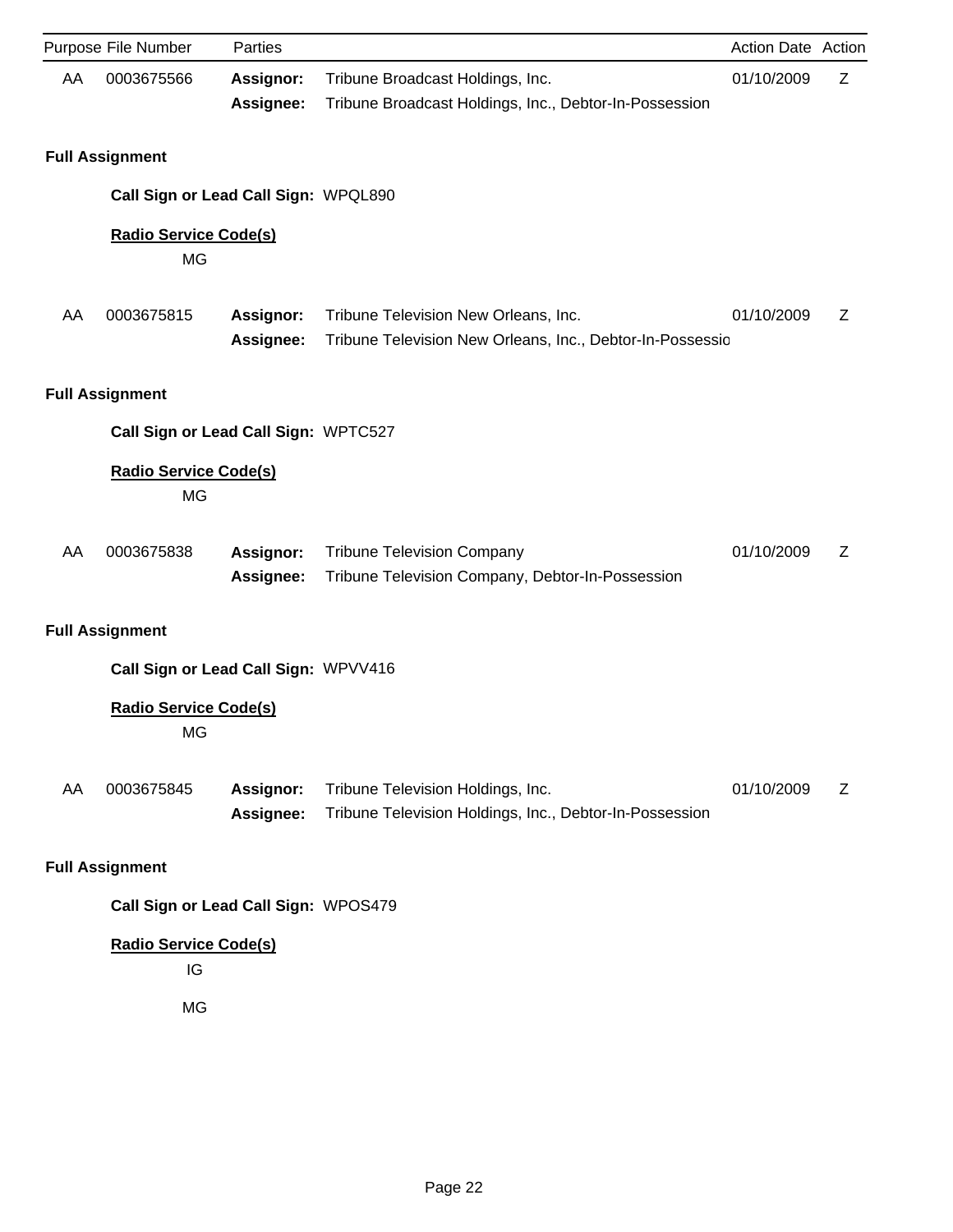|    | Purpose File Number                       | Parties                       |                                                                                                 | Action Date Action |   |
|----|-------------------------------------------|-------------------------------|-------------------------------------------------------------------------------------------------|--------------------|---|
| AA | 0003675854                                | <b>Assignor:</b><br>Assignee: | WGN Continental Broadcasting Company<br>WGN Continental Broadcasting Company, Debtor-In-Posse   | 01/10/2009         | Z |
|    | <b>Full Assignment</b>                    |                               |                                                                                                 |                    |   |
|    | Call Sign or Lead Call Sign: WPNJ494      |                               |                                                                                                 |                    |   |
|    | <b>Radio Service Code(s)</b><br>IG        |                               |                                                                                                 |                    |   |
|    | <b>MG</b>                                 |                               |                                                                                                 |                    |   |
| AA | 0003675855                                | <b>Assignor:</b><br>Assignee: | Channel 40, Inc.<br>Channel 40, Inc., Debtor-In-Possession                                      | 01/10/2009         | Ζ |
|    | <b>Full Assignment</b>                    |                               |                                                                                                 |                    |   |
|    | Call Sign or Lead Call Sign: WNEU600      |                               |                                                                                                 |                    |   |
|    | <b>Radio Service Code(s)</b><br><b>MG</b> |                               |                                                                                                 |                    |   |
| AA | 0003675860                                | Assignor:<br>Assignee:        | Chicagoland Microwave Licensee, Inc.<br>Chicagoland Microwave Licensee, Inc., Debtor-In-Possess | 01/10/2009         | Ζ |
|    | <b>Full Assignment</b>                    |                               |                                                                                                 |                    |   |
|    | Call Sign or Lead Call Sign: WNTQ776      |                               |                                                                                                 |                    |   |
|    | <b>Radio Service Code(s)</b><br><b>BR</b> |                               |                                                                                                 |                    |   |
|    | MG                                        |                               |                                                                                                 |                    |   |
| AA | 0003675866                                | Assignor:<br>Assignee:        | KIAH Inc.<br>KIAH Inc., Debtor-In-Possession                                                    | 01/10/2009         | Z |
|    | <b>Full Assignment</b>                    |                               |                                                                                                 |                    |   |
|    | Call Sign or Lead Call Sign: WNSZ973      |                               |                                                                                                 |                    |   |
|    | Radio Service Code(s)                     |                               |                                                                                                 |                    |   |

GU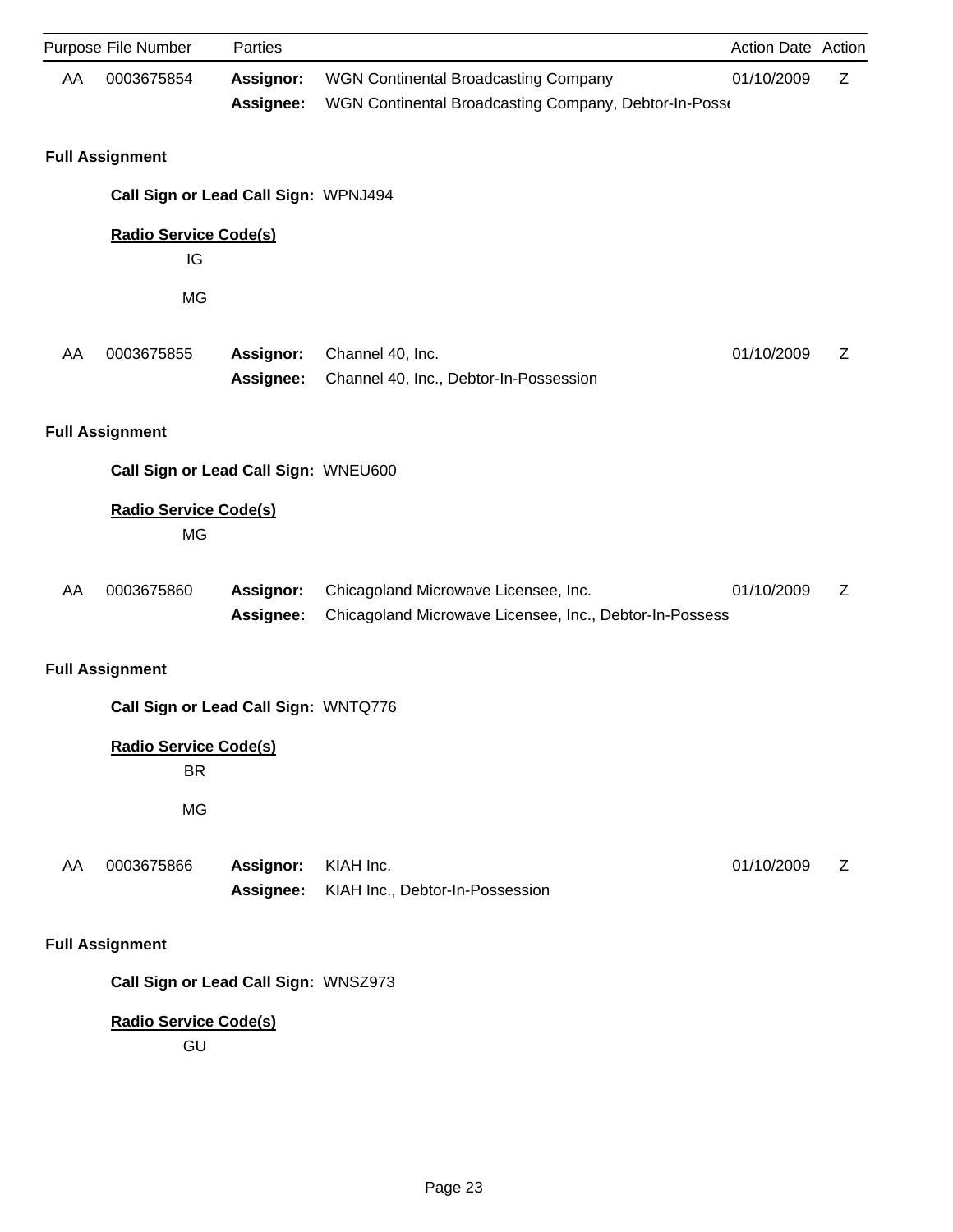|    | Purpose File Number                       | Parties                       |                                                                                                | Action Date Action |   |
|----|-------------------------------------------|-------------------------------|------------------------------------------------------------------------------------------------|--------------------|---|
| AA | 0003675876                                | <b>Assignor:</b><br>Assignee: | KPLR, Inc.<br>KPLR, Inc., Debtor-In-Possession                                                 | 01/10/2009         | Ζ |
|    | <b>Full Assignment</b>                    |                               |                                                                                                |                    |   |
|    | Call Sign or Lead Call Sign: WPWC859      |                               |                                                                                                |                    |   |
|    | <b>Radio Service Code(s)</b><br><b>MG</b> |                               |                                                                                                |                    |   |
| AA | 0003675890                                | <b>Assignor:</b><br>Assignee: | KTLA Inc.<br>KTLA Inc., Debtor-In-Possession                                                   | 01/10/2009         | Z |
|    | <b>Full Assignment</b>                    |                               |                                                                                                |                    |   |
|    | Call Sign or Lead Call Sign: WPZV880      |                               |                                                                                                |                    |   |
|    | <b>Radio Service Code(s)</b><br>CF        |                               |                                                                                                |                    |   |
|    | IG                                        |                               |                                                                                                |                    |   |
|    | <b>MG</b>                                 |                               |                                                                                                |                    |   |
| AA | 0003675895                                | Assignor:<br>Assignee:        | KWGN Inc.<br>KWGN Inc., Debtor-In-Possession                                                   | 01/10/2009         | Z |
|    | <b>Full Assignment</b>                    |                               |                                                                                                |                    |   |
|    | Call Sign or Lead Call Sign: WQGK774      |                               |                                                                                                |                    |   |
|    | <b>Radio Service Code(s)</b><br>IG        |                               |                                                                                                |                    |   |
|    | MG                                        |                               |                                                                                                |                    |   |
| AA | 0003675901                                | Assignor:<br>Assignee:        | Los Angeles Times Communications, LLC<br>Los Angeles Times Communications, LLC, Debtor-In-Poss | 01/10/2009         | Ζ |
|    | <b>Full Assignment</b>                    |                               |                                                                                                |                    |   |
|    | Call Sign or Lead Call Sign: KNNJ823      |                               |                                                                                                |                    |   |
|    | <b>Radio Service Code(s)</b><br>IG        |                               |                                                                                                |                    |   |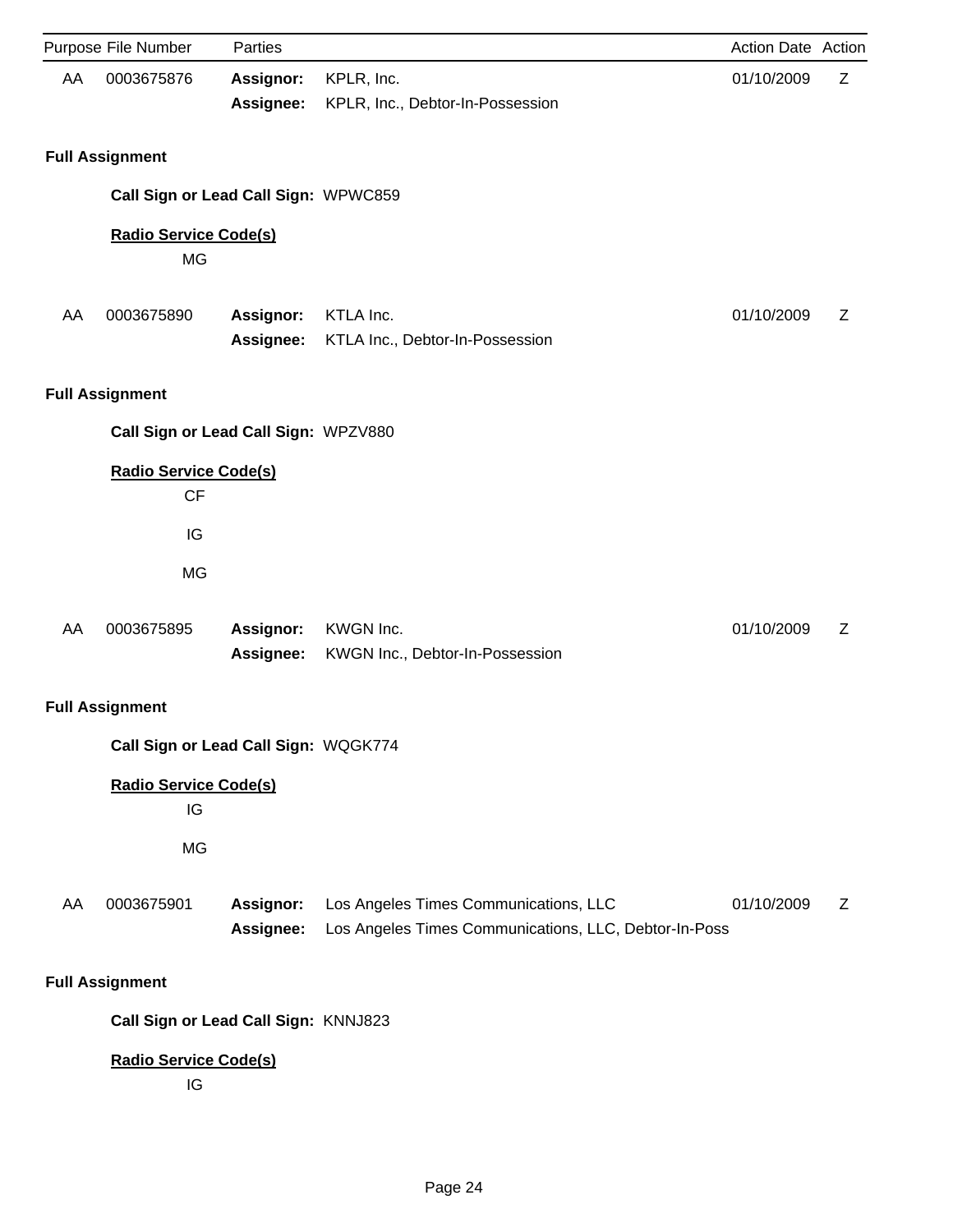|    | Purpose File Number                  | Parties                              |                                                                                                         | Action Date Action |   |
|----|--------------------------------------|--------------------------------------|---------------------------------------------------------------------------------------------------------|--------------------|---|
| AA | 0003675901                           | <b>Assignor:</b><br>Assignee:        | Los Angeles Times Communications, LLC<br>Los Angeles Times Communications, LLC, Debtor-In-Poss          | 01/10/2009         | Ζ |
|    | <b>Full Assignment</b>               |                                      |                                                                                                         |                    |   |
|    | Call Sign or Lead Call Sign: KNNJ823 |                                      |                                                                                                         |                    |   |
|    | <b>Radio Service Code(s)</b><br>YG   |                                      |                                                                                                         |                    |   |
| AA | 0003675904                           | <b>Assignor:</b><br>Assignee:        | Chicago Tribune Company<br>Chicago Tribune Company, Debtor-In-Possession                                | 01/10/2009         | Z |
|    | <b>Full Assignment</b>               |                                      |                                                                                                         |                    |   |
|    | Call Sign or Lead Call Sign: WQP427  |                                      |                                                                                                         |                    |   |
|    | <b>Radio Service Code(s)</b><br>IG   |                                      |                                                                                                         |                    |   |
| AA | 0003675908                           | <b>Assignor:</b><br>Assignee:        | The Morning Call, Inc.<br>The Morning Call, Inc., Debtor-In-Possession                                  | 01/10/2009         | Ζ |
|    | <b>Full Assignment</b>               |                                      |                                                                                                         |                    |   |
|    | Call Sign or Lead Call Sign: WPDT670 |                                      |                                                                                                         |                    |   |
|    | <b>Radio Service Code(s)</b><br>IG   |                                      |                                                                                                         |                    |   |
| AA | 0003676304                           | <b>Assignor:</b><br><b>Assignee:</b> | <b>Orlando Sentinel Communications Company</b><br>Orlando Sentinel Communications Company, Debtor-In-Po | 01/10/2009         | Ζ |
|    | <b>Full Assignment</b>               |                                      |                                                                                                         |                    |   |
|    | Call Sign or Lead Call Sign: KIM936  |                                      |                                                                                                         |                    |   |
|    | <b>Radio Service Code(s)</b><br>IG   |                                      |                                                                                                         |                    |   |
|    | MG                                   |                                      |                                                                                                         |                    |   |

Page 25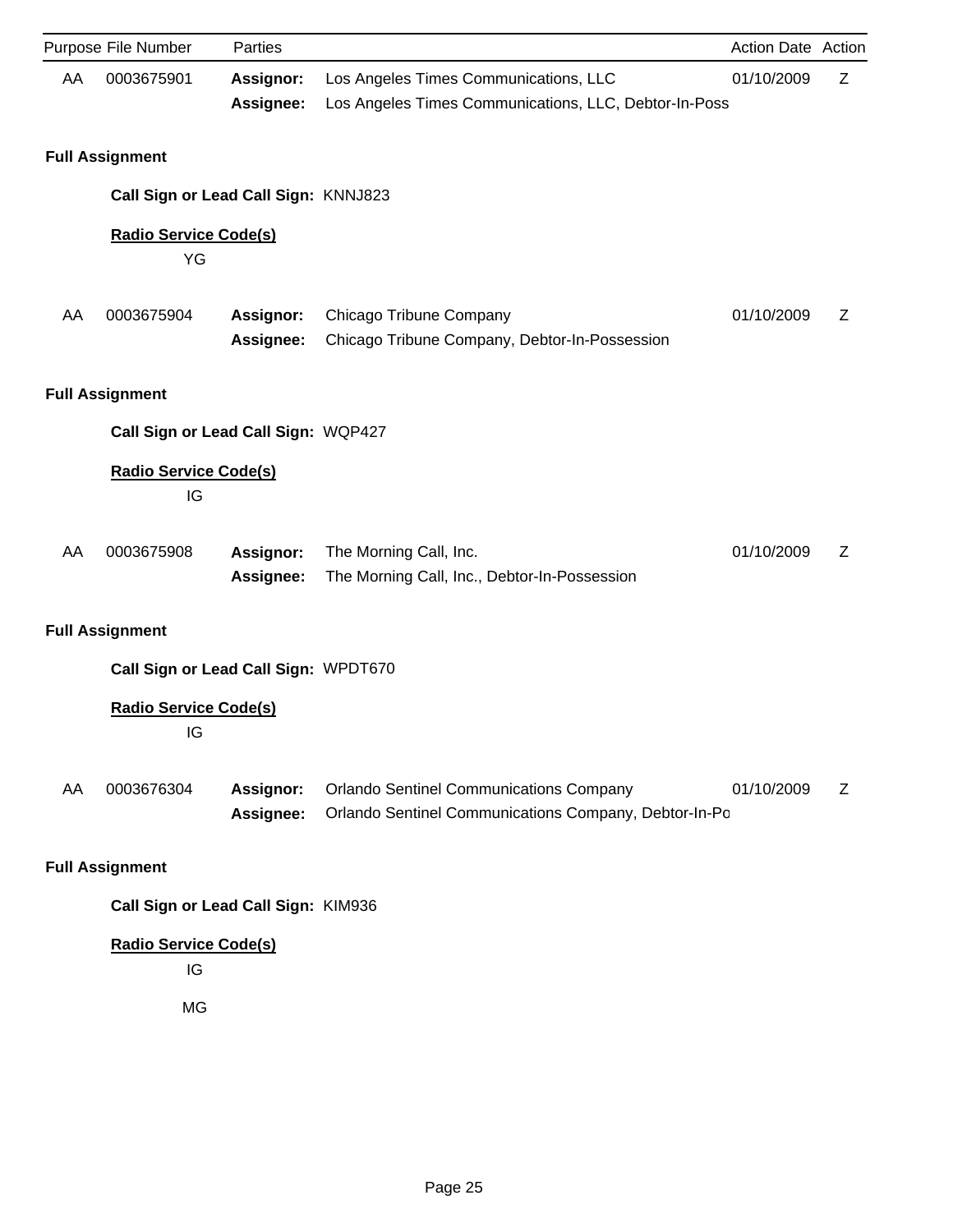|    | Purpose File Number                       | Parties                       |                                                                                    | Action Date Action |   |
|----|-------------------------------------------|-------------------------------|------------------------------------------------------------------------------------|--------------------|---|
| AA | 0003676316                                | <b>Assignor:</b><br>Assignee: | The Hartford Courant Company<br>The Hartford Courant Company, Debtor-In-Possession | 01/10/2009         | Z |
|    | <b>Full Assignment</b>                    |                               |                                                                                    |                    |   |
|    | Call Sign or Lead Call Sign: WQDX448      |                               |                                                                                    |                    |   |
|    | <b>Radio Service Code(s)</b><br>IG        |                               |                                                                                    |                    |   |
| AA | 0003676570                                | <b>Assignor:</b><br>Assignee: | <b>Questar Market Resources</b><br><b>Systems Communications</b>                   | 01/06/2009         | M |
|    | <b>Full Assignment</b>                    |                               |                                                                                    |                    |   |
|    | Call Sign or Lead Call Sign: WPRS698      |                               |                                                                                    |                    |   |
|    | <b>Radio Service Code(s)</b><br><b>MG</b> |                               |                                                                                    |                    |   |
| AA | 0003677010                                | Assignor:<br>Assignee:        | <b>TASCAL Corporation</b><br>Borzelleri, Steve                                     | 01/07/2009         | м |
|    | <b>Full Assignment</b>                    |                               |                                                                                    |                    |   |
|    | Call Sign or Lead Call Sign: WPTR755      |                               |                                                                                    |                    |   |
|    | <b>Radio Service Code(s)</b><br>CD        |                               |                                                                                    |                    |   |
| AA | 0003677354                                | Assignor:<br>Assignee:        | Kaiser Foundation health Plan, Inc<br>SIC-Lakeside Dr., LLC                        | 01/06/2009         | M |
|    | <b>Full Assignment</b>                    |                               |                                                                                    |                    |   |

**Call Sign or Lead Call Sign:** WPLJ214

# **Radio Service Code(s)**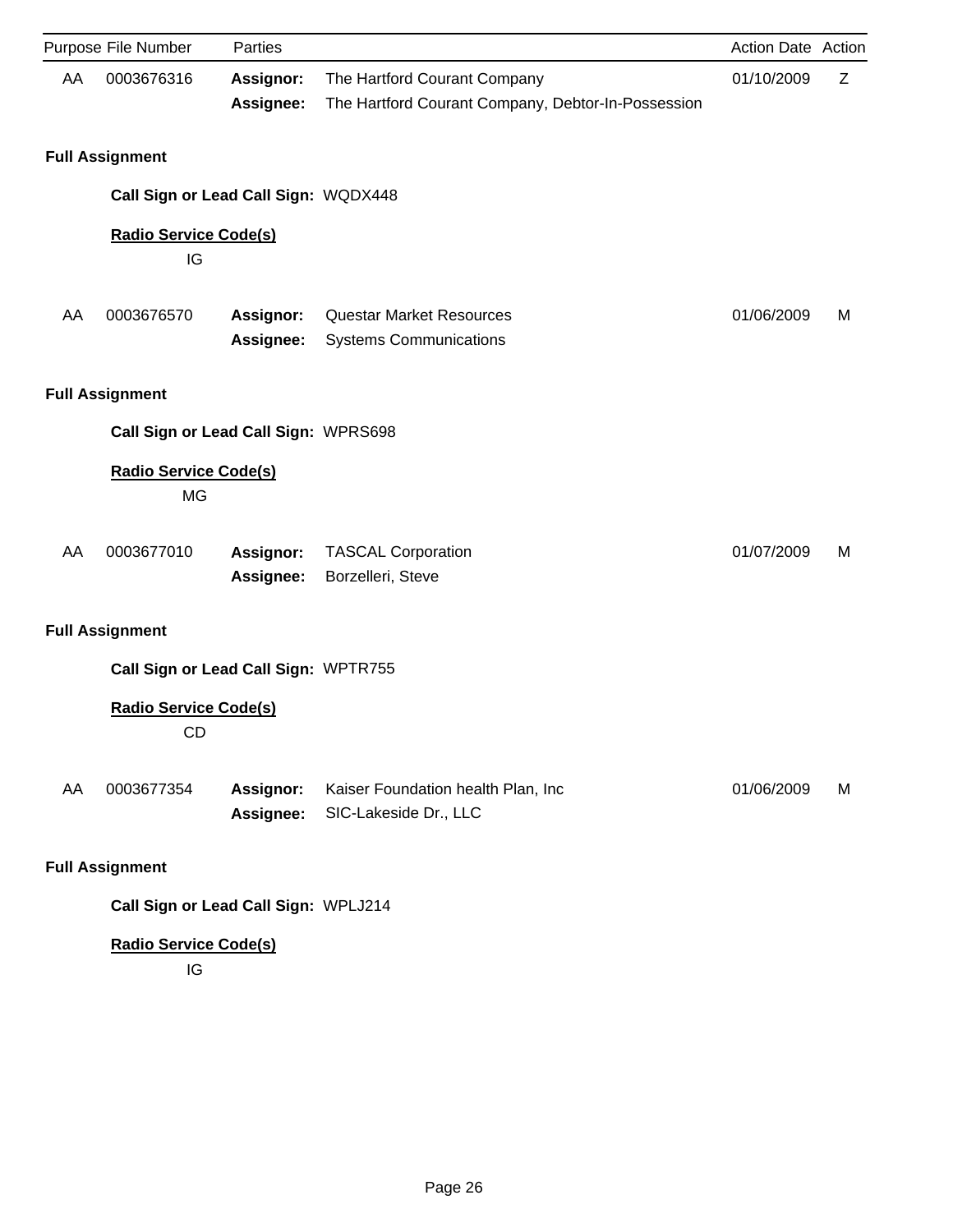|    | Purpose File Number                  | Parties                              |                                                                                                         | Action Date Action |   |
|----|--------------------------------------|--------------------------------------|---------------------------------------------------------------------------------------------------------|--------------------|---|
| AA | 0003678289                           | Assignor:<br>Assignee:               | CREST TRUCK EQUIPMENT COMPANY INC<br>READING EQUIPMENT & DISTRIBUTION INC                               | 01/10/2009         | M |
|    | <b>Full Assignment</b>               |                                      |                                                                                                         |                    |   |
|    | Call Sign or Lead Call Sign: WPFI345 |                                      |                                                                                                         |                    |   |
|    | <b>Radio Service Code(s)</b><br>IG   |                                      |                                                                                                         |                    |   |
| AA | 0003678312                           | <b>Assignor:</b><br><b>Assignee:</b> | PONDEROSA RANCH STABLES LLC<br>PONDEROSA RANCH LLC                                                      | 01/10/2009         | м |
|    | <b>Full Assignment</b>               |                                      |                                                                                                         |                    |   |
|    | Call Sign or Lead Call Sign: WQAY745 |                                      |                                                                                                         |                    |   |
|    | <b>Radio Service Code(s)</b><br>IG   |                                      |                                                                                                         |                    |   |
| AM | 0003678798                           | Licensee:                            | Nuclear Fuel Services, Inc.<br>Transferor: NFS Services, LLC<br>Transferee: NOG Erwin Holdings, Inc.    | 01/09/2009         | C |
|    | <b>Transfer of Control</b>           |                                      |                                                                                                         |                    |   |
|    | Call Sign or Lead Call Sign: KWW972  |                                      |                                                                                                         |                    |   |
|    | <b>Radio Service Code(s)</b><br>GO   |                                      |                                                                                                         |                    |   |
|    | IG                                   |                                      |                                                                                                         |                    |   |
|    | YX                                   |                                      |                                                                                                         |                    |   |
| AA | 0003678826                           | Assignor:<br>Assignee:               | CMDST FINANCIAL CENTRE LLC C/O CMD REALTY IN\01/10/2009<br>MOF 401 JACKSON TAMPA LLC C/O STILES PROPERT |                    | M |
|    | <b>Full Assignment</b>               |                                      |                                                                                                         |                    |   |
|    | Call Sign or Lead Call Sign: WPZZ409 |                                      |                                                                                                         |                    |   |
|    | <b>Radio Service Code(s)</b>         |                                      |                                                                                                         |                    |   |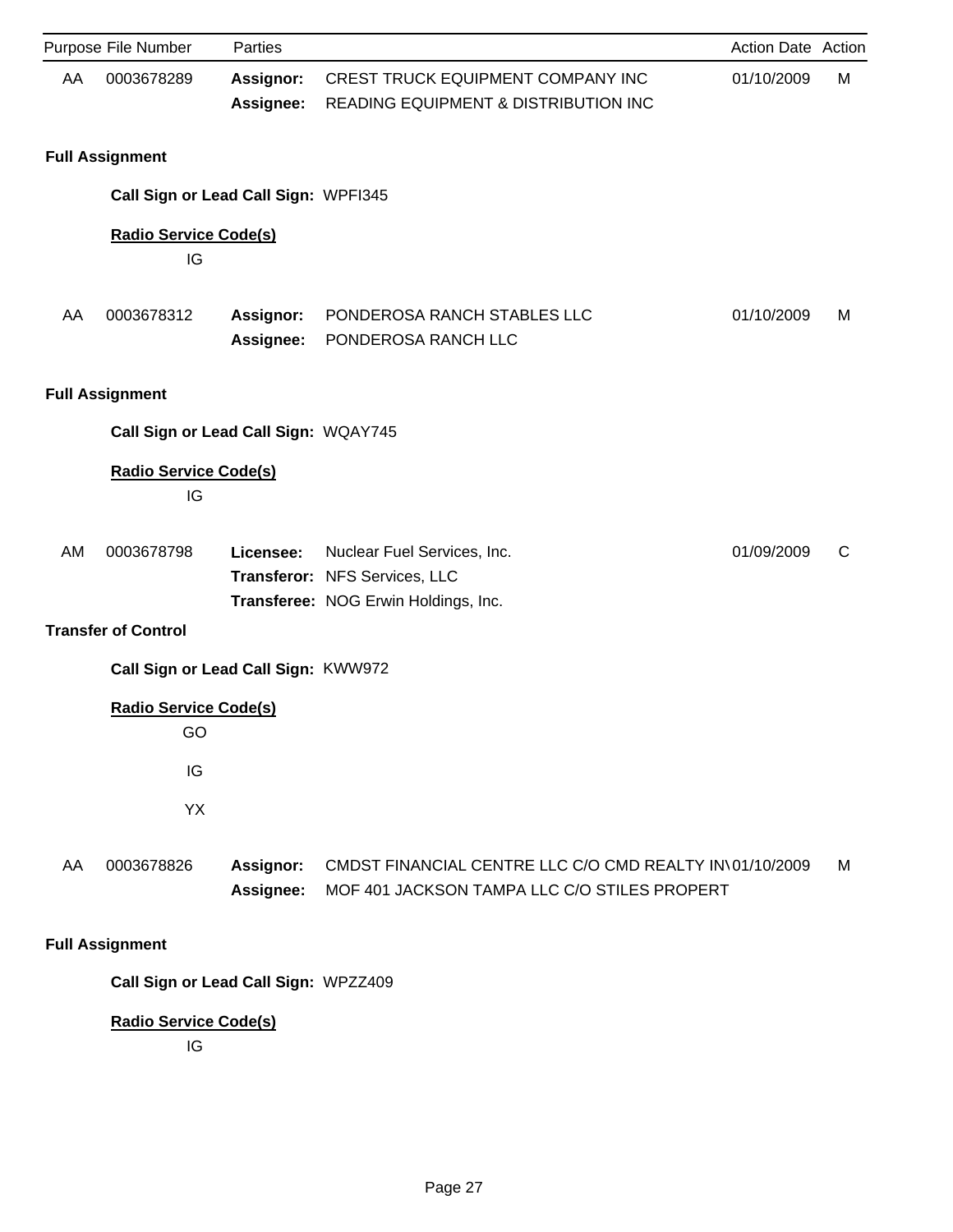|    | Purpose File Number                  | Parties                       |                                                                           | Action Date Action |   |
|----|--------------------------------------|-------------------------------|---------------------------------------------------------------------------|--------------------|---|
| AA | 0003678845                           | <b>Assignor:</b><br>Assignee: | METRO TAX AND LIMO SERVICE CORPORATION<br>METRO TAXI RADIO DISPATCHER INC | 01/10/2009         | М |
|    | <b>Full Assignment</b>               |                               |                                                                           |                    |   |
|    | Call Sign or Lead Call Sign: WQJB694 |                               |                                                                           |                    |   |
|    | <b>Radio Service Code(s)</b><br>IG   |                               |                                                                           |                    |   |
| AA | 0003679306                           | Assignor:<br>Assignee:        | Bass Enterprises Production Co.<br>BOPCO, LP                              | 01/06/2009         | м |
|    | <b>Full Assignment</b>               |                               |                                                                           |                    |   |
|    | Call Sign or Lead Call Sign: KZN413  |                               |                                                                           |                    |   |
|    | <b>Radio Service Code(s)</b><br>IG   |                               |                                                                           |                    |   |
| AA | 0003679332                           | Assignor:<br>Assignee:        | Bass Enterprises Production Co.<br>BOPCO, LP                              | 01/06/2009         | м |
|    | <b>Full Assignment</b>               |                               |                                                                           |                    |   |
|    | Call Sign or Lead Call Sign: KJB730  |                               |                                                                           |                    |   |
|    | <b>Radio Service Code(s)</b><br>IG   |                               |                                                                           |                    |   |
| AA | 0003679347                           | Assignor:<br>Assignee:        | Bass Enterprise Production Co.<br>BOPCO, LP                               | 01/06/2009         | M |
|    | <b>Full Assignment</b>               |                               |                                                                           |                    |   |
|    | Call Sign or Lead Call Sign: WNCH885 |                               |                                                                           |                    |   |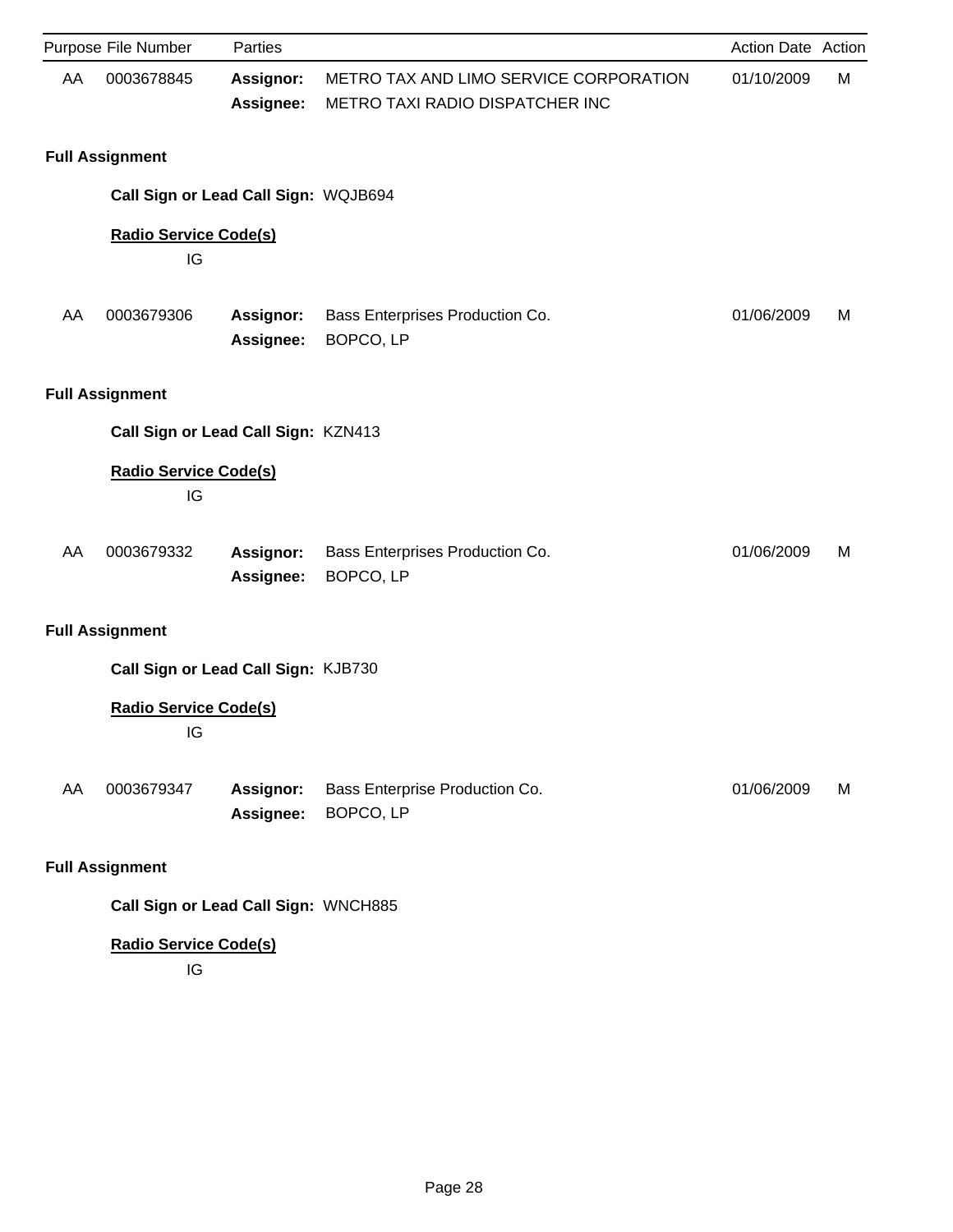|    | Purpose File Number                                    | Parties                |                                                                | Action Date Action |   |
|----|--------------------------------------------------------|------------------------|----------------------------------------------------------------|--------------------|---|
| AA | 0003679534                                             | Assignor:<br>Assignee: | Colorado CallComm, Inc.<br>Louisiana CallComm, LLC             | 01/07/2009         | М |
|    | <b>Full Assignment</b>                                 |                        |                                                                |                    |   |
|    | Call Sign or Lead Call Sign: KNLM809                   |                        |                                                                |                    |   |
|    | <b>Radio Service Code(s)</b><br><b>CD</b>              |                        |                                                                |                    |   |
| AA | 0003683626                                             | Assignor:<br>Assignee: | Montgomery Communications, Inc.<br>NVT Topeka II Licensee, LLC | 01/06/2009         | м |
|    | <b>Full Assignment</b>                                 |                        |                                                                |                    |   |
|    | Call Sign or Lead Call Sign: WPQZ618                   |                        |                                                                |                    |   |
|    | <b>Radio Service Code(s)</b><br><b>MG</b>              |                        |                                                                |                    |   |
| AA | 0003684163                                             | Assignor:<br>Assignee: | Colorado CallComm, Inc.<br>CallComm 2100                       | 01/06/2009         | м |
|    | <b>Full Assignment</b>                                 |                        |                                                                |                    |   |
|    | Call Sign or Lead Call Sign: WHE687                    |                        |                                                                |                    |   |
|    | <b>Radio Service Code(s)</b><br>$\mathsf{C}\mathsf{F}$ |                        |                                                                |                    |   |
| AA | 0003684216                                             | Assignor:<br>Assignee: | Bremer, David<br>Mobile Relay Associates                       | 01/06/2009         | M |
|    | <b>Full Assignment</b>                                 |                        |                                                                |                    |   |
|    | Call Sign or Lead Call Sign: WQIN669                   |                        |                                                                |                    |   |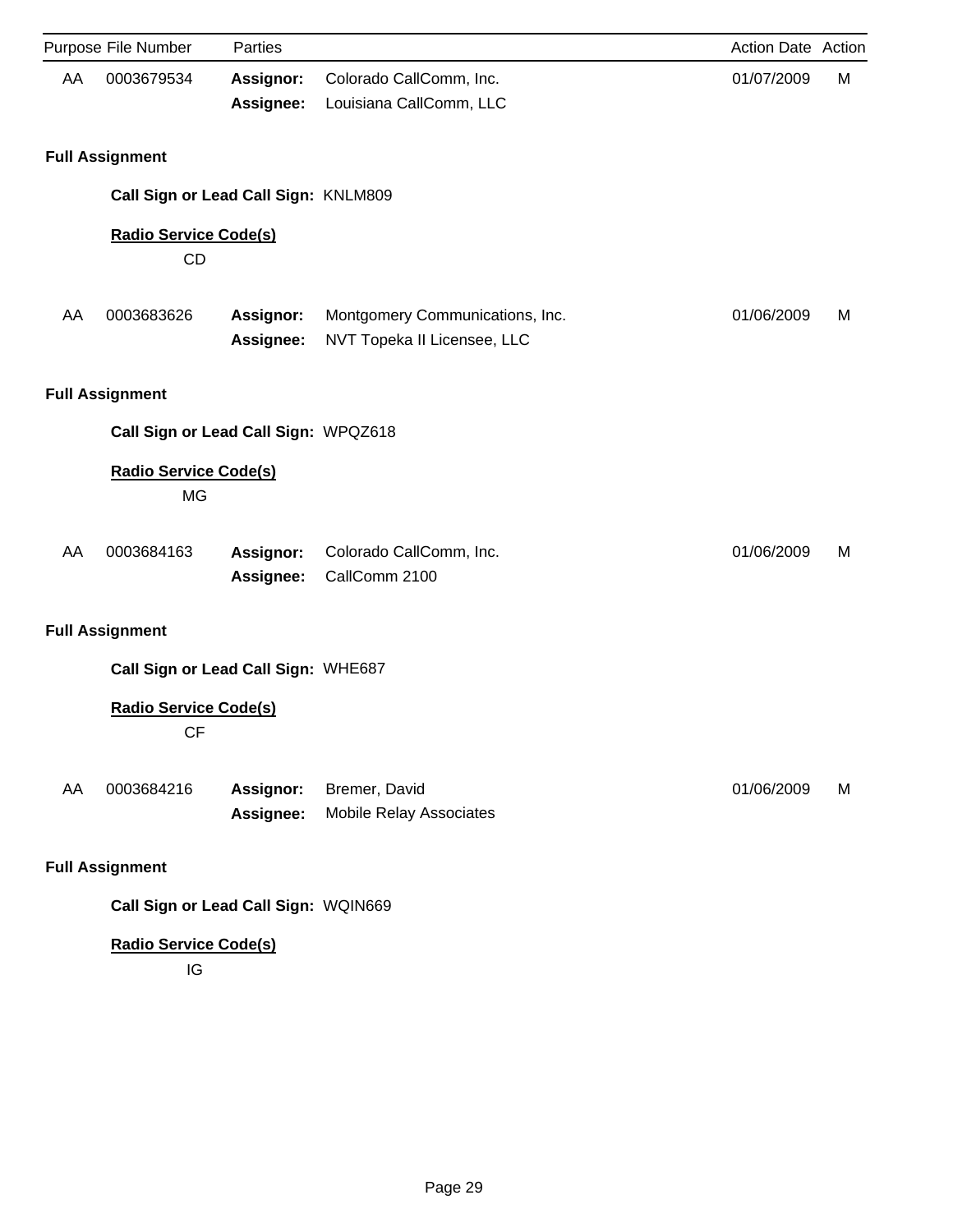|    | Purpose File Number                  | Parties                              |                                                                    | <b>Action Date Action</b> |   |
|----|--------------------------------------|--------------------------------------|--------------------------------------------------------------------|---------------------------|---|
| AA | 0003684693                           | Assignor:<br>Assignee:               | Knife River Midwest, LLC<br>Croell Redi-Mix, Inc.                  | 01/10/2009                | М |
|    | <b>Full Assignment</b>               |                                      |                                                                    |                           |   |
|    | Call Sign or Lead Call Sign: WPNZ226 |                                      |                                                                    |                           |   |
|    | <b>Radio Service Code(s)</b><br>IG   |                                      |                                                                    |                           |   |
| AA | 0003686037                           | <b>Assignor:</b><br>Assignee:        | ALL COUNTY ELECTRICAL CO<br><b>COMMUNITY ELECTRIC INC</b>          | 01/10/2009                | M |
|    | <b>Full Assignment</b>               |                                      |                                                                    |                           |   |
|    | Call Sign or Lead Call Sign: KWW684  |                                      |                                                                    |                           |   |
|    | <b>Radio Service Code(s)</b><br>IG   |                                      |                                                                    |                           |   |
| AA | 0003686039                           | Assignor:<br><b>Assignee:</b>        | BON SECOURS PLACE AT ST CLAIR SHORES<br>SHOREPOINT VILLAGE         | 01/10/2009                | M |
|    | <b>Full Assignment</b>               |                                      |                                                                    |                           |   |
|    | Call Sign or Lead Call Sign: WPNT806 |                                      |                                                                    |                           |   |
|    | <b>Radio Service Code(s)</b><br>IG   |                                      |                                                                    |                           |   |
| AA | 0003686231                           | <b>Assignor:</b><br><b>Assignee:</b> | Arinc Inc.<br>WT Consulting group, LLC dba Cybertime network Commu | 01/10/2009                | M |
|    | <b>Full Assignment</b>               |                                      |                                                                    |                           |   |
|    | Call Sign or Lead Call Sign: WQHQ468 |                                      |                                                                    |                           |   |

MG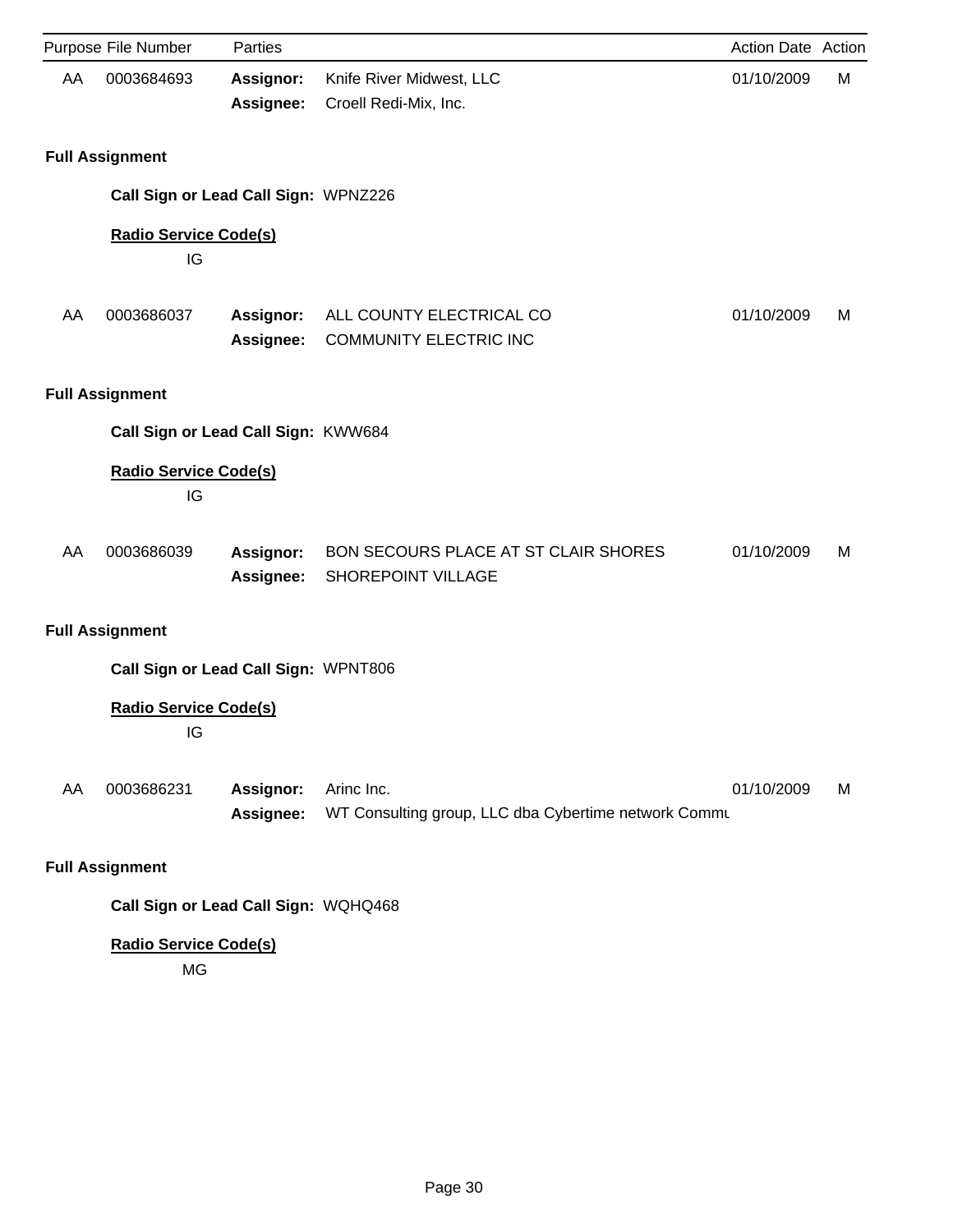|    | Purpose File Number                | Parties                              |                                                                     | Action Date Action |   |
|----|------------------------------------|--------------------------------------|---------------------------------------------------------------------|--------------------|---|
| AA | 0003686342                         | Assignor:<br>Assignee:               | LA VALLEY OIL CO<br>MASS ENERGY & OIL INC DBA/ LAVALLEY OIL         | 01/10/2009         | М |
|    | <b>Full Assignment</b>             |                                      |                                                                     |                    |   |
|    |                                    | Call Sign or Lead Call Sign: WNLZ957 |                                                                     |                    |   |
|    | <b>Radio Service Code(s)</b><br>IG |                                      |                                                                     |                    |   |
| AA | 0003686715                         | Assignor:<br>Assignee:               | <b>BISHOP CLARKSON HOSPITAL</b><br>THE NEBRASKA MEDICAL CENTER      | 01/10/2009         | М |
|    | <b>Full Assignment</b>             |                                      |                                                                     |                    |   |
|    |                                    | Call Sign or Lead Call Sign: WZR644  |                                                                     |                    |   |
|    | <b>Radio Service Code(s)</b><br>IG |                                      |                                                                     |                    |   |
| AA | 0003688585                         | Assignor:<br>Assignee:               | Crown Cork & Seal Co.<br>Constar, Inc                               | 01/06/2009         | М |
|    | <b>Full Assignment</b>             |                                      |                                                                     |                    |   |
|    |                                    | Call Sign or Lead Call Sign: WPTP874 |                                                                     |                    |   |
|    | <b>Radio Service Code(s)</b><br>IG |                                      |                                                                     |                    |   |
| AA | 0003688594                         | Assignor:<br>Assignee:               | <b>Paul Masson Cellars</b><br>The Wine Group, LLC., Almaden Cellers | 01/08/2009         | C |
|    | <b>Full Assignment</b>             |                                      |                                                                     |                    |   |
|    |                                    | Call Sign or Lead Call Sign: WQIG426 |                                                                     |                    |   |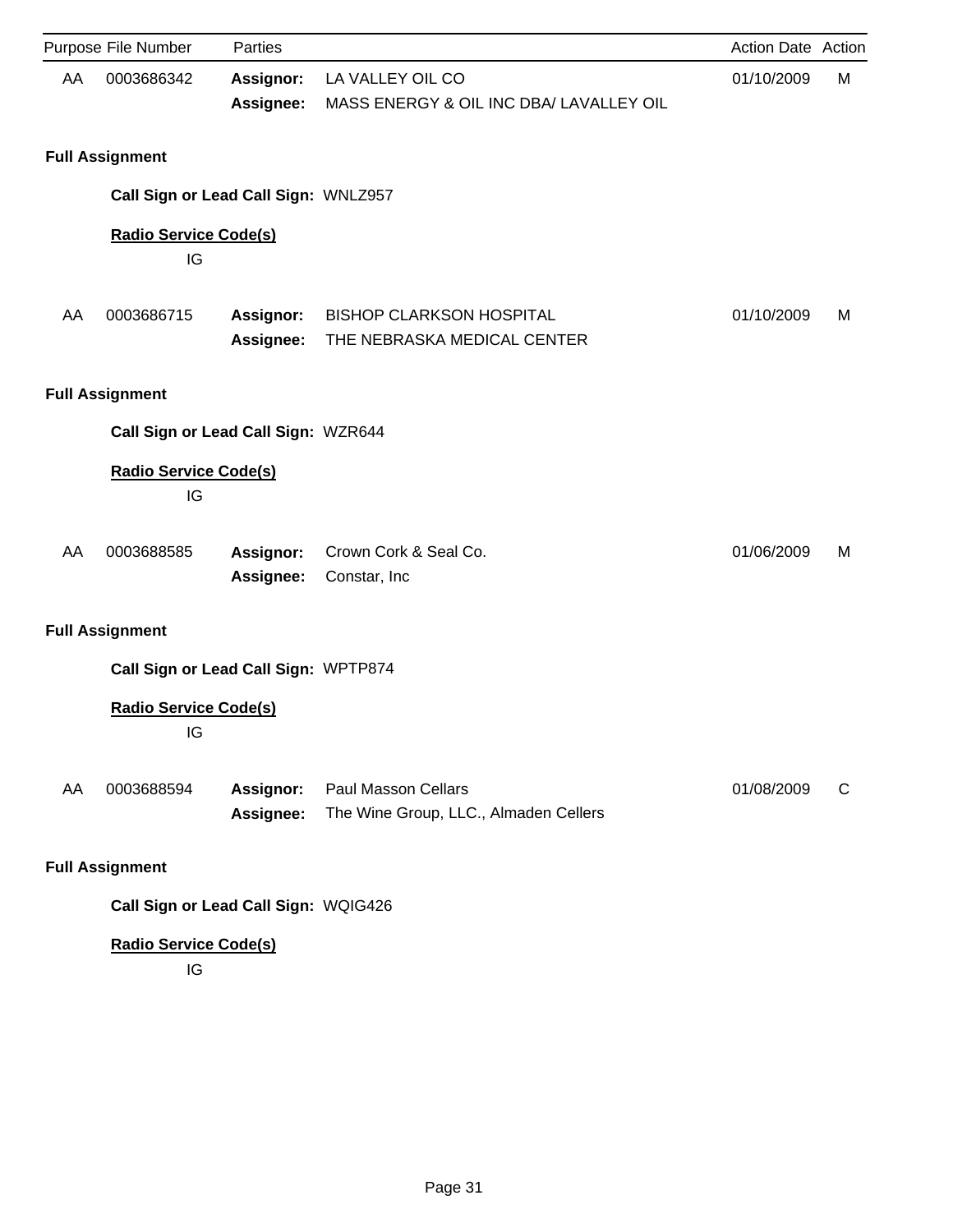|    | Purpose File Number                       | Parties                              |                                                                                              | Action Date Action |   |
|----|-------------------------------------------|--------------------------------------|----------------------------------------------------------------------------------------------|--------------------|---|
| AA | 0003688666                                | Assignor:<br>Assignee:               | SHORE CAR SERVICE INC<br>ROCAPULCO CAR SERVICE INC                                           | 01/10/2009         | C |
|    | <b>Full Assignment</b>                    |                                      |                                                                                              |                    |   |
|    | Call Sign or Lead Call Sign: KSI918       |                                      |                                                                                              |                    |   |
|    | <b>Radio Service Code(s)</b><br>IG        |                                      |                                                                                              |                    |   |
| AA | 0003689633                                | <b>Assignor:</b><br><b>Assignee:</b> | JAMES J DAVIDSON AND RICHARD SEHORN PARTNE101/10/2009<br>LORTON PARK AGRICULTURAL CONSULTING |                    | C |
|    | <b>Full Assignment</b>                    |                                      |                                                                                              |                    |   |
|    | Call Sign or Lead Call Sign: WQDR952      |                                      |                                                                                              |                    |   |
|    | <b>Radio Service Code(s)</b><br>IG        |                                      |                                                                                              |                    |   |
| AA | 0003690093                                | Assignor:<br>Assignee:               | Wireless Communications Venture, LLC<br>Sherburne Tele Systems, Inc.                         | 01/10/2009         | C |
|    | <b>Partitioning AND/OR Disaggregation</b> |                                      |                                                                                              |                    |   |
|    | Call Sign or Lead Call Sign: WQIZ647      |                                      |                                                                                              |                    |   |
|    | <b>Radio Service Code(s)</b><br><b>WY</b> |                                      |                                                                                              |                    |   |
| AA | 0003690441                                | <b>Assignor:</b><br>Assignee:        | Intelligent Transportation & Monitoring Wireless LLC<br>Skybridge Spectrum Foundation        | 01/09/2009         | C |
|    | <b>Partitioning AND/OR Disaggregation</b> |                                      |                                                                                              |                    |   |
|    | Call Sign or Lead Call Sign: WQGF311      |                                      |                                                                                              |                    |   |

PC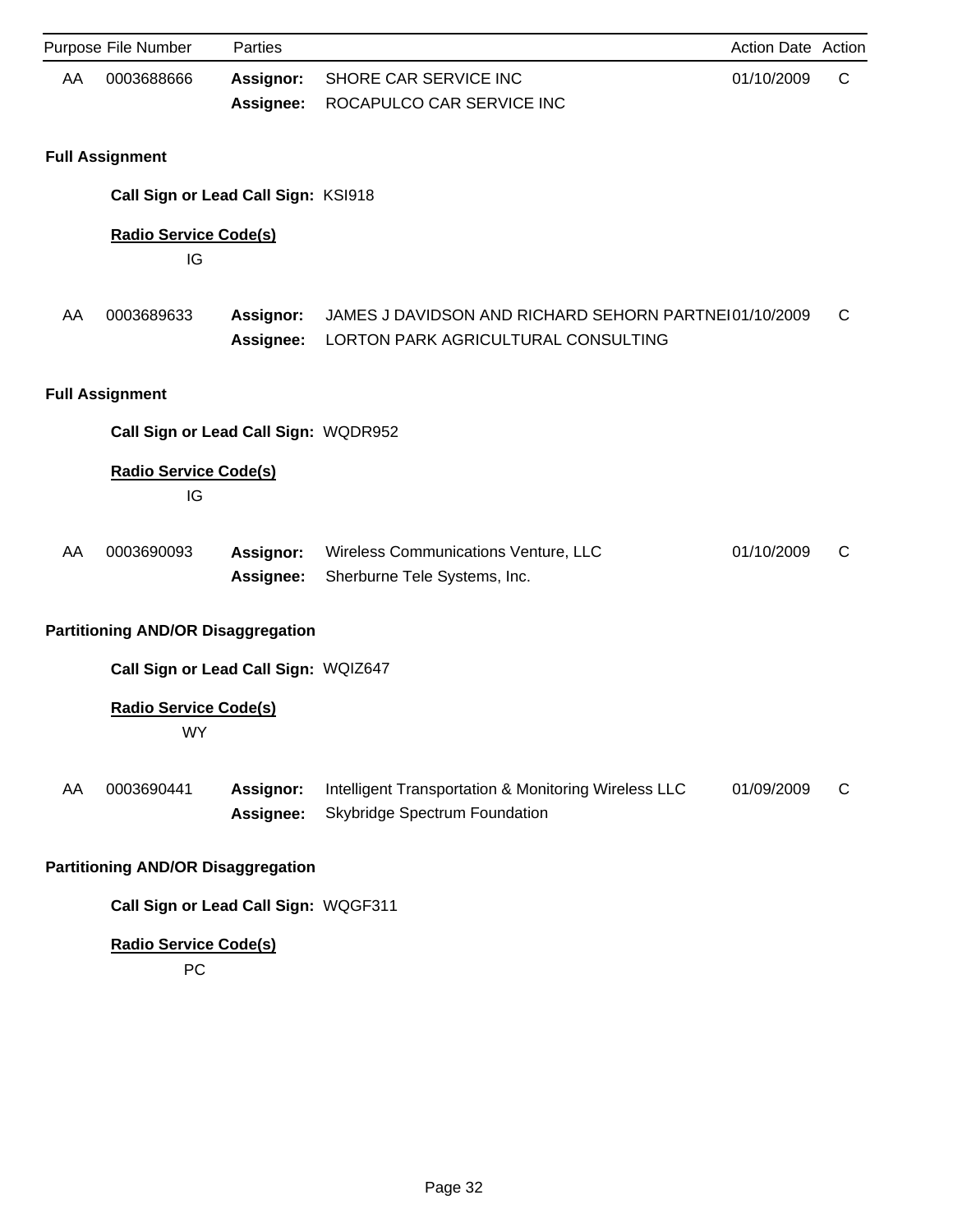|    | Purpose File Number                       | Parties                       |                                                            | Action Date Action |   |
|----|-------------------------------------------|-------------------------------|------------------------------------------------------------|--------------------|---|
| AA | 0003690446                                | <b>Assignor:</b><br>Assignee: | <b>Environmentel LLC</b><br>Skybridge Spectrum Foundation  | 01/09/2009         | C |
|    | <b>Partitioning AND/OR Disaggregation</b> |                               |                                                            |                    |   |
|    | Call Sign or Lead Call Sign: WQCP812      |                               |                                                            |                    |   |
|    | <b>Radio Service Code(s)</b><br>PC        |                               |                                                            |                    |   |
| AA | 0003690450                                | Assignor:<br>Assignee:        | <b>Telesaurus VPC LLC</b><br>Skybridge Spectrum Foundation | 01/09/2009         | C |
|    | <b>Partitioning AND/OR Disaggregation</b> |                               |                                                            |                    |   |
|    | Call Sign or Lead Call Sign: WQCP816      |                               |                                                            |                    |   |
|    | <b>Radio Service Code(s)</b><br>PC        |                               |                                                            |                    |   |
| AA | 0003690953                                | Assignor:<br>Assignee:        | STENBERG, JAMES A<br>MCELLIOTT ENTERPRISES LLC             | 01/10/2009         | м |
|    | <b>Full Assignment</b>                    |                               |                                                            |                    |   |
|    | Call Sign or Lead Call Sign: KD39997      |                               |                                                            |                    |   |
|    | <b>Radio Service Code(s)</b><br>IG        |                               |                                                            |                    |   |
| AA | 0003690961                                | <b>Assignor:</b><br>Assignee: | KUIKEN, ARLIN<br>KUIKEN, BRENT                             | 01/10/2009         | M |
|    | <b>Full Assignment</b>                    |                               |                                                            |                    |   |

**Call Sign or Lead Call Sign:** KVS962

# **Radio Service Code(s)**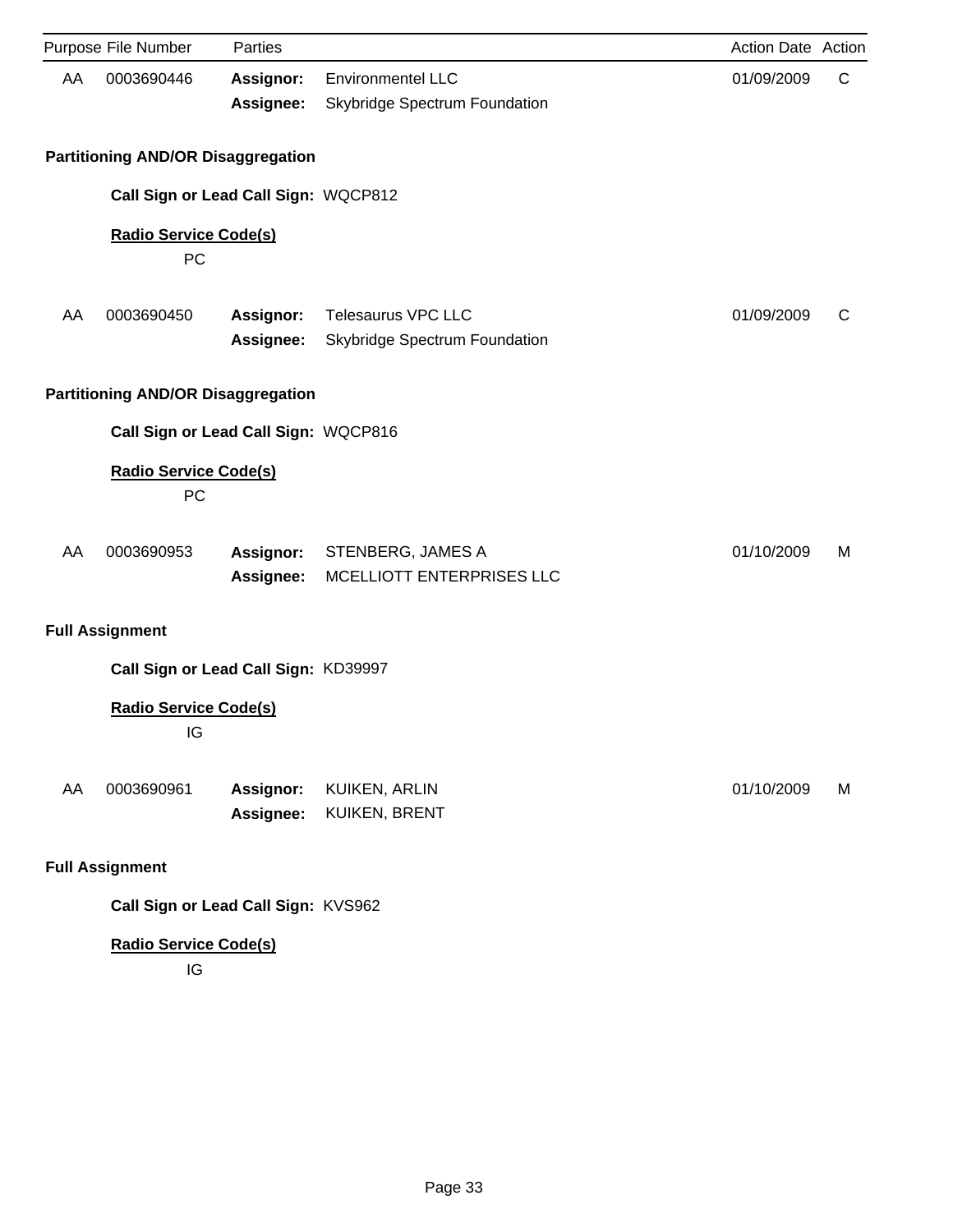|           | Purpose File Number                  | Parties                       |                                                                                                               | Action Date Action |   |
|-----------|--------------------------------------|-------------------------------|---------------------------------------------------------------------------------------------------------------|--------------------|---|
| AA        | 0003690971                           | <b>Assignor:</b><br>Assignee: | WINPACE INTERNATIONAL LLC<br>PACES LODGING CORPORATION                                                        | 01/10/2009         | M |
|           | <b>Full Assignment</b>               |                               |                                                                                                               |                    |   |
|           | Call Sign or Lead Call Sign: WPSJ248 |                               |                                                                                                               |                    |   |
|           | <b>Radio Service Code(s)</b><br>IG   |                               |                                                                                                               |                    |   |
| <b>TC</b> | 0003691131                           | Licensee:                     | hess, richard g<br>Transferor: hess, richard g<br>Transferee: LAZY F BAR LLC                                  | 01/10/2009         | M |
|           | <b>Transfer of Control</b>           |                               |                                                                                                               |                    |   |
|           | Call Sign or Lead Call Sign: WNRR575 |                               |                                                                                                               |                    |   |
|           | <b>Radio Service Code(s)</b><br>IG   |                               |                                                                                                               |                    |   |
| <b>TC</b> | 0003692360                           | Licensee:                     | <b>Procomm Communications</b><br><b>Transferor:</b> Procomm Communications<br><b>Transferee: Sumit Towers</b> | 01/10/2009         | M |
|           | <b>Transfer of Control</b>           |                               |                                                                                                               |                    |   |
|           | Call Sign or Lead Call Sign: WQHN786 |                               |                                                                                                               |                    |   |
|           | <b>Radio Service Code(s)</b><br>GB   |                               |                                                                                                               |                    |   |
|           | YB                                   |                               |                                                                                                               |                    |   |
| AA        | 0003693045                           | Assignor:<br>Assignee:        | <b>HOME DECORATORS</b><br>HD DIRECT LLC                                                                       | 01/10/2009         | М |
|           | <b>Full Assignment</b>               |                               |                                                                                                               |                    |   |
|           | Call Sign or Lead Call Sign: WQAD768 |                               |                                                                                                               |                    |   |
|           | <b>Radio Service Code(s)</b><br>IG   |                               |                                                                                                               |                    |   |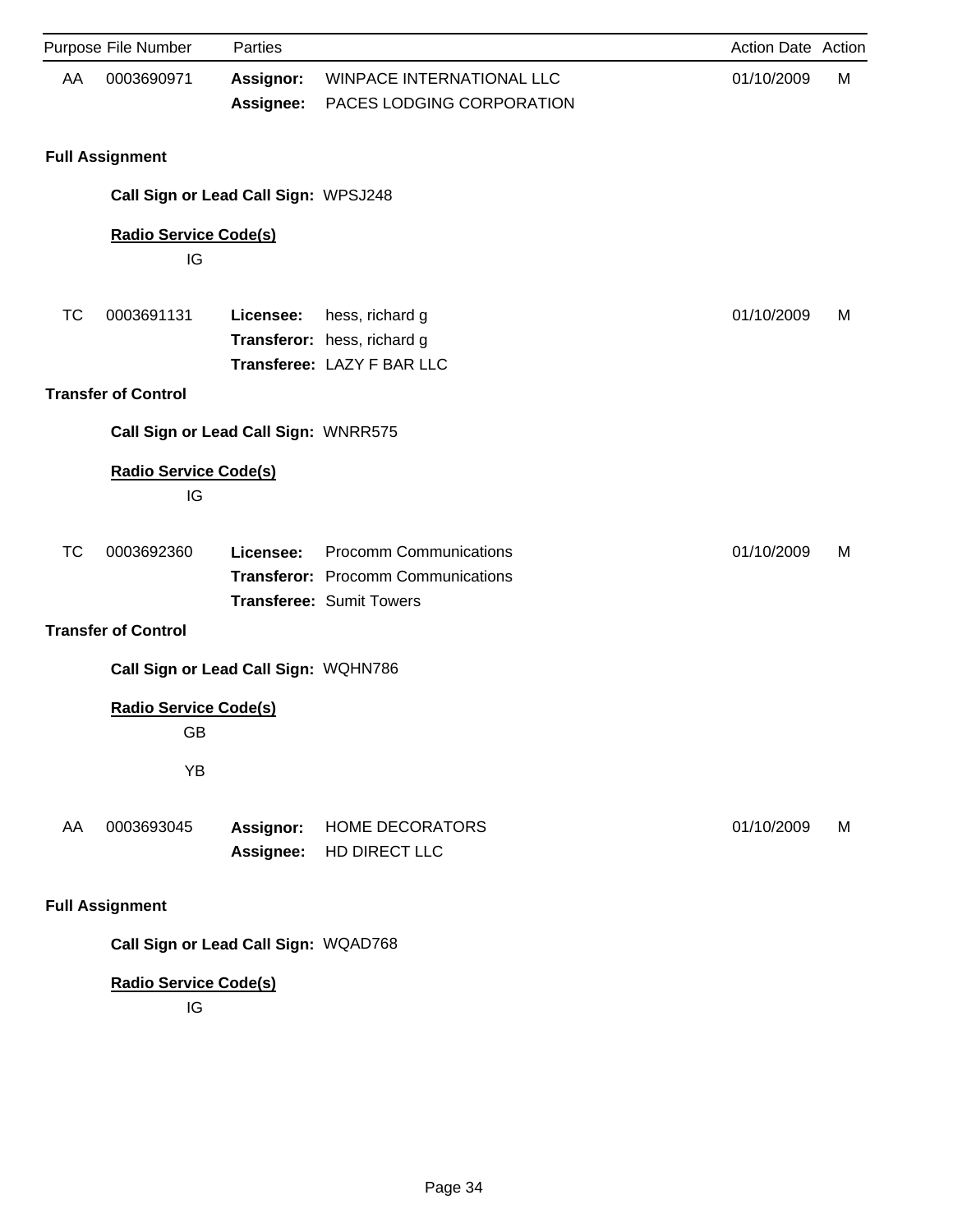|           | Purpose File Number                       | Parties                |                                                                                                                | Action Date Action |   |
|-----------|-------------------------------------------|------------------------|----------------------------------------------------------------------------------------------------------------|--------------------|---|
| <b>TC</b> | 0003693583                                | Licensee:              | WWC Holding Co., Inc.<br>Transferor: Atlantis Holdings LLC<br>Transferee: Cellco Partnership                   | 01/08/2009         | C |
|           | <b>Transfer of Control</b>                |                        |                                                                                                                |                    |   |
|           | Call Sign or Lead Call Sign: WQJM494      |                        |                                                                                                                |                    |   |
|           | <b>Radio Service Code(s)</b><br><b>CF</b> |                        |                                                                                                                |                    |   |
| TC        | 0003693896                                | Licensee:              | ALLTEL Communications of Nebraska, Inc.<br>Transferor: Atlantis Holdings LLC<br>Transferee: Cellco Partnership | 01/08/2009         | C |
|           | <b>Transfer of Control</b>                |                        |                                                                                                                |                    |   |
|           | Call Sign or Lead Call Sign: WQJP608      |                        |                                                                                                                |                    |   |
|           | <b>Radio Service Code(s)</b><br><b>CF</b> |                        |                                                                                                                |                    |   |
| TC        | 0003693907                                | Licensee:              | Alltel New License Sub, LLC<br>Transferor: Atlantis Holdings LLC<br>Transferee: Cellco Partnership             | 01/08/2009         | C |
|           | <b>Transfer of Control</b>                |                        |                                                                                                                |                    |   |
|           | Call Sign or Lead Call Sign: WQJM496      |                        |                                                                                                                |                    |   |
|           | <b>Radio Service Code(s)</b><br><b>CF</b> |                        |                                                                                                                |                    |   |
| AA        | 0003694201                                | Assignor:<br>Assignee: | MetroPCS AWS, LLC<br>Tuscarora Communications, LLC                                                             | 01/10/2009         | C |
|           | <b>Partitioning AND/OR Disaggregation</b> |                        |                                                                                                                |                    |   |
|           | Call Sign or Lead Call Sign: WQGA725      |                        |                                                                                                                |                    |   |

AW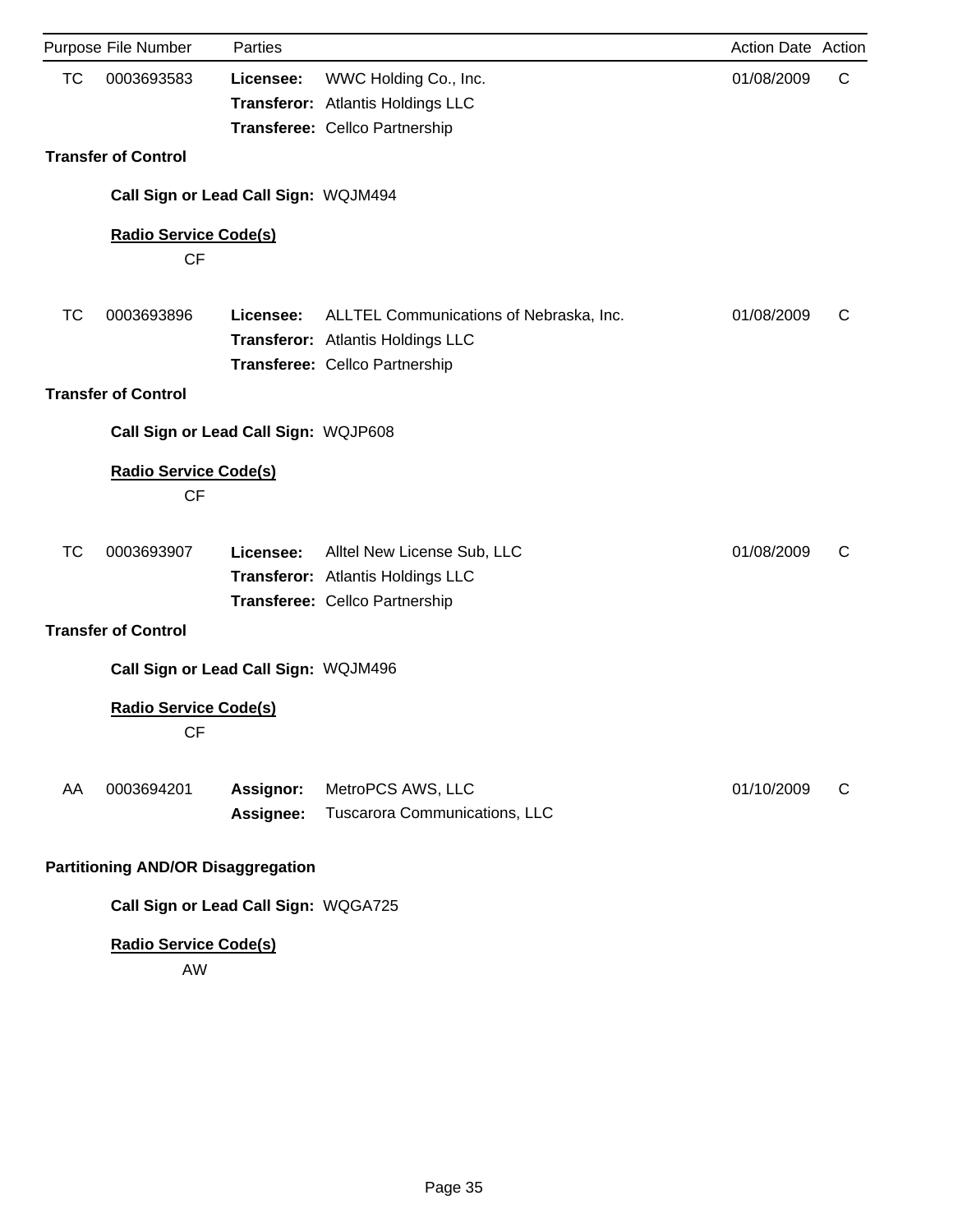|           | Purpose File Number                | Parties                              |                                                                                                                            | Action Date Action |   |
|-----------|------------------------------------|--------------------------------------|----------------------------------------------------------------------------------------------------------------------------|--------------------|---|
| <b>TC</b> | 0003694252                         | Licensee:                            | <b>Alert Holdings Group</b><br>Transferor: Bean, Robert<br>Transferee: Spring Rock Capital LLC                             | 01/07/2009         | C |
|           | <b>Transfer of Control</b>         |                                      |                                                                                                                            |                    |   |
|           |                                    | Call Sign or Lead Call Sign: WQFY221 |                                                                                                                            |                    |   |
|           | <b>Radio Service Code(s)</b><br>IG |                                      |                                                                                                                            |                    |   |
| AA        | 0003694967                         | <b>Assignor:</b><br>Assignee:        | MAULSBY, NOEL<br><b>MAULSBY FARMS LLC</b>                                                                                  | 01/10/2009         | Q |
|           | <b>Full Assignment</b>             |                                      |                                                                                                                            |                    |   |
|           |                                    | Call Sign or Lead Call Sign: WZB375  |                                                                                                                            |                    |   |
|           | <b>Radio Service Code(s)</b><br>IG |                                      |                                                                                                                            |                    |   |
| AA        | 0003695067                         | <b>Assignor:</b><br>Assignee:        | E & A MACHENS<br>3D MACHENS FARMS LLC                                                                                      | 01/08/2009         | C |
|           | <b>Full Assignment</b>             |                                      |                                                                                                                            |                    |   |
|           |                                    | Call Sign or Lead Call Sign: WRG466  |                                                                                                                            |                    |   |
|           | <b>Radio Service Code(s)</b><br>IG |                                      |                                                                                                                            |                    |   |
| <b>WD</b> | 0003695185                         | Licensee:                            | Saint Elizabeth Medical Center<br>Transferor: St. Luke Hospitals, Inc.<br>Transferee: Saint Elizabeth Medical Center, Inc. | 01/10/2009         | W |
|           | <b>Transfer of Control</b>         |                                      |                                                                                                                            |                    |   |
|           |                                    | Call Sign or Lead Call Sign: KNCG355 |                                                                                                                            |                    |   |
|           | <b>Radio Service Code(s)</b>       |                                      |                                                                                                                            |                    |   |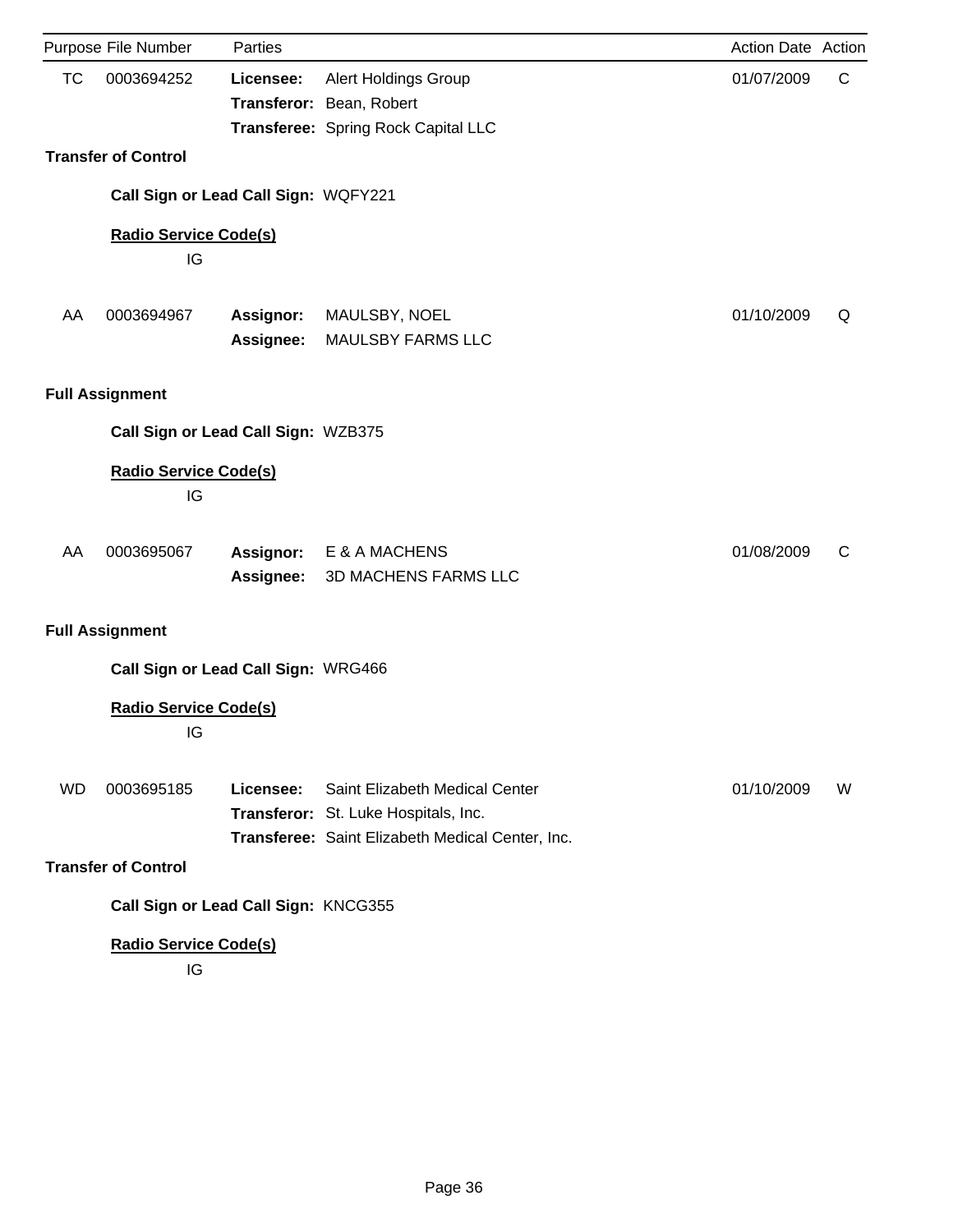|           | Purpose File Number                       | Parties                              |                                                                    | Action Date Action |   |
|-----------|-------------------------------------------|--------------------------------------|--------------------------------------------------------------------|--------------------|---|
| <b>WD</b> | 0003695267                                | Assignor:<br>Assignee:               | St. Luke Hospital<br>Saint Elizabeth Medical Center, Inc.          | 01/10/2009         | W |
|           | <b>Full Assignment</b>                    |                                      |                                                                    |                    |   |
|           |                                           | Call Sign or Lead Call Sign: WQIM286 |                                                                    |                    |   |
|           | <b>Radio Service Code(s)</b><br>IG        |                                      |                                                                    |                    |   |
| AA        | 0003695593                                | Assignor:<br>Assignee:               | Manti Telephone Company<br>Manti Tele Communications Company, Inc. | 01/08/2009         | Q |
|           | <b>Full Assignment</b>                    |                                      |                                                                    |                    |   |
|           |                                           | Call Sign or Lead Call Sign: WQJB260 |                                                                    |                    |   |
|           | <b>Radio Service Code(s)</b><br><b>CW</b> |                                      |                                                                    |                    |   |
| AA        | 0003698245                                | Assignor:<br>Assignee:               | New Cingular Wireless PCS, LLC<br>New Cingular Wireless PCS, LLC   | 01/10/2009         | Q |
|           | <b>Partitioning AND/OR Disaggregation</b> |                                      |                                                                    |                    |   |
|           |                                           | Call Sign or Lead Call Sign: KNLF210 |                                                                    |                    |   |
|           | <b>Radio Service Code(s)</b><br><b>CW</b> |                                      |                                                                    |                    |   |

# *De Facto***Transfer Lease Applications and Spectrum Manager Lease Notifications Action**

|    | Purpose File Number | <b>Parties</b> |                                              | Action Date Action |   |
|----|---------------------|----------------|----------------------------------------------|--------------------|---|
| LN | 0003662674          |                | <b>Licensee:</b> Catholic Diocese of El Paso | 01/06/2009         | G |
|    |                     | Lessee:        | CLEARWIRE SPECTRUM HOLDINGS II, LLC          |                    |   |

### **De Facto Transfer Lease**

**Call Sign or Lead Call Sign:** WNC583

# **Radio Service Code(s)**

ED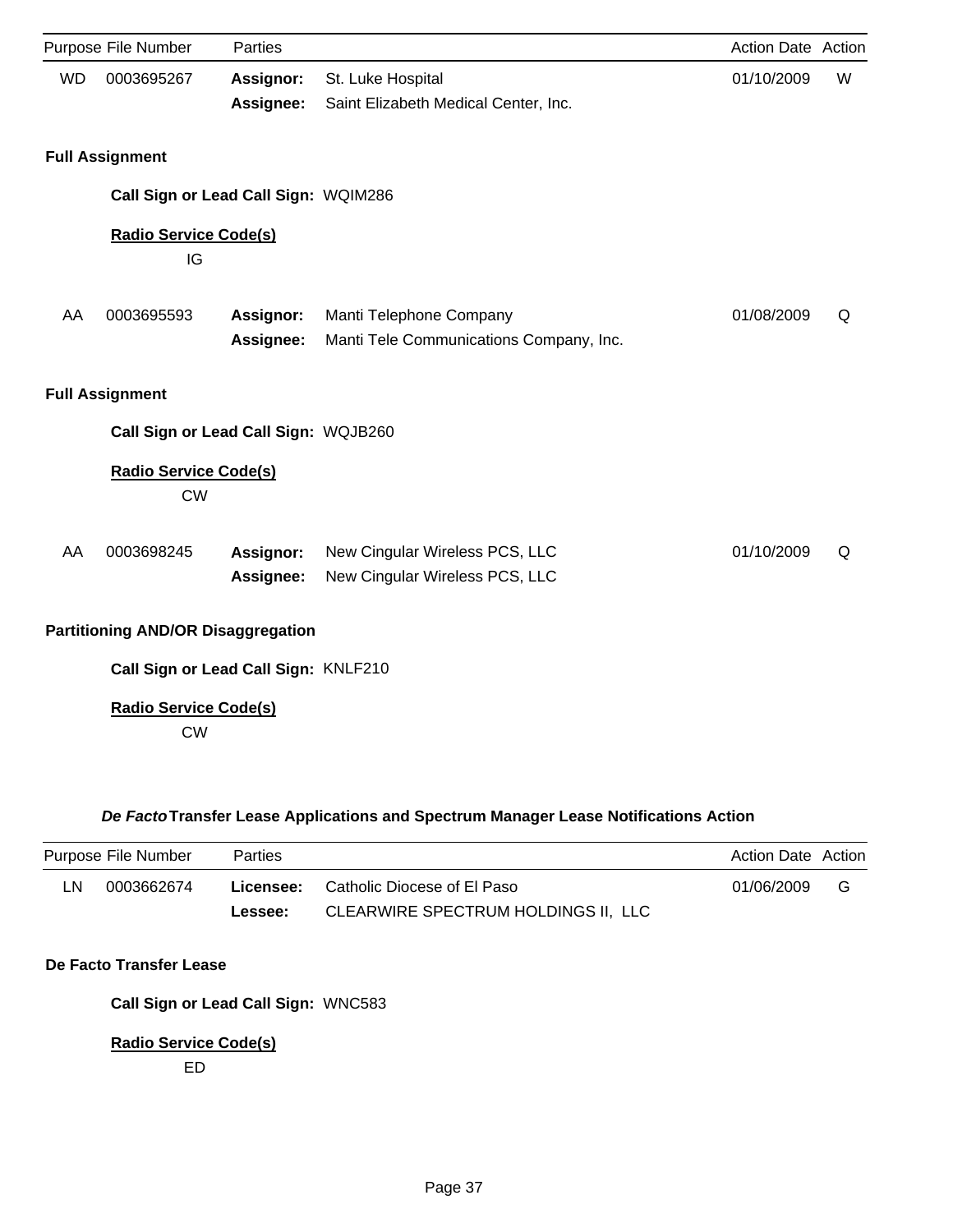|    | Purpose File Number                 | Parties              |                                                                             | Action Date Action |   |
|----|-------------------------------------|----------------------|-----------------------------------------------------------------------------|--------------------|---|
| LN | 0003666707                          | Licensee:<br>Lessee: | <b>Putnam County School District</b><br>CLEARWIRE SPECTRUM HOLDINGS II, LLC | 01/06/2009         | G |
|    | De Facto Transfer Lease             |                      |                                                                             |                    |   |
|    | Call Sign or Lead Call Sign: WLX242 |                      |                                                                             |                    |   |
|    | <b>Radio Service Code(s)</b><br>ED  |                      |                                                                             |                    |   |
| LN | 0003666731                          | Licensee:<br>Lessee: | Danbury Independent School District<br>CLEARWIRE SPECTRUM HOLDINGS II, LLC  | 01/06/2009         | G |
|    | De Facto Transfer Lease             |                      |                                                                             |                    |   |
|    | Call Sign or Lead Call Sign: WLX751 |                      |                                                                             |                    |   |
|    | <b>Radio Service Code(s)</b><br>ED  |                      |                                                                             |                    |   |
| LN | 0003666736                          | Licensee:<br>Lessee: | <b>Charlton County High</b><br>CLEARWIRE SPECTRUM HOLDINGS II, LLC          | 01/06/2009         | G |
|    | De Facto Transfer Lease             |                      |                                                                             |                    |   |
|    | Call Sign or Lead Call Sign: WLX680 |                      |                                                                             |                    |   |
|    | <b>Radio Service Code(s)</b><br>ED  |                      |                                                                             |                    |   |
| LN | 0003666744                          | Licensee:<br>Lessee: | Eudora Unified School District #491<br>CLEARWIRE SPECTRUM HOLDINGS II, LLC  | 01/06/2009         | G |
|    | De Facto Transfer Lease             |                      |                                                                             |                    |   |
|    | Call Sign or Lead Call Sign: WLX327 |                      |                                                                             |                    |   |
|    | <b>Radio Service Code(s)</b>        |                      |                                                                             |                    |   |
|    | ED                                  |                      |                                                                             |                    |   |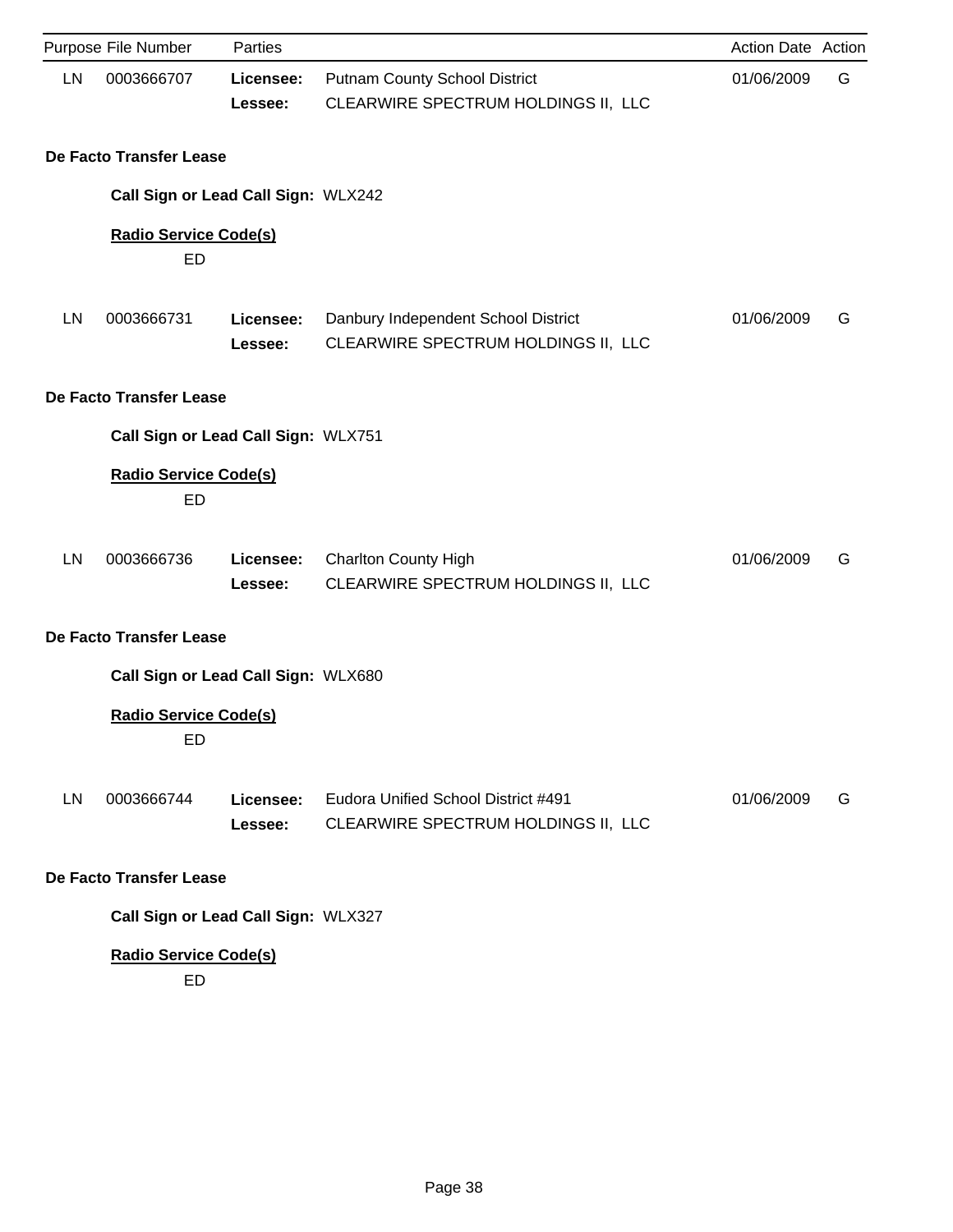|    | Purpose File Number                       | Parties              |                                                                             | Action Date Action |   |
|----|-------------------------------------------|----------------------|-----------------------------------------------------------------------------|--------------------|---|
| LN | 0003669329                                | Licensee:<br>Lessee: | AWS Wireless Inc.<br>Flat Wireless, LLC                                     | 01/06/2009         | Q |
|    | <b>Spectrum Manager Lease</b>             |                      |                                                                             |                    |   |
|    | Call Sign or Lead Call Sign: WQGD620      |                      |                                                                             |                    |   |
|    | <b>Radio Service Code(s)</b><br>AW        |                      |                                                                             |                    |   |
| LE | 0003669628                                | Licensee:<br>Lessee: | Chattahoochee County Education Center<br>Fixed Wireless Holdings, LLC       | 01/08/2009         | Ζ |
|    | <b>De Facto Transfer Lease</b>            |                      |                                                                             |                    |   |
|    | Call Sign or Lead Call Sign: L000000219   |                      |                                                                             |                    |   |
|    | <b>Radio Service Code(s)</b><br>ED        |                      |                                                                             |                    |   |
| LE | 0003671848                                | Licensee:<br>Lessee: | <b>Clarendon Foundation</b><br>American Telecasting of Columbus, LLC        | 01/08/2009         | Ζ |
|    | <b>De Facto Transfer Lease</b>            |                      |                                                                             |                    |   |
|    | Call Sign or Lead Call Sign: L000001638   |                      |                                                                             |                    |   |
|    | <b>Radio Service Code(s)</b><br>ED        |                      |                                                                             |                    |   |
| LN | 0003671866                                | Licensee:<br>Lessee: | MARAIS DES CYGNES VALLEY US DIST 456<br>CLEARWIRE SPECTRUM HOLDINGS II, LLC | 01/06/2009         | G |
|    | De Facto Transfer Lease                   |                      |                                                                             |                    |   |
|    | Call Sign or Lead Call Sign: WLX331       |                      |                                                                             |                    |   |
|    | <b>Radio Service Code(s)</b><br><b>ED</b> |                      |                                                                             |                    |   |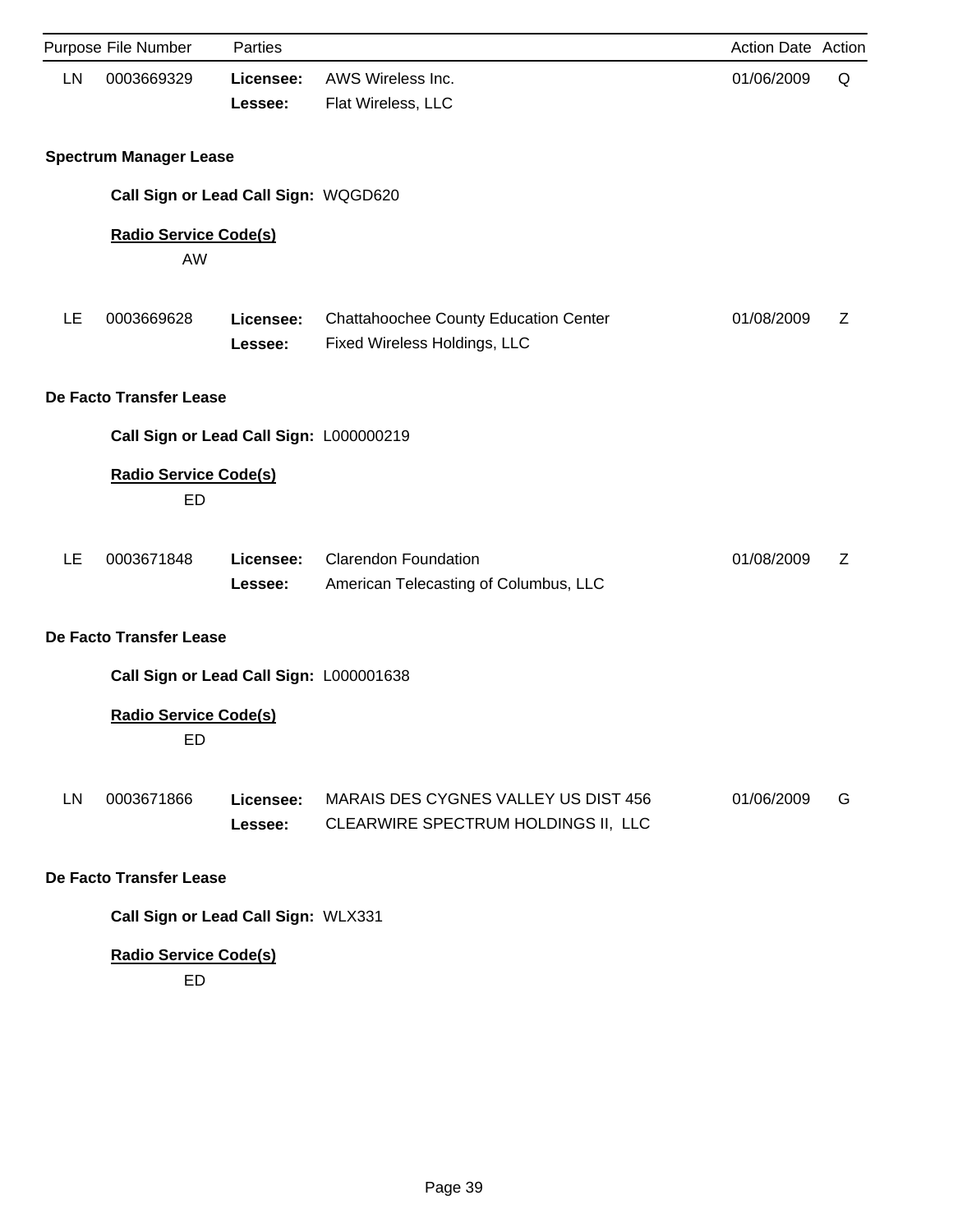|    | Purpose File Number                 | Parties              |                                                                        | Action Date Action |   |
|----|-------------------------------------|----------------------|------------------------------------------------------------------------|--------------------|---|
| AM | 0003672194                          | Licensee:<br>Lessee: | Lindsay Independent School District<br>CLEARWIRE SPECTRUM HOLDINGS LLC | 01/10/2009         | G |
|    | De Facto Transfer Lease             |                      |                                                                        |                    |   |
|    | Call Sign or Lead Call Sign: WLX802 |                      |                                                                        |                    |   |
|    | <b>Radio Service Code(s)</b><br>ED  |                      |                                                                        |                    |   |
| LN | 0003672206                          | Licensee:<br>Lessee: | Mayfield Independent School District<br>Fixed Wireless Holdings, LLC   | 01/10/2009         | G |
|    | De Facto Transfer Lease             |                      |                                                                        |                    |   |
|    | Call Sign or Lead Call Sign: WNC524 |                      |                                                                        |                    |   |
|    | <b>Radio Service Code(s)</b><br>ED  |                      |                                                                        |                    |   |
| LN | 0003672628                          | Licensee:<br>Lessee: | Emerson-Taylor School District<br>Fixed Wireless Holdings, LLC         | 01/10/2009         | G |
|    | De Facto Transfer Lease             |                      |                                                                        |                    |   |
|    | Call Sign or Lead Call Sign: WND230 |                      |                                                                        |                    |   |
|    | <b>Radio Service Code(s)</b><br>ED  |                      |                                                                        |                    |   |
| LN | 0003674793                          | Licensee:<br>Lessee: | South Central C.U.S.D. #401<br>Fixed Wireless Holdings, LLC            | 01/10/2009         | G |
|    | De Facto Transfer Lease             |                      |                                                                        |                    |   |
|    | Call Sign or Lead Call Sign: WNC644 |                      |                                                                        |                    |   |
|    | <b>Radio Service Code(s)</b><br>ED  |                      |                                                                        |                    |   |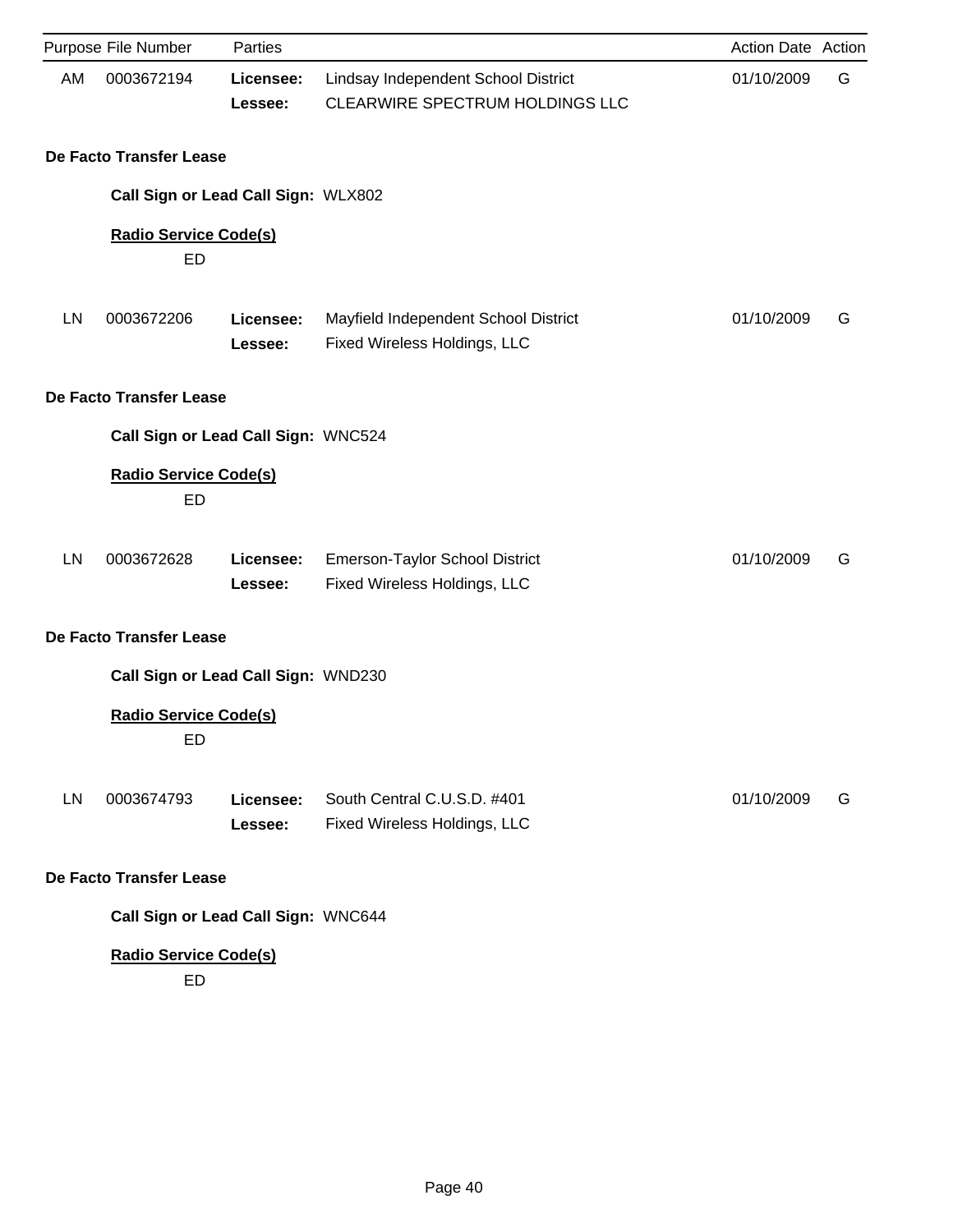|                              | Purpose File Number                 | Parties              |                                                                            | Action Date Action |   |
|------------------------------|-------------------------------------|----------------------|----------------------------------------------------------------------------|--------------------|---|
| LN                           | 0003674798                          | Licensee:            | <b>Ada Public Schools</b>                                                  | 01/10/2009         | G |
|                              |                                     | Lessee:              | Fixed Wireless Holdings, LLC                                               |                    |   |
|                              | De Facto Transfer Lease             |                      |                                                                            |                    |   |
|                              |                                     |                      |                                                                            |                    |   |
|                              | Call Sign or Lead Call Sign: WLX812 |                      |                                                                            |                    |   |
|                              | <b>Radio Service Code(s)</b>        |                      |                                                                            |                    |   |
|                              | ED                                  |                      |                                                                            |                    |   |
|                              |                                     |                      | Oran R-III School District                                                 |                    |   |
| LN                           | 0003674968                          | Licensee:<br>Lessee: | Fixed Wireless Holdings, LLC                                               | 01/10/2009         | G |
|                              |                                     |                      |                                                                            |                    |   |
|                              | <b>De Facto Transfer Lease</b>      |                      |                                                                            |                    |   |
|                              | Call Sign or Lead Call Sign: WLX379 |                      |                                                                            |                    |   |
| <b>Radio Service Code(s)</b> |                                     |                      |                                                                            |                    |   |
|                              | ED                                  |                      |                                                                            |                    |   |
|                              |                                     |                      |                                                                            |                    |   |
| LN                           | 0003676133                          | Licensee:            | <b>Carlisle County School District</b>                                     | 01/10/2009         | G |
|                              |                                     | Lessee:              | Fixed Wireless Holdings, LLC                                               |                    |   |
|                              | De Facto Transfer Lease             |                      |                                                                            |                    |   |
|                              |                                     |                      |                                                                            |                    |   |
|                              | Call Sign or Lead Call Sign: WLX625 |                      |                                                                            |                    |   |
|                              | <b>Radio Service Code(s)</b>        |                      |                                                                            |                    |   |
|                              | ED                                  |                      |                                                                            |                    |   |
| LN                           | 0003676137                          | Licensee:            |                                                                            | 01/10/2009         | G |
|                              |                                     | Lessee:              | Mount Pleasant Independent School District<br>Fixed Wireless Holdings, LLC |                    |   |
|                              |                                     |                      |                                                                            |                    |   |
|                              | De Facto Transfer Lease             |                      |                                                                            |                    |   |
|                              | Call Sign or Lead Call Sign: WNC523 |                      |                                                                            |                    |   |
|                              | <b>Radio Service Code(s)</b>        |                      |                                                                            |                    |   |
|                              |                                     |                      |                                                                            |                    |   |

ED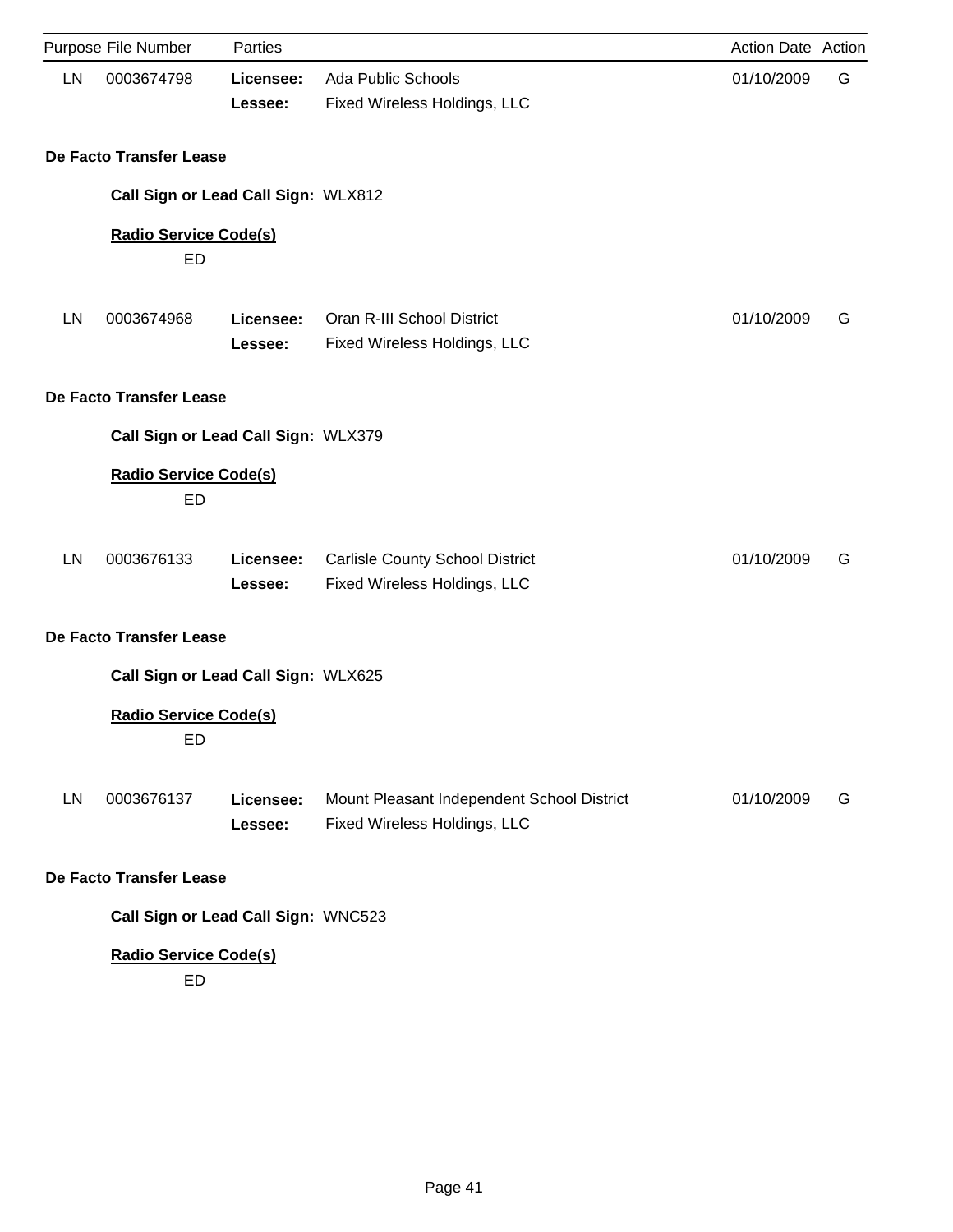|    | Purpose File Number                       | Parties              |                                                                           | Action Date Action |   |
|----|-------------------------------------------|----------------------|---------------------------------------------------------------------------|--------------------|---|
| LN | 0003681166                                | Licensee:<br>Lessee: | PCTV GOLD II, LLC<br>SPEEDNET LLC                                         | 01/06/2009         | G |
|    | De Facto Transfer Lease                   |                      |                                                                           |                    |   |
|    | Call Sign or Lead Call Sign: WMH636       |                      |                                                                           |                    |   |
|    | <b>Radio Service Code(s)</b><br><b>BR</b> |                      |                                                                           |                    |   |
| LN | 0003681584                                | Licensee:<br>Lessee: | PCTV GOLD II, LLC<br>SPEEDNET LLC                                         | 01/06/2009         | G |
|    | De Facto Transfer Lease                   |                      |                                                                           |                    |   |
|    | Call Sign or Lead Call Sign: WNTL898      |                      |                                                                           |                    |   |
|    | <b>Radio Service Code(s)</b><br><b>BR</b> |                      |                                                                           |                    |   |
| LC | 0003692857                                | Licensee:<br>Lessee: | New Cingular Wireless PCS, LLC<br>Omnipoint NY MTA License, LLC           | 01/06/2009         | D |
|    | De Facto Transfer Lease                   |                      |                                                                           |                    |   |
|    | Call Sign or Lead Call Sign: L000001213   |                      |                                                                           |                    |   |
|    | <b>Radio Service Code(s)</b><br><b>CW</b> |                      |                                                                           |                    |   |
| LC | 0003694173                                | Licensee:<br>Lessee: | Tuscarora Communications, LLC<br>Youghiogheny Communications - Texas, LLC | 01/07/2009         | Q |
|    | <b>Spectrum Manager Lease</b>             |                      |                                                                           |                    |   |
|    | Call Sign or Lead Call Sign: L000002449   |                      |                                                                           |                    |   |
|    | <b>Radio Service Code(s)</b><br><b>CW</b> |                      |                                                                           |                    |   |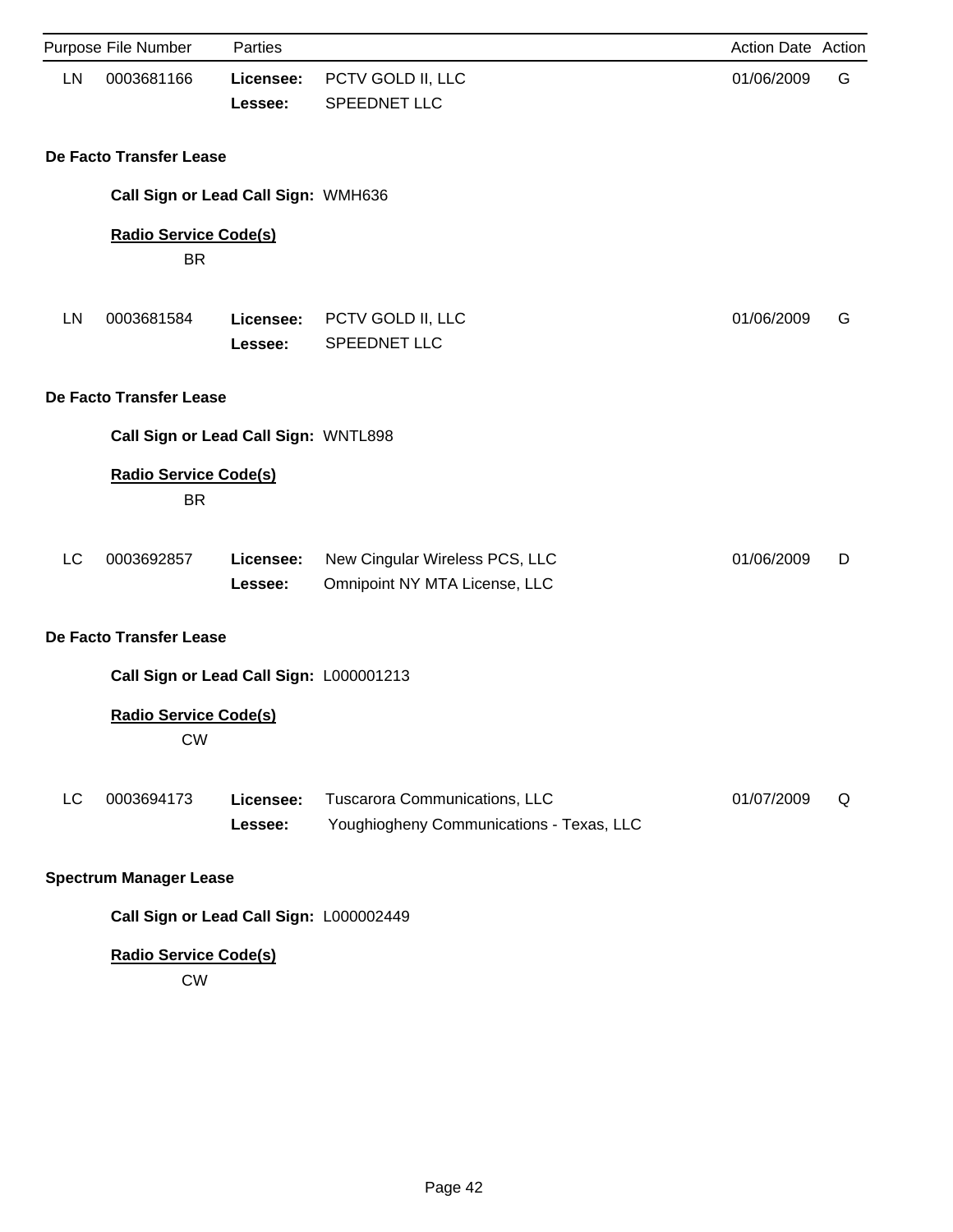|    | Purpose File Number                                    | Parties              |                                                                                                               | Action Date Action |   |
|----|--------------------------------------------------------|----------------------|---------------------------------------------------------------------------------------------------------------|--------------------|---|
| LC | 0003694238                                             | Licensee:<br>Lessee: | Alltel New License Sub LLC<br>James H. Wanserski, Hold Separate Trustee                                       | 01/07/2009         | G |
|    | De Facto Transfer Lease                                |                      |                                                                                                               |                    |   |
|    | Call Sign or Lead Call Sign: L000004898                |                      |                                                                                                               |                    |   |
|    | <b>Radio Service Code(s)</b><br>CF                     |                      |                                                                                                               |                    |   |
| LC | 0003694232                                             | Licensee:<br>Lessee: | ALLTEL Communications of Southwest Limited Partnership01/07/2009<br>James H. Wanserski, Hold Separate Trustee |                    | G |
|    | De Facto Transfer Lease                                |                      |                                                                                                               |                    |   |
|    | Call Sign or Lead Call Sign: L000004236                |                      |                                                                                                               |                    |   |
|    | <b>Radio Service Code(s)</b><br><b>CF</b>              |                      |                                                                                                               |                    |   |
|    | <b>CL</b>                                              |                      |                                                                                                               |                    |   |
| LC | 0003694428                                             | Licensee:<br>Lessee: | <b>ALLTEL Ohio Limited Partnership</b><br>James H. Wanserski, Hold Separate Trustee                           | 01/07/2009         | G |
|    | De Facto Transfer Lease                                |                      |                                                                                                               |                    |   |
|    | Call Sign or Lead Call Sign: L000004912                |                      |                                                                                                               |                    |   |
|    | <b>Radio Service Code(s)</b><br><b>CF</b><br><b>CL</b> |                      |                                                                                                               |                    |   |
| LC | 0003694430                                             | Licensee:<br>Lessee: | ALLTEL Wireless Holdings, LLC<br>James H. Wanserski, Hold Separate Trustee                                    | 01/07/2009         | G |
|    | <b>De Facto Transfer Lease</b>                         |                      |                                                                                                               |                    |   |
|    | Call Sign or Lead Call Sign: L000005012                |                      |                                                                                                               |                    |   |
|    | <b>Radio Service Code(s)</b><br>CF                     |                      |                                                                                                               |                    |   |
|    | <b>CL</b>                                              |                      |                                                                                                               |                    |   |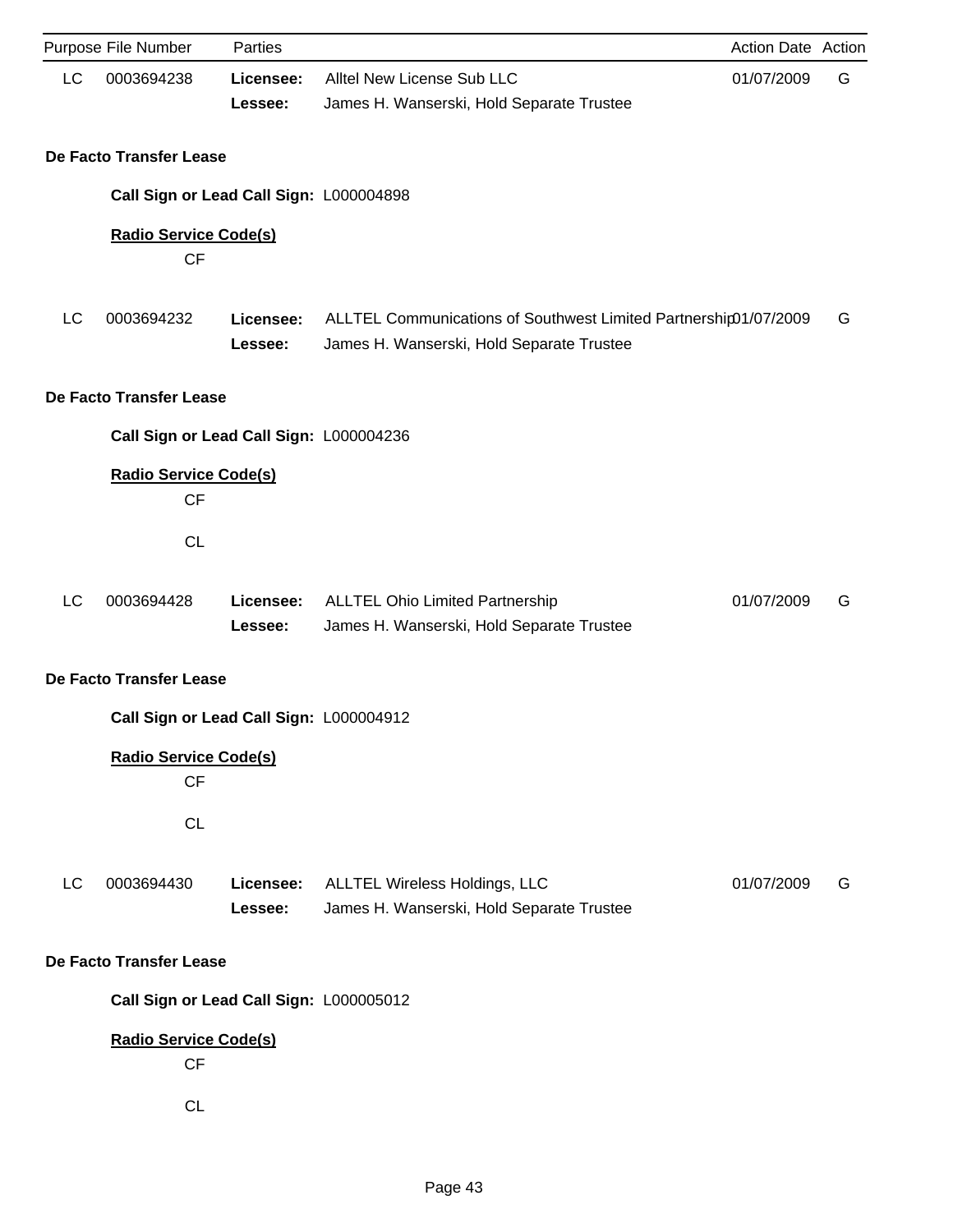| Purpose File Number | Parties   |                                           | <b>Action Date Action</b> |   |
|---------------------|-----------|-------------------------------------------|---------------------------|---|
| 0003694165          | Licensee: | Alltel Communications, LLC                | 01/07/2009                | G |
|                     | Lessee:   | James H. Wanserski, Hold Separate Trustee |                           |   |

### **De Facto Transfer Lease**

**Call Sign or Lead Call Sign:** L000004886

**Radio Service Code(s)**

CF

CL

CW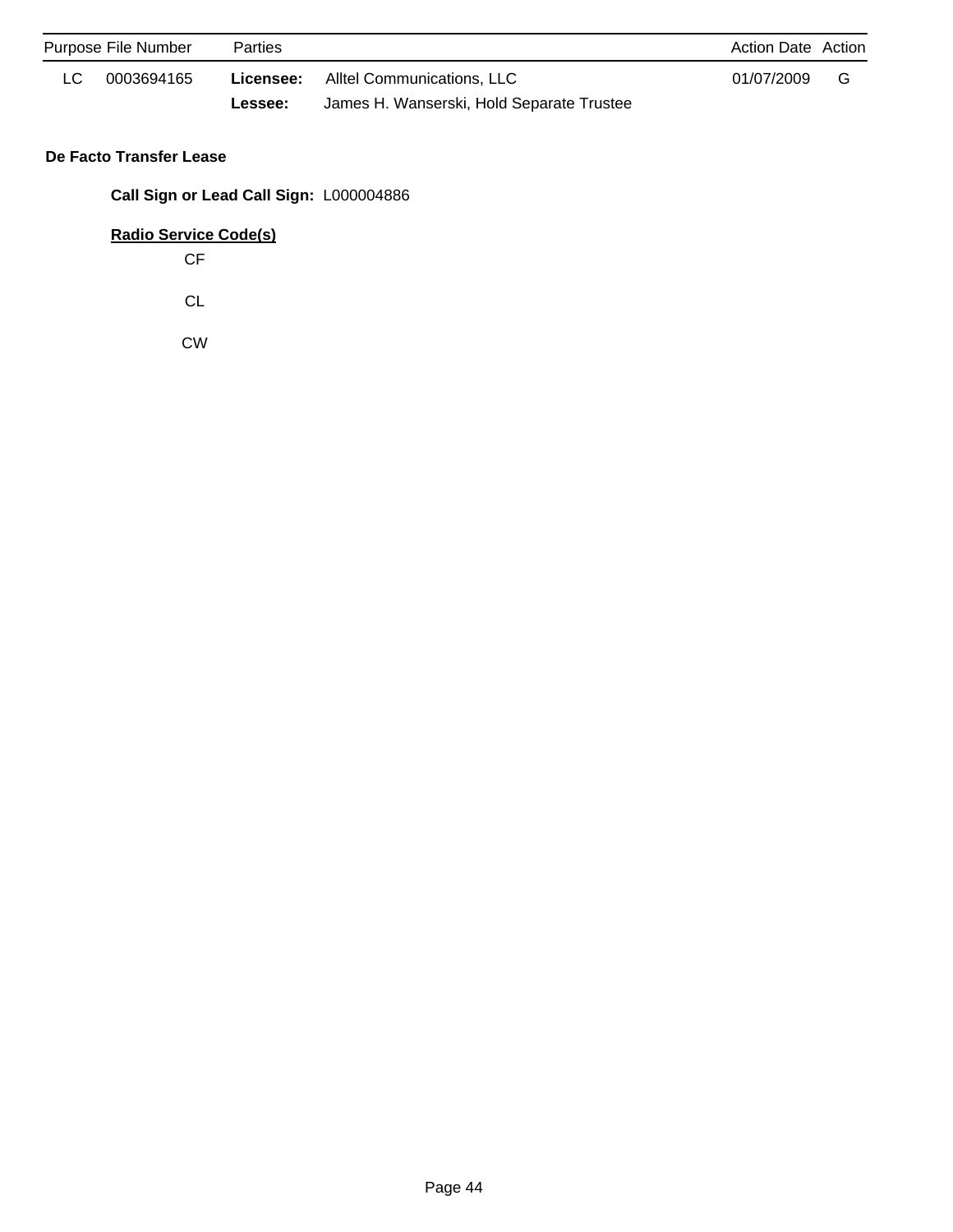#### **Purpose Key:**

- 
- 
- 
- LC Cancel of a Lease/Sublease/Private Commons RE DE Reportable Event Arrangement TC Transfer of Control
- LE Extend the Term of a Lease/Sublease/Private Commons WD Withdrawal Arrangement

### **Action Key:**

- 
- D Dismissed Q Accepted
- G Granted **R** Returned
- 
- M Consummated M W Withdrawn<br>
Z Application

### **Radio Service Key:**

- AA Aviation Auxiliary Group
- AB Aural Microwave Booster
- AF Aeronautical and Fixed
- AI Aural Intercity Relay
- AR Aviation Radionavigation
- AS Aural Studio Transmitter Link
- AW AWS, 1710-1755/2110-2155 MHz bands
- BA 1390-1392 MHz Band, Market Area
- BB 1392-1395 and 1432-1435 MHz Bands, Market Area
- BC 1670-1675 MHz Band, Market Area
- BR Broadband Radio Service
- CA Commercial Air-ground Radiotelephone
- CB BETRS
- CD Paging and Radiotelephone
- CE Digital Electronic Message Service
- CF Point to Point Microwave
- CG Air-ground Radiotelephone
- CJ Commercial Aviation Air-Ground Radiotelephone (800 MHz band)
- CL **Cellular**
- CN PCS Narrowband
- CO Offshore Radiotelephone
- CP Part 22 VHF/UHF Paging (excluding 931MHz)
- CR Rural Radiotelephone
- CT Local Television Transmission
- CW PCS Broadband
- CY 1910-1915/1990-1995 MHz Bands, Market Area
- CZ Paging and Radiotelephone, Auctioned
- DV Multichannel Video Distribution AND Data Service
- ED Educational Broadband Service
- GB Business, 806-821/851-866 MHz, Conventional
- GC 929-930 MHz Paging Systems, Auction
- GI Other Indust/Land Transp, 896-901/935-940 MHz, Conv.
- GJ Business and Industrial/Land Transportation (809 - 824 and 8)
- GL 900 MHz Conventional SMR (SMR, Site-Specific)
- GM 800 MHz Conventional SMR (SMR, Site-specific)
- 
- GO Other Indust/Land Transp, 806-821/851-866 MHz, Conv.
- GR SMR, 896-901/935-940 MHz, Conventional
- GS Private Carrier Paging, 929-930 MHz
- GU Business, 896-901/935-940 MHz, Conventional
- GX SMR, 806-821/851-866 MHz, Conventional
- IG Industrial/Business Pool, Conventional
- IK Industrial/Business Pool Commercial, Conventional LD Local Multipoint Distribution Service
- LN 902-928 MHz Location Narrowband (Non-Multilateration)
- LP Broadcast Auxiliary Low Power
- Location and Monitoring Service, Multilateration (LMS) LS
- Low Power Wireless Assist Video Devices LV
- LW 902-928 MHz Location Wideband (Grandfathered AVM)
- AA Assignment of Authorization LM Modification of a Lease/Sublease/Private Commons Arrangement
- AM Amendment LN New Lease/Sublease/Private Commons Arrangement
- AR DE Annual Report **LT** Transfer of Control of a Lessee/Sublessee
	-
	-
	-
- C Consented **C** Consented **P** Returned to pending **D** Dismissed **P** Returned to pending
	-
	-
- K Killed T Terminated
	-
	- Application removed from GAP
	- MA Marine Auxiliary Group
	- MC Coastal Group
	- MG Microwave Industrial/Business Pool
	- MK Alaska Group
	- MM Millimeter Wave 70/80/90 GHz Service
	- MR Marine Radiolocation Land
	- MS Multiple Address Service, Auctioned
	- NC Nationwide Commercial 5 Channel, 220 MHz
		- NN 3650-3700 MHz
		- PC Public Coast Stations, Auctioned
		- PE Digital Electronic Message Service Private
		- QA 220-222 MHz Band Auction
		- QD Non-Nationwide Data, 220 MHz
		- QO Non-Nationwide Other, 220 MHz
		- QQ Intelligent Transportation Service (Non-Public Safety)
		- QT Non-Nationwide 5 Channel Trunked, 220 MHz
		- RP Broadcast Auxiliary Remote Pickup
		- RS Land Mobile Radiolocation
		- TB TV Microwave Booster
		- TI TV Intercity Relay
		- TN 39 GHz, Auctioned
		- TP TV Pickup

WS WU

YD

Page 45

\* If the purpose of application is Amendment or Withdrawal and the disposition action indicates that a Dismissal occurred,

there may be a previous version of that application still pending in ULS. You are encouraged to utilize ULS Application Search to research the disposition status of all versions of a particular filing.

WZ WX WY

TS TV Studio Transmitter Link

WR Microwave Radiolocation

Lower 700 MHz Bands

700 MHz Guardband

YG Industrial/Business Pool, Trunked

YS SMR, 896-901/935-940 MHz, Trunked YU Business, 896-901/935-940 MHz,Trunked YX SMR, 806-821/851-866 MHz, Trunked ZV Interactive Video and Data Service

Wireless Communications Service 700 MHz Upper Band (Block C)

YB Business, 806-821/851-866 MHz, Trunked YC SMR, 806-821/851-866 MHz, Trunked, Auctioned SMR, 896-901/935-940 MHz, Auctioned

700 MHz Lower Band (Blocks A, B, E)

YK Industrial/Business Pool - Commercial, Trunked YL 900 MHz Trunked SMR (SMR, Site-Specific) YM 800 MHz Trunked SMR (SMR, Site-specific)

YH SMR, 806-821/851-866 MHz, Auctioned (Rebanded YC license) YI Other Indust/Land Transp. 896-901/935-940 MHz, Trunked YJ Business and Industrial/Land Transportation (809 - 824 and 8)

YO Other Indust/Land Transp. 806-821/851-866 MHz, Trunked

- TT TV Translator Relay
- TZ 24 GHz Service
- WA Microwave Aviation
- WM WP Microwave Marine 700 MHz Upper Band (Block D)